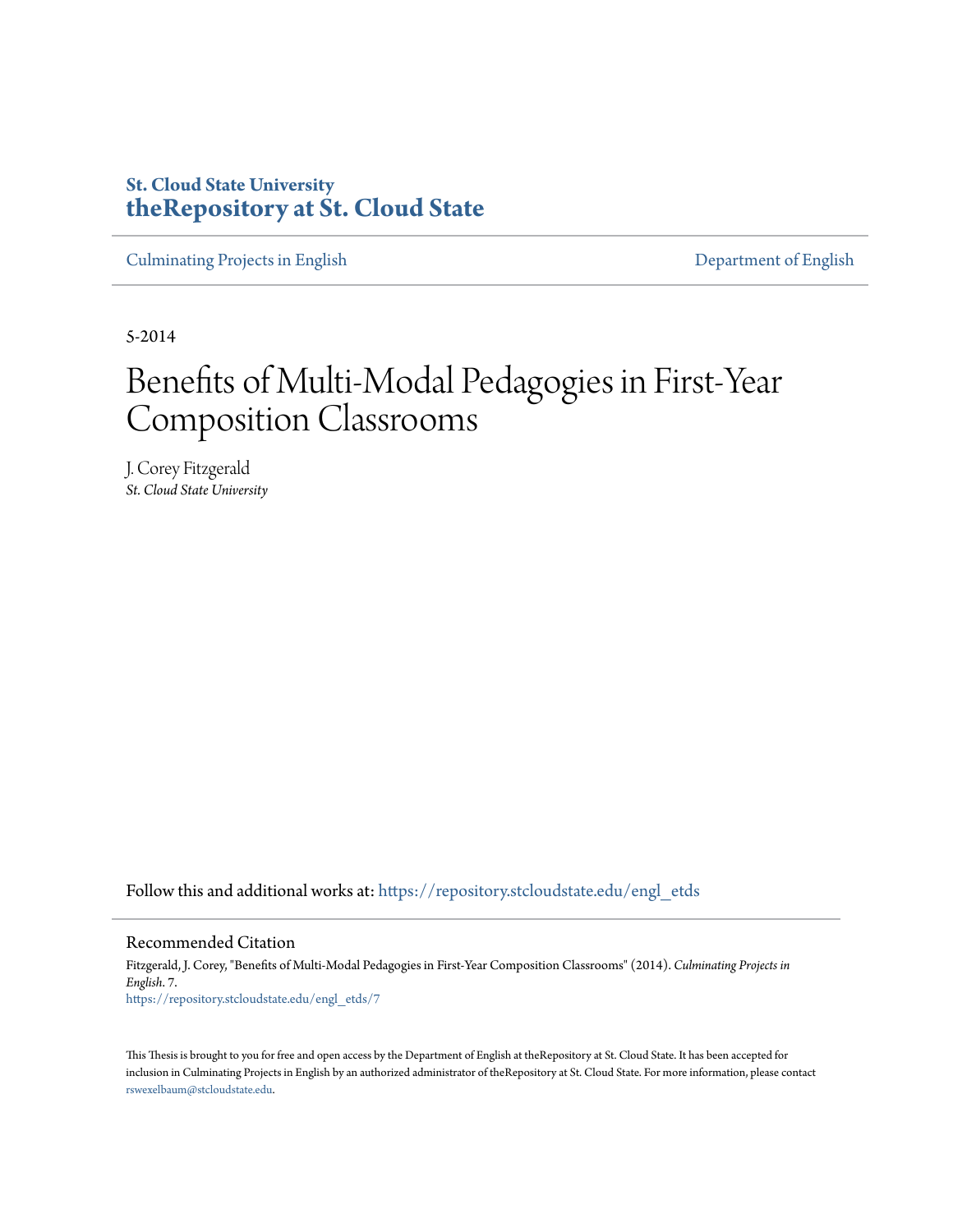# **Benefits of Multi-Modal Pedagogies in First-Year Composition Classrooms**

by

J. Corey Fitzgerald

# A Thesis

Submitted to the Graduate Faculty of

St. Cloud State University

in Partial Fulfillment of the Requirements

for the Degree of

Master of Arts

in English – Rhetoric and Writing

May, 2014

Thesis Committee: Robert Inkster, Chairperson Matt Barton John Burgeson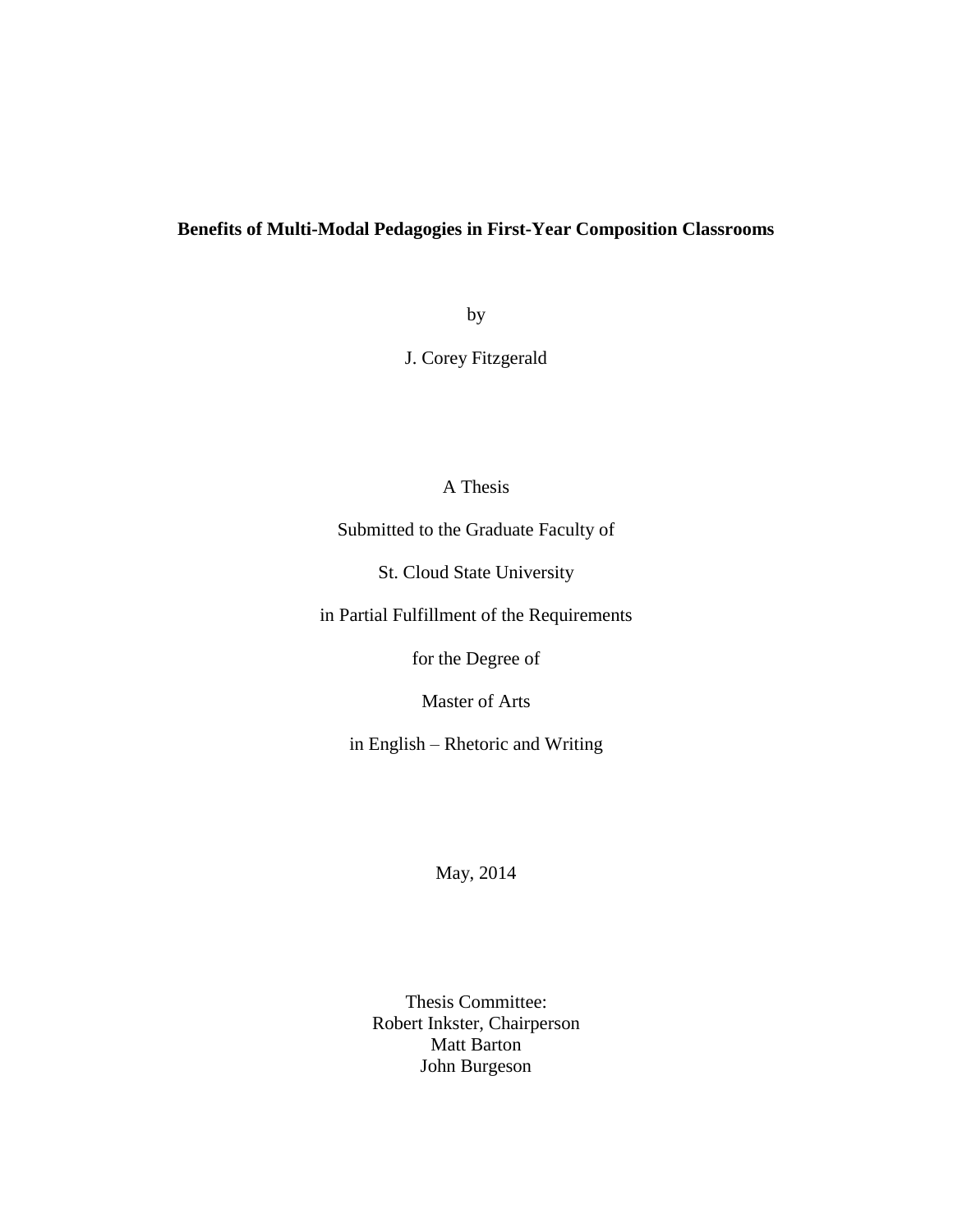#### **Abstract**

Most first-year college students today are "digital natives." They have lived with computers and other digital technologies all of their lives, and they have used these technologies as pupils during virtually their entire pre-college education. Does the use of these technologies make these young people better students?

To explore this question further, I will concentrate on the first-year composition classroom and how multi-modal teaching that takes advantage of digital technologies may aid in the acquisition and retention of writing skills. As part of this study, I will also examine whether or not some aspects of writing pedagogy are better taught using more traditional modes of instruction. Based on my experiences as a graduate teaching assistant, a consultant in a writing center, and a former student of both types of classrooms, I believe that I can identify gaps that may exist in both traditional and digital modes of instruction, and suggest how the two modes can complement and enhance each other.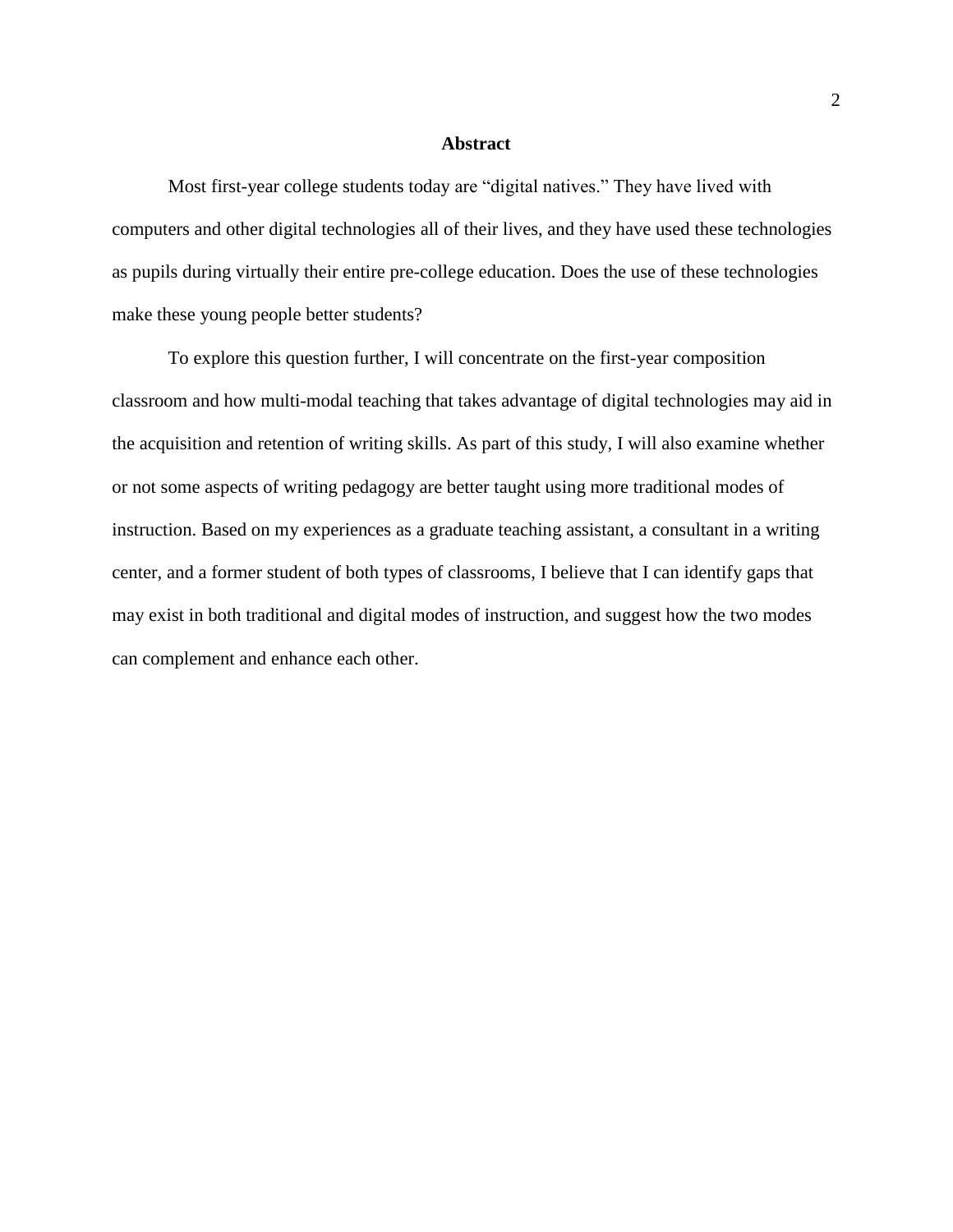#### **Acknowledgments**

To my daughter, Mackenzie, who simply through her birth made me realize that the lives we are granted are precious and that reinvention of morality, ethics, and virtue can occur.

To Dr. Carol Mohrbacher for allowing me to be both a critical thinker and a close friend. She not only made me a better student, but also a better person.

To Dr. Robert Inkster, who through his professionalism and wisdom inspired me to walk this path of discovery. I did not know the impact of rhetorical theory on societies, or even what the word "rhetoric" and its derivatives consisted of, until I completed his undergraduate course.

To Dr. Matthew Barton for his tutelage over the years regarding the digital aspects of rhetorical theory and their impacts. I not only learned directly from him, but also indirectly through my peers who benefited from his knowledge and teachings.

To Dr. James Heiman, who through his mentorship showed me that composition instruction is not just about teaching. It is about lifelong learning of the subject as a whole, and if I am ever to remain in academia, I must leave preconceptions at the door and open my mind to change.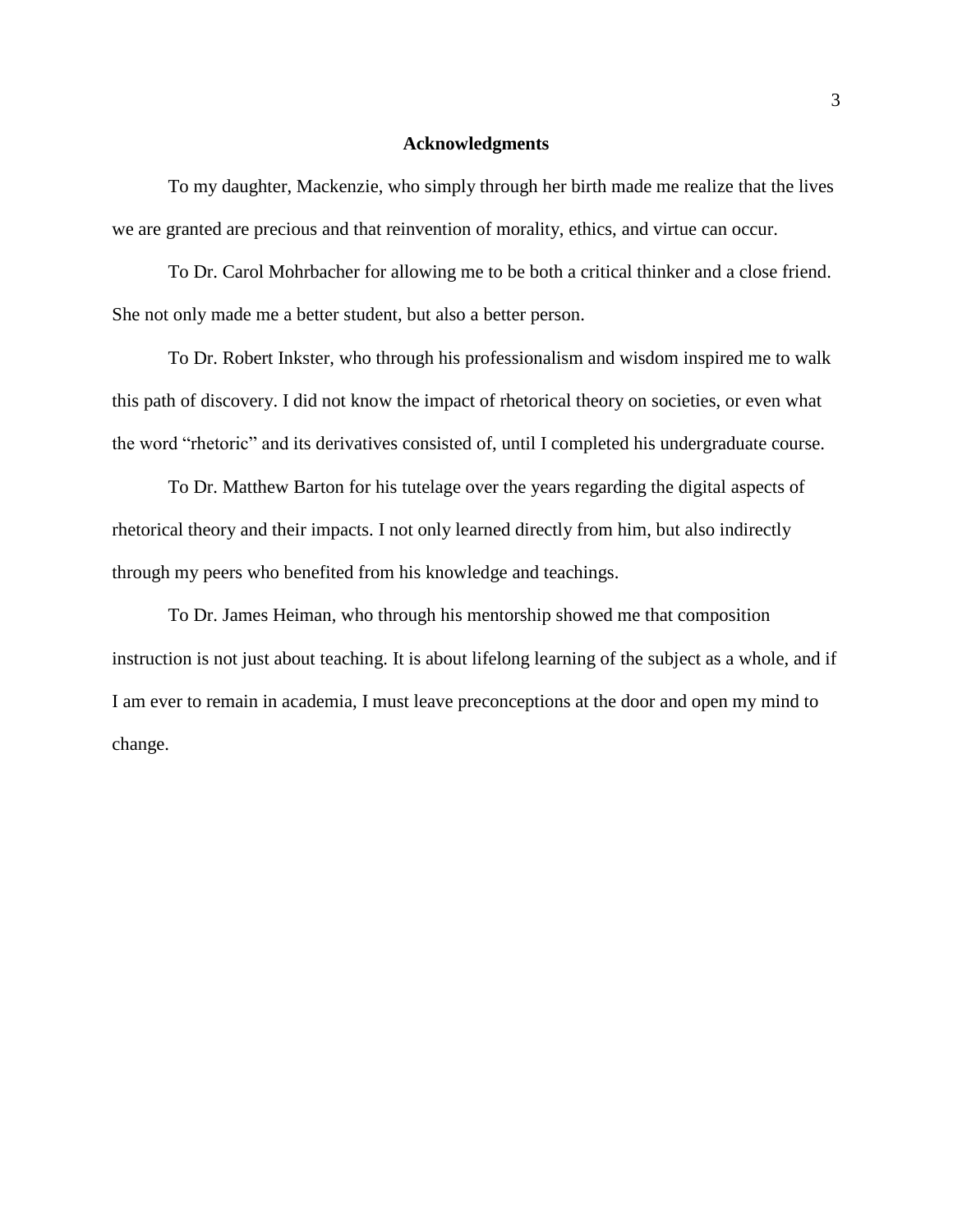"Even if we grant that digital natives think and learn somewhat differently than older generations, we may be doing them a disservice to de-emphasize 'legacy' content such as reading, writing, and logical thinking, or to say that the methodologies we have used in the past are no longer relevant. Digital immigrants and natives alike are bombarded with vast volumes of information in today's electronic society, which calls for an even greater emphasis on critical thinking and research skills—the very sort of 'legacy' content that teachers have focused on since classical times."

—Timothy VanSlyke, educator and author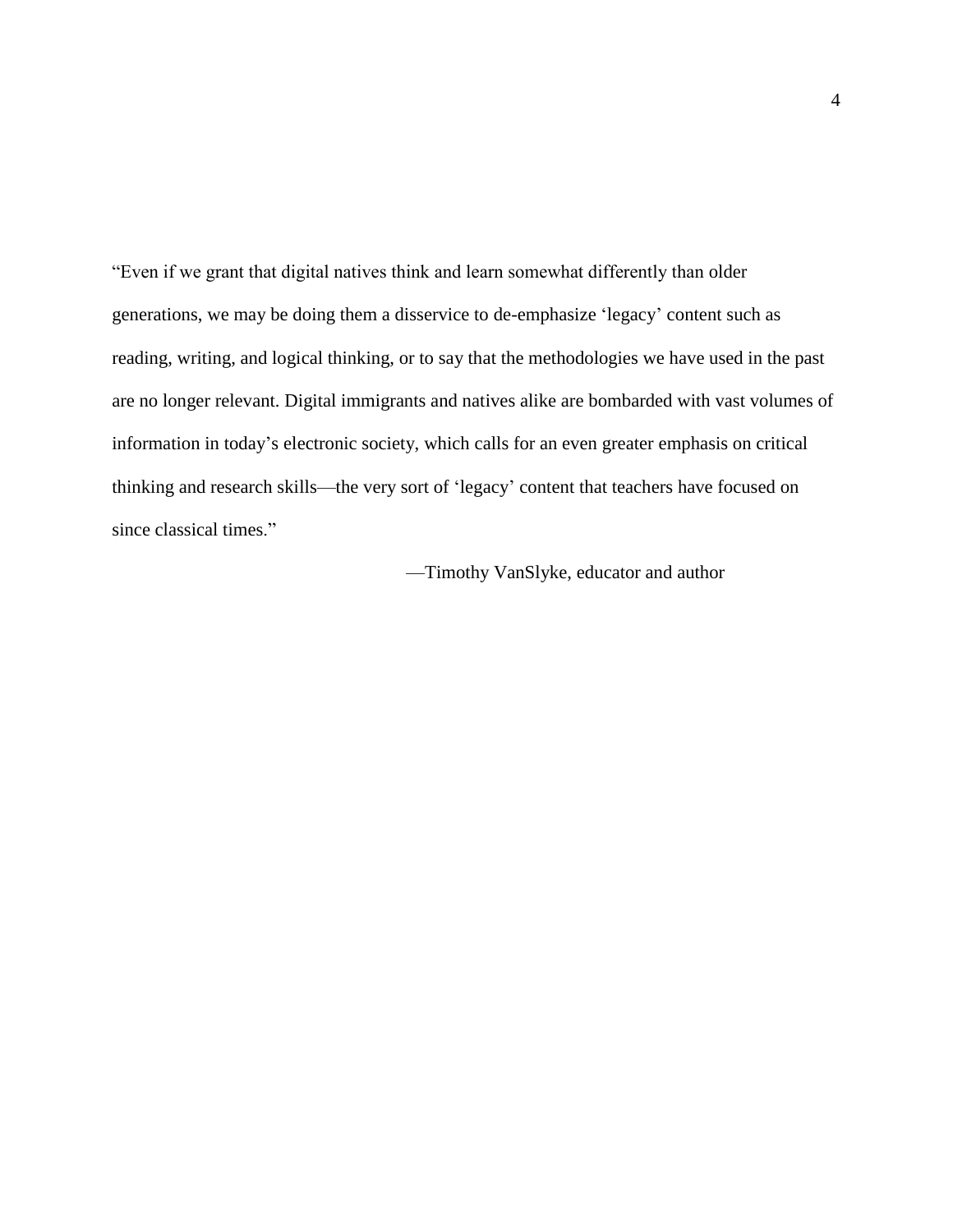# **Table of Contents**

|            | Page |
|------------|------|
|            | 7    |
| Chapter    |      |
| I.         | 8    |
|            | 10   |
|            | 12   |
| П.         | 14   |
|            | 15   |
|            | 17   |
|            | 19   |
| Ш.         | 22   |
|            | 23   |
|            | 26   |
| IV.        | 30   |
|            | 30   |
|            | 38   |
|            | 48   |
|            | 49   |
|            | 57   |
| V.         | 60   |
| References | 63   |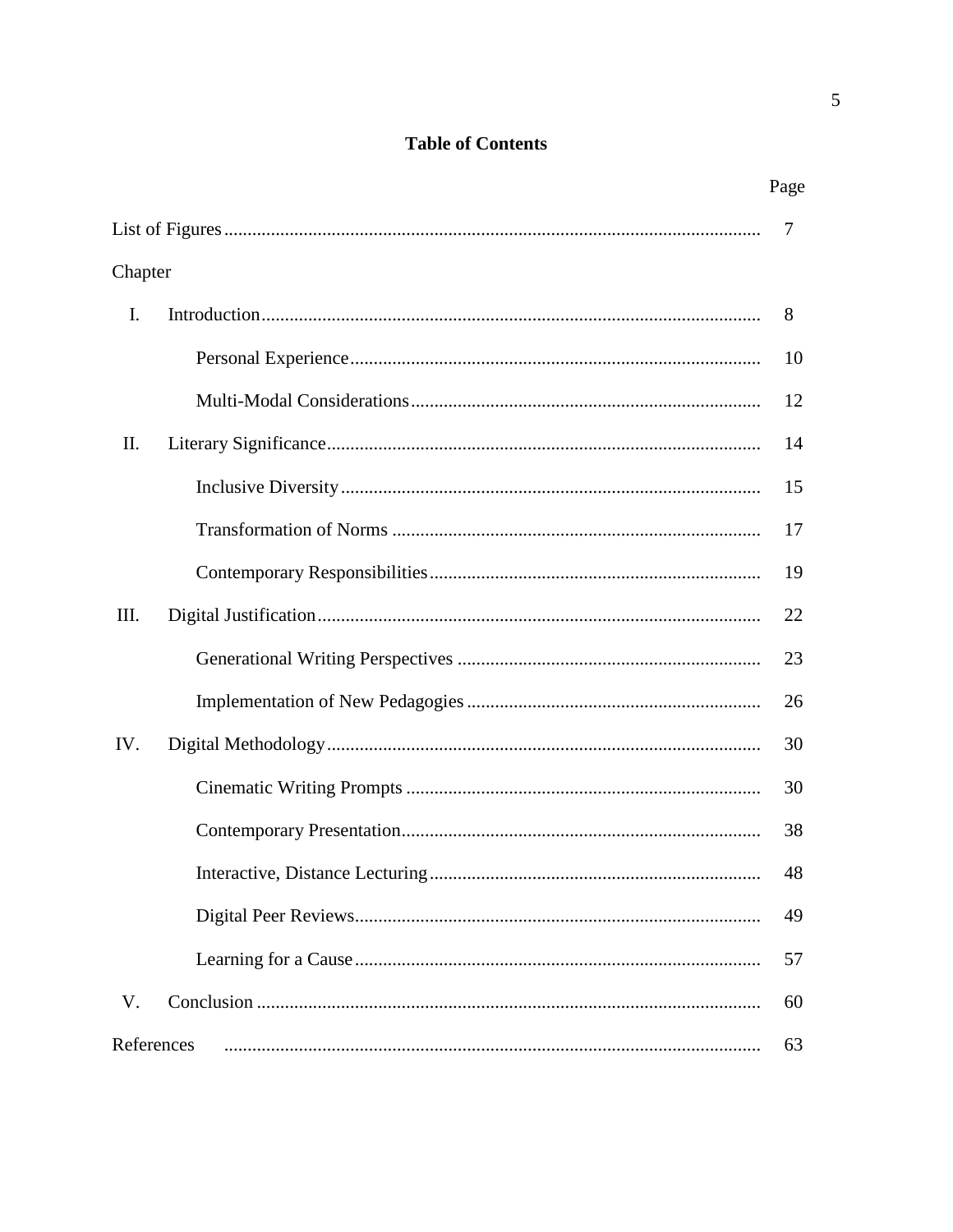# Appendices

|  | -68 |
|--|-----|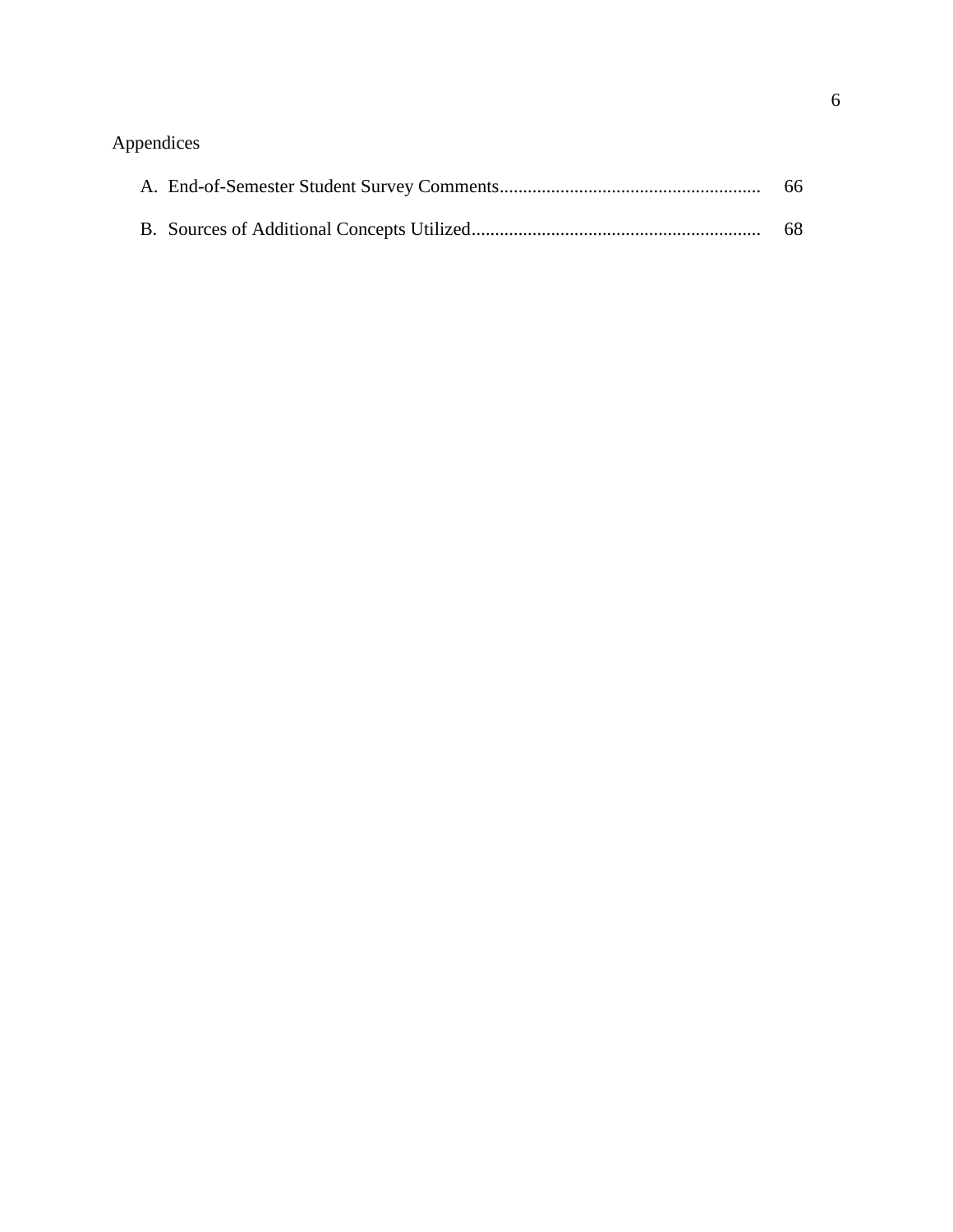# **List of Figures**

| Figure | Page |
|--------|------|
| 1.     | 43   |
| 2.     | 43   |
| 3.     | 44   |
| 4.     | 44   |
| 5.     | 45   |
| 6.     | 45   |
| 7.     | 46   |
| 8.     | 46   |
| 9.     | 47   |
| 10.    | 47   |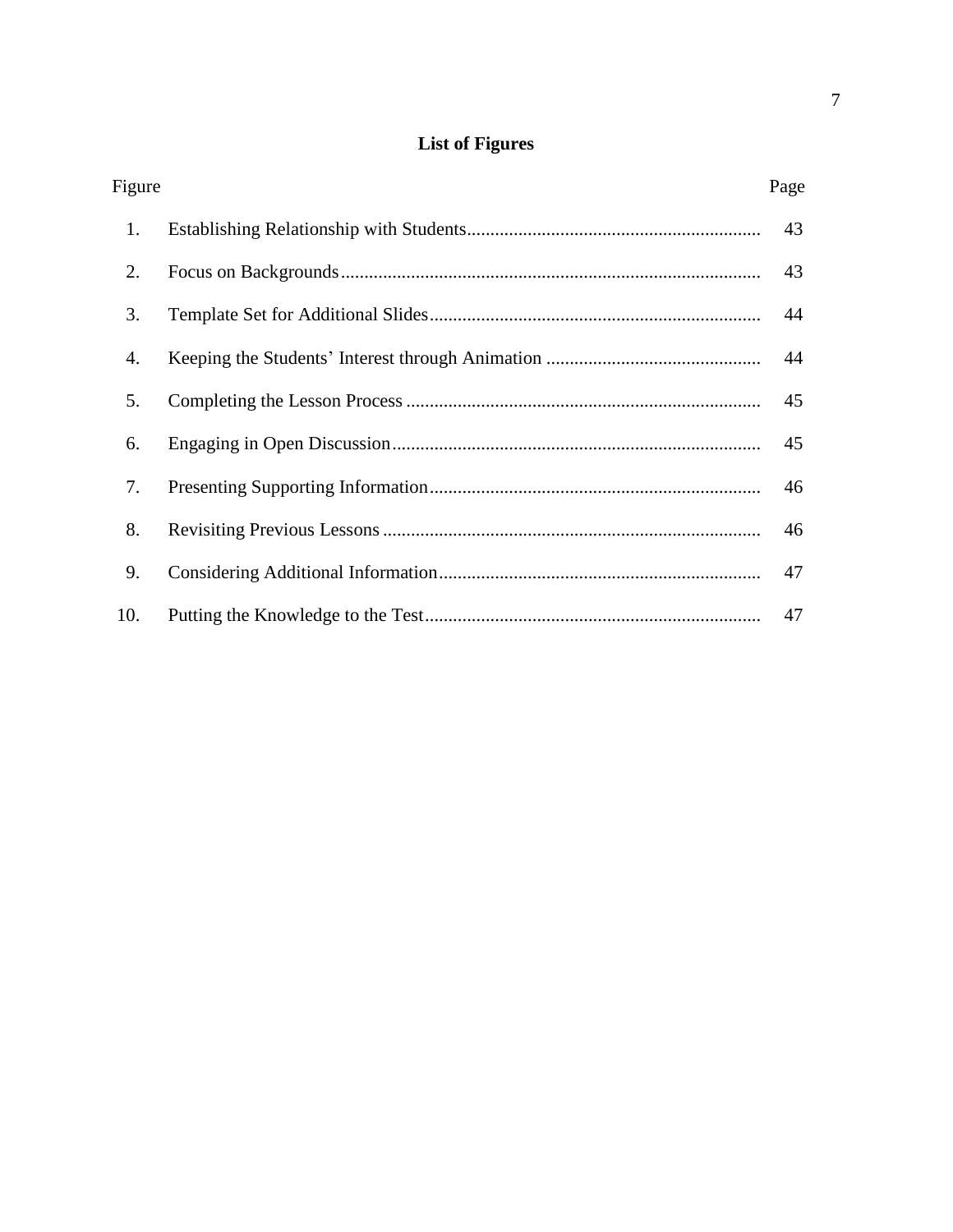#### **Chapter I: Introduction**

*"Our job as teachers was to find out how, in some way and in some measure, to reacculturate the students who had placed themselves in our charge" ~ Kenneth A. Bruffee (as cited in DeLuca, 2002, p. 65)*

Most first-year college students today are "digital natives." They have lived with computers and other digital technologies all of their lives, and they have used these technologies as pupils during virtually their entire pre-college education. Unlike my generation, these young people do not know what it is like to live without the Internet. Vast amounts of information are just a search-engine command away. It is no longer necessary to spend an extraordinary amount of time scouring the library shelves after-hours for that perfect source since Google and Bing have neutralized that particular need with a combined 4.14 billion pages. However, it should be noted that although the number of results from these searches is impressive, many of them require either an expensive subscription or access through a portal of a library that has paid for that expensive subscription. Also, reliability of the sources should be considered regarding these vast amounts of information. Laptops, notebooks, and smartphones are now virtual "book bags" amongst teenagers in America for that student who is always on the go. Blogs, wikis, and discussion boards riddle the web so that one never needs to wonder where to find information. Facebook, Twitter, and MySpace have replaced face-to-face conversations when considering social interactions, unless someone yearns for the days of yore. In this case, there is always Skype or Tango. Texting exemplifies the immediacy of the times. According to Gardner and Davis (2013):

Desktops, laptops, smartphones, tablets, and other digital technologies do more than allow us to contact any and all individuals around the globe. In sharp distinction to the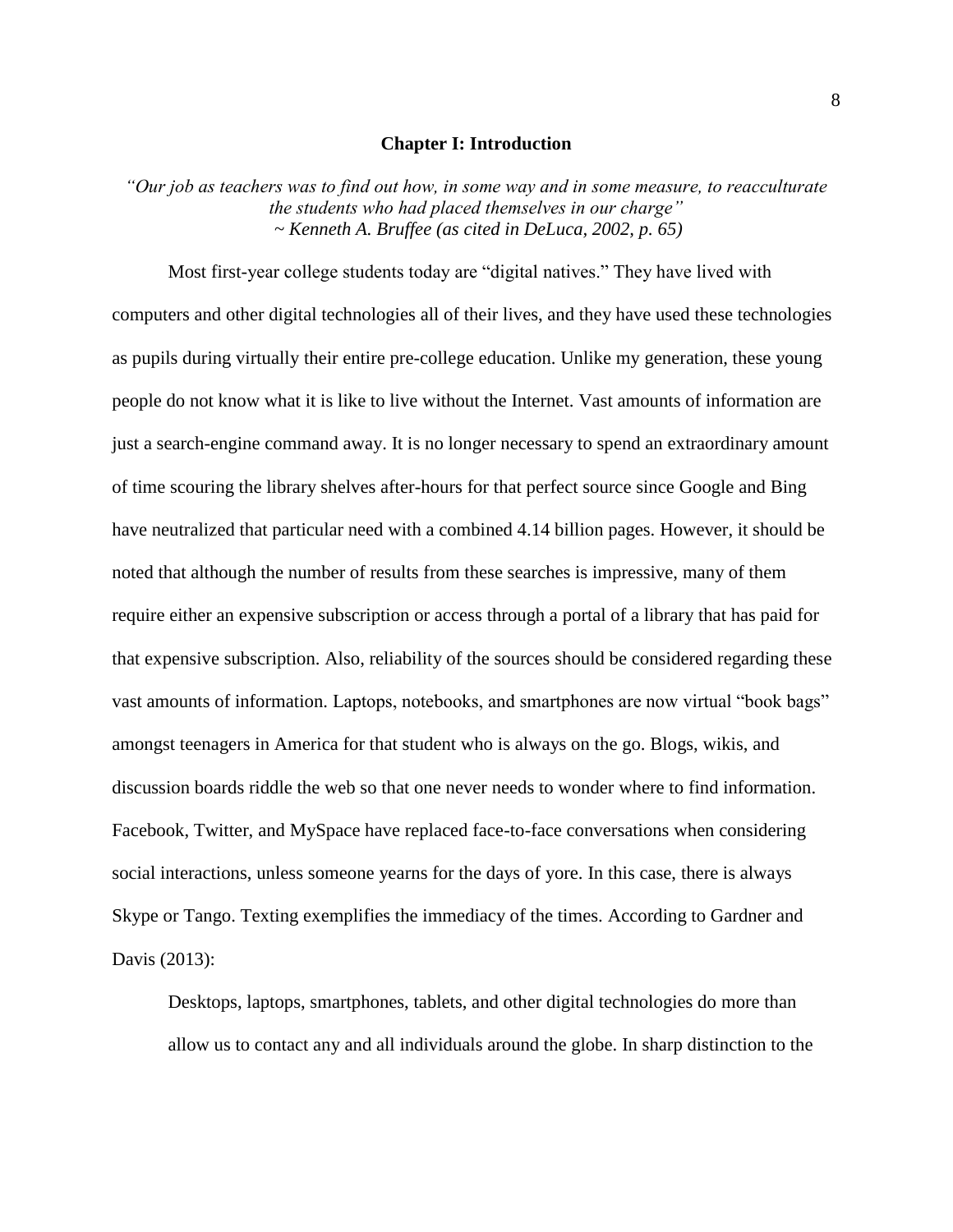mass media of the last century, they are intensively personal and invite activity on the part of the user. (p. 23)

Remembering all of these mediums and how they have impacted our lives, there is one question that needs to be asked when considering the topic of this thesis: In the first-year composition classroom, will these same digital technologies allow them to become better writers?

To explore this question further, I will concentrate on the first-year composition classroom and how multi-modal teaching that takes advantage of digital technologies may aid in the accumulation and retention of writing skills. As part of this study, I will also examine whether or not some aspects of writing pedagogy are better taught using more traditional modes of instruction. In any case, instructors should not use digital technology for completely extrinsic reasons like trying to convince his or her class that they know what they are doing with the newest technologies, but because they truly believe they can help students in the classroom. Weller (2011) probably said it best by stating, "Scholars shouldn't be using wikis because they believe there is a Wikipedia generation and it will make them look relevant but rather because they allow them to achieve certain goals in teaching" (p. 27). Based on my experiences as a commercial aviation instructor, a graduate-teaching assistant for first-year college composition, a consultant in a university writing center, and a former student of both types of classrooms (faceto-face and online), I believe I can identify correlations that exist between traditional (prior to the digital age) and digital modes of instruction, and suggest how the two modes can complement and enhance each other.

Since it is relevant to this study and my experiences exist with St. Cloud State University's English 191 (Introduction to Rhetorical and Analytical Writing) first-year composition course, it will be the frame of reference when I inject my own knowledge of the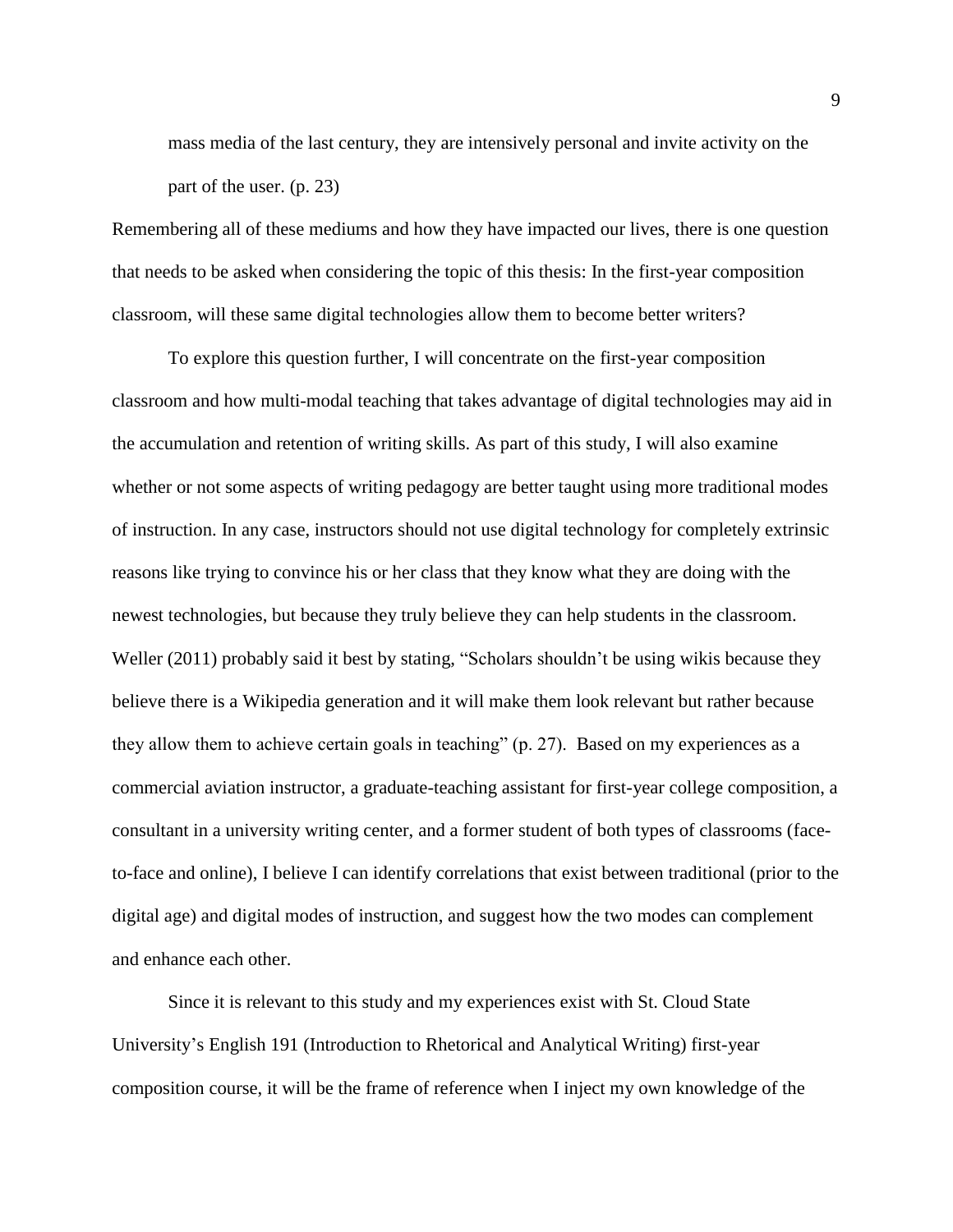subject. Unless a student is a nontraditional or commuting student (special consideration given for strictly online courses), the majority of students must enroll in this course on the basis of a traditional-classroom setting. Each of my fellow instructors was given the opportunity to incorporate the D2L (Desire-to-Learn) system and Pearson MyCompLab (composition specific) student resources into their curricula. There are some instructors who did not use these modes of instruction and decided to maintain a strict approach of traditional instruction. The truth is that some instructors, and students alike, have yet to be influenced by the influx of technology-based mediums. Thus, one may deduce that there exists an element of traditionalism within the English (or humanities) culture, which seems to be a paradox. Selfe, Hawisher, and the National Council of Teachers of English (1999) showed this paradox by finding:

When we began to use computers in university writing classes, instructors didn't tell students about the spell-check programs on their word processors, fearing the students would forget how to spell. Now teachers complain if their students don't run the spell check before they turn their papers in. (p. 31)

Fifteen years later, I have observed this phenomenon in my own classes as a student and admittedly, I have found myself to expect the same when I teach. Even though contemporary society has become technologically advanced, using supplementary websites such as D2L and MyCompLab is still relatively new.

#### **Personal Experience**

I was enrolled in the exclusively-online version of English 191. I was a nontraditional student who worked full-time and had responsibilities as a father. By enrolling in English 191 (and other courses) online, I was able to study full-time without negatively affecting my personal life. Nevertheless, as I reminisce, the course had little to offer as far as actual writing instruction.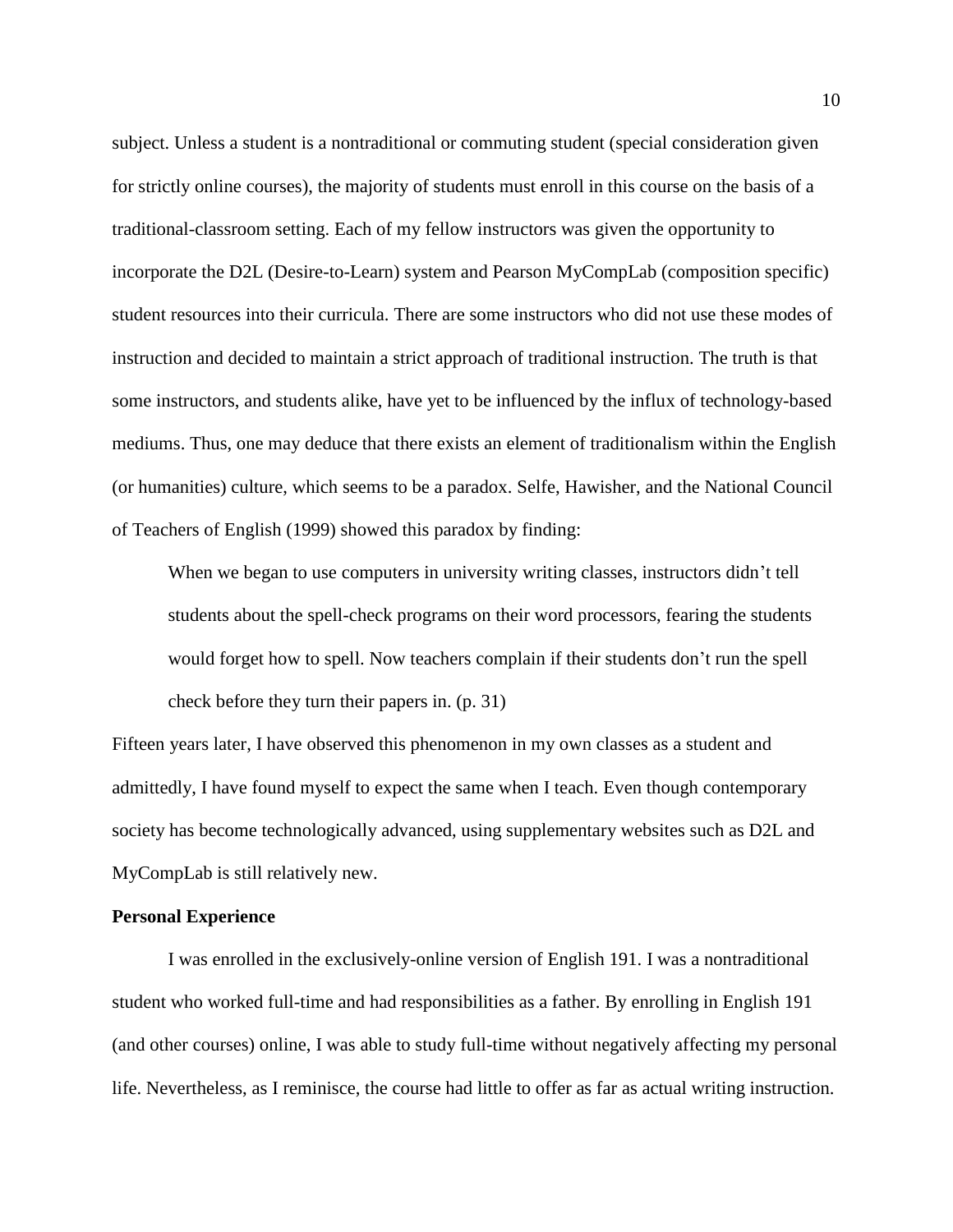There were weekly discussion postings and five essays due over the course of the semester. Any questions or comments were made via e-mail. For me, it was an easy, but empty, "A." I believe that learning experience lacked substance, and if I had not had the background as a military journalist, I may have progressed into other courses without having the knowledge necessary to formulate an effective essay. This is the point where digital technology failed me and a more traditional approach would have been deemed more suitable. O'Sullivan (as cited in Cole, 2000), identified that we have preconceived notions of what technology offers us, and not all of them are legitimate. He exclaimed the following:

Sometimes, technology is introduced into classrooms based on the vague notion that 'students need to be prepared for careers of the future' or because of a belief that more technology is always better. This utopian vision of how technology can improve education has been rightly critiqued as overly simplistic and misdirected even as spending is reallocated from traditional school supplies to computers and Internet connections. (p. 49)

Also, without observing me during writing exercises or witnessing me develop my essays, how did the instructor know that I was the one actually doing the work? These concerns are not unfounded as evidenced by a study done by Hartman, Moskal, and Dziuban (as cited in Weller, 2011) when they found that the newest generation of online learners felt disappointed when they "perceived a lack of immediacy in their online courses and felt that the faculty response times lagged behind their expectations." With this in mind, an instructor who designs an online class must do so in a way that provides a learning environment which replicates a face-to-face class.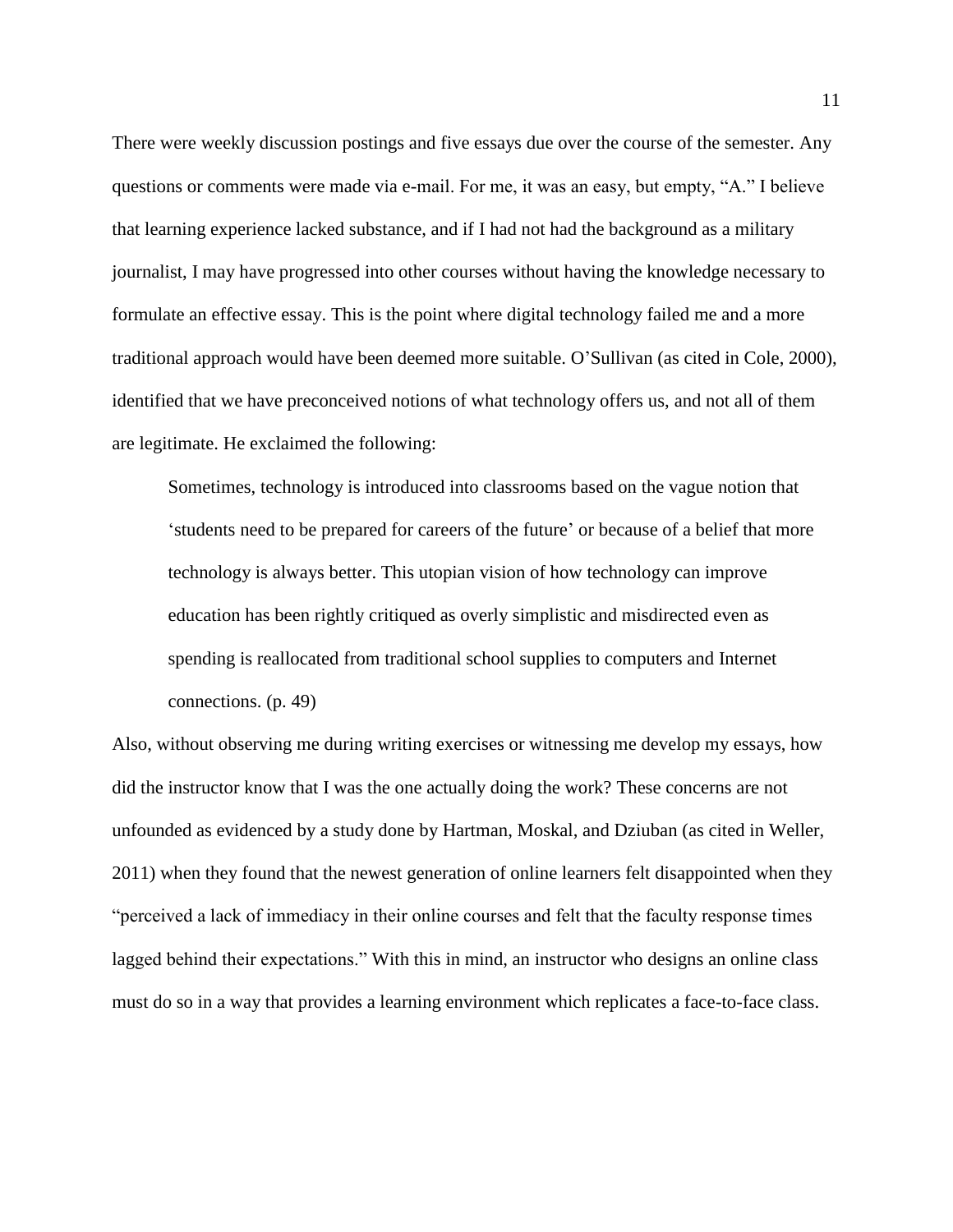#### **Multi-Modal Considerations**

Writing is influenced by experiences and vice versa, just as it is in many other disciplines. In order to adequately convey messages or ideas, the students must be able to express themselves and have others do the same in kind. Through traditional means of communication, one may be able to compare or contrast diverse ways of thinking. Without those means, students are limited to their own experiences which may be minimal, depending on their ages, backgrounds, and pasts. Coates (2006) explained, "The demography of university students has changed, with students coming from increasingly diverse national, cultural, economic, employment and age backgrounds. Even those students once considered 'conventional' are bringing a different perspective to their university education" (pp. 40-41). Yet, when digital technology is coupled with traditional methodologies, students' learning may be increased by implementing new types of communication and delivery learned in a classroom environment. It may also allow them to become more effective critical thinkers by introducing multiple ways to collect, absorb, and present relevant information. In essence, exclusively traditional or online platforms may not be effective by themselves in contemporary American society. A mix of those two platforms may be the optimal approach to teaching and learning in a writing-intensive course such as English 191. In *Blended Learning: How to Integrate Online and Traditional Learning*, Thorne (2003) stated:

It [blended learning] suggests an elegant solution to the challenges of tailoring learning and development to the needs of individuals. It represents an opportunity to integrate the innovative and technological advances offered by online learning with the interaction and participation offered in the best of traditional learning. (p. 16)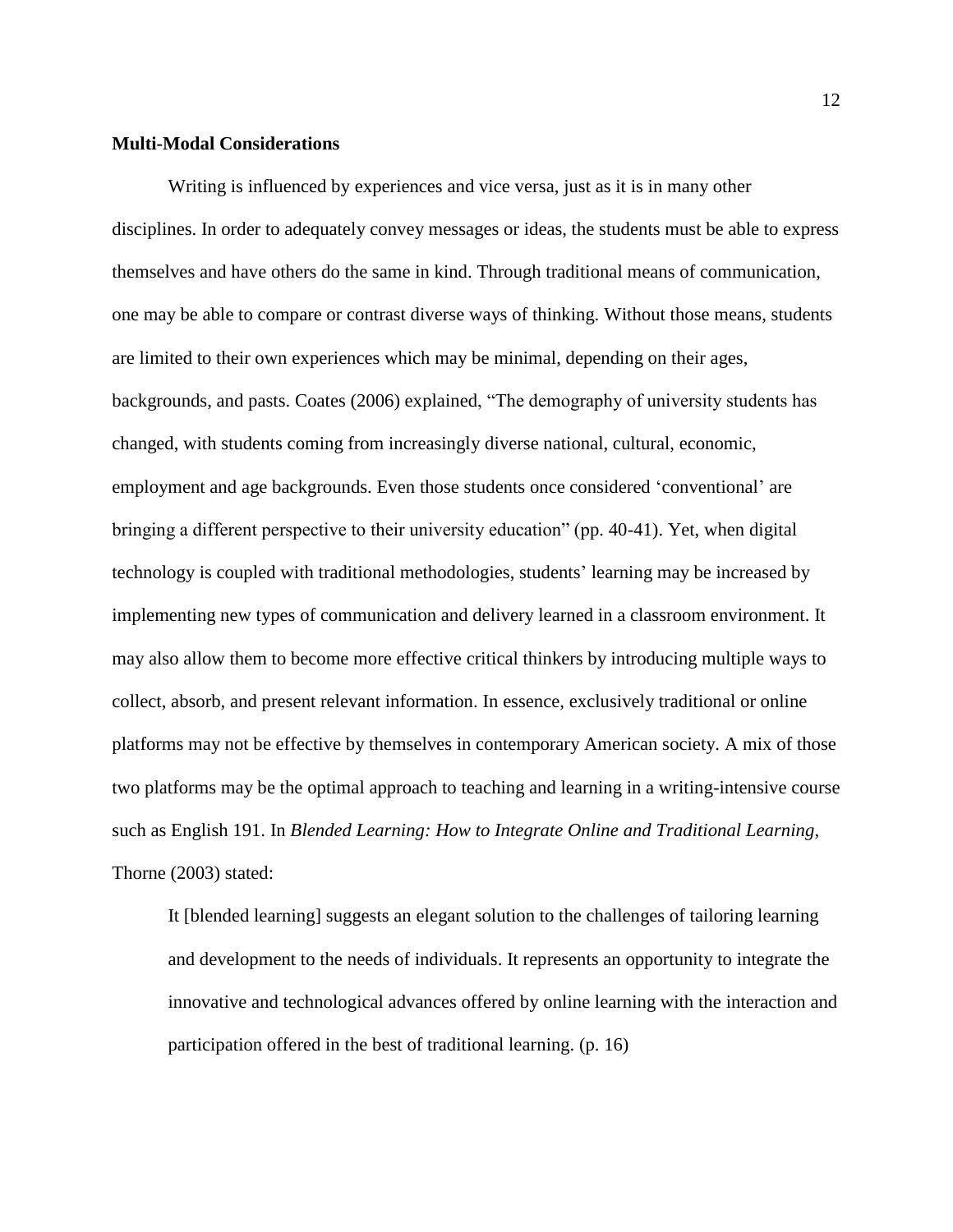It is with this understanding that pedagogical gaps in traditional and contemporary mediums may be filled through combining the methods and tools of each to form new ways of teaching students to become better writers. Implementation of digital technologies in the traditional college classroom has become essential to meeting the needs of the 21<sup>st</sup> century composition student.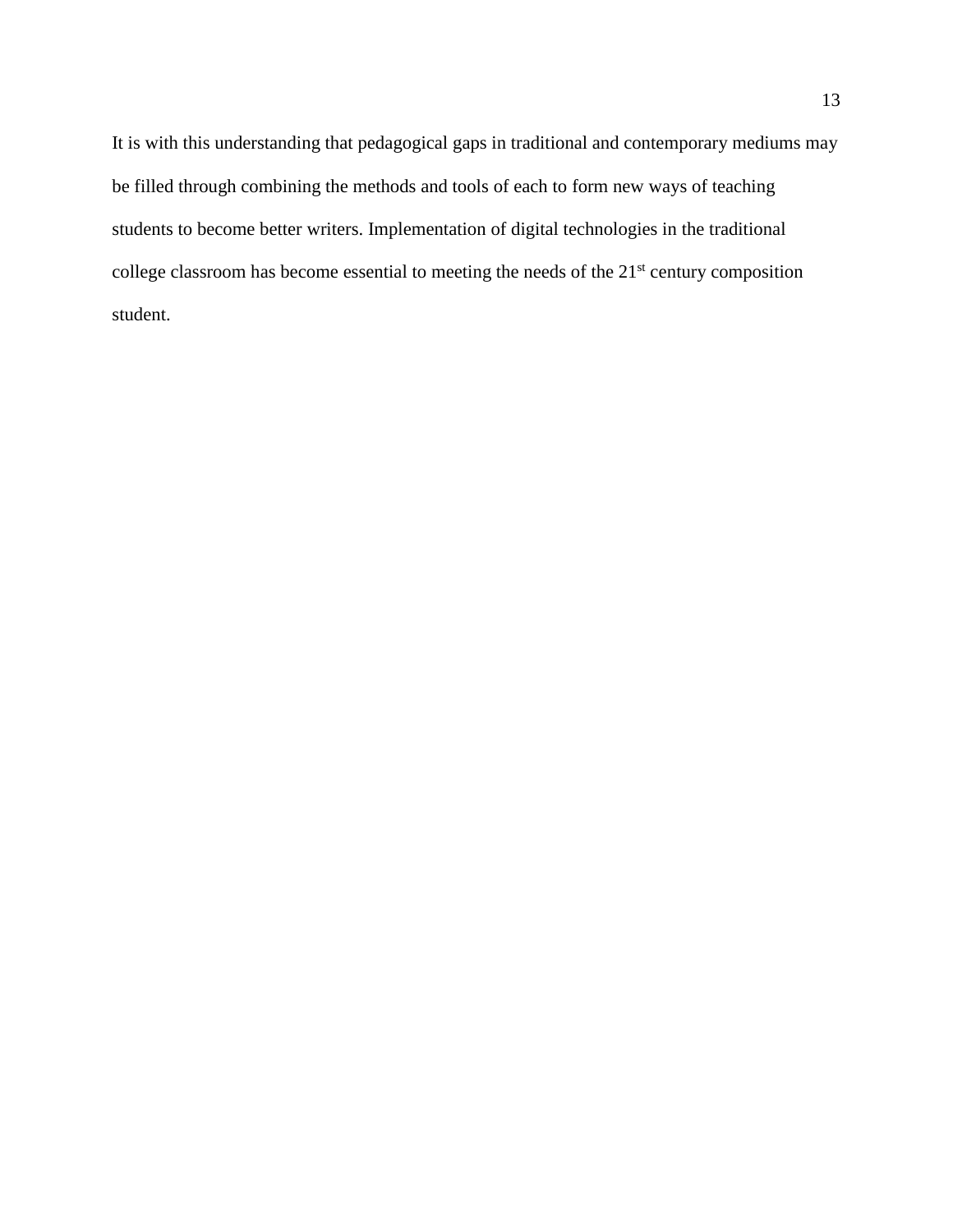#### **Chapter II: Literary Significance**

*"When considering the future of learning institutions in a digital age, it is important to look at the ways that digitality works to cross the boundaries within and across traditional learning institutions."~Catherine Davidson & David Goldberg (2010, p. 3)*

I once considered myself a traditionalist regarding what I thought was the best process for young people to learn. This is most likely because I grew up in the 1970s and 1980s when computers had yet to make an impact on education. Pencil, paper, chalkboard, and teacher—that is all I felt was necessary to facilitate learning. The processes were simply lecture and discussion. Power relationships were established and everything was very structured. According to Banathy and Jenlink (2005), "Conversation, by its very nature, is relational. Whether it is dialogue, discussion, debate, or design discourse, it embodies relationships as a foundation of the interaction between one individual and another. In this sense, relation is the foundation of conversation" (p. 394). In my own writing classes, the relationships I maintained through discussion and collaboration helped me become the type of writer and reader I am. As mentioned earlier, I eventually became a professional journalist, and I believe that the traditional, face-toface classroom served me quite well in order to attain that position. I was not only taught to write critically in those types of classes, but also to read critically, which ensured I possessed the capability to do proper research. "Reading critically is a complex activity that requires noticing, relating, and interrogating, all of which entail careful rereadings of various levels of the text. Theorists have traditionally assumed that this is an individual activity," stated Helmers (2003). "However, even in the most traditional class it is not, as the professor is drawing the students' attention to details and questions raised by the greater (scholarly) reading community" (Helmers, 2003, p. 156). Understanding this, I often wondered how online writing classes (the newest genre of composition) could do the same. If the students are expected to write at a college level, would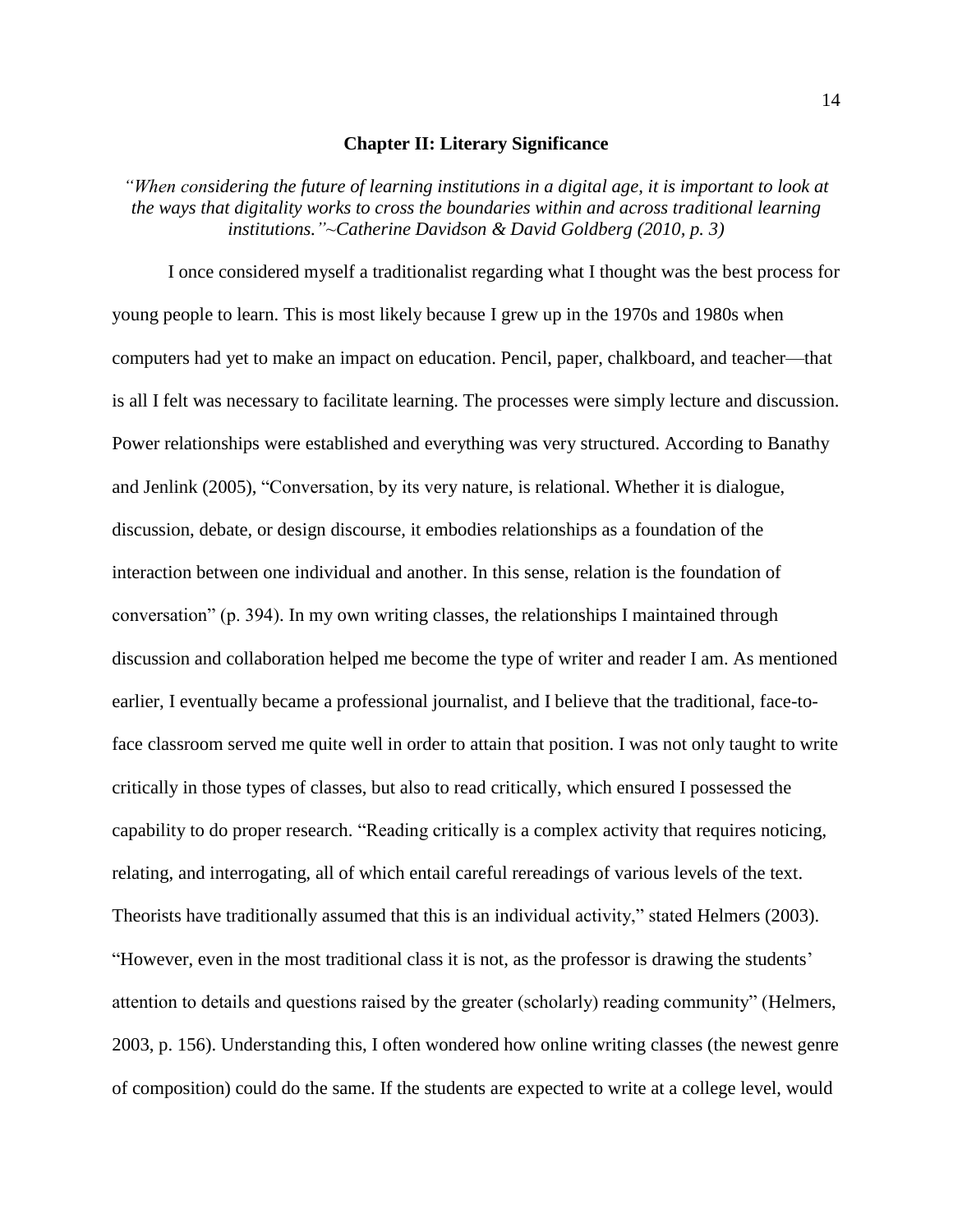they be able to do so without face-to-face collaboration? The hypotheses are divided since a considerable amount of the information to date depends on what entity is supplying the data. I believe that a solely-online platform can only be successful if the instructor approaches the class with the same types of pedagogies used in brick-and-mortar settings. "Writing as communication demands public acknowledgment. Without a response, there is no communication. If there is no communication happening, then there is no understanding as to whether one's words make meaning or fall silent," said Penrod (2005). She added, "Consequently, the act of communication depends on writers targeting those ideas, elements, and languages that frequently run counter to academic prose" (p. 2). With Penrod's insight in mind, the focus of the best way to teach today's college student in neither traditional nor online; it is blended, or hybrid, theory. Introducing digital technology in the traditional classroom is gaining strength in all facets of education, at least to the point of reviewing contemporary literature on the subject.

#### **Inclusive Diversity**

One issue that I feel is lost within this topic is how digital technology impacts diversity at higher-learning institutions. Adequate and innovational use of digital technology can erase borders of preconceived biases. Anonymity behind the computer screen enables students to focus on the writing rather than the person. Inman (2004) exclaimed, "What we learn and know about meaning-making in this cyborg era is up to us, finally, if we adopt cyborg literacy as our concept because of the diversity and inclusiveness it encourages and enables" (p. 174). During a semester, a class can start out as a bunch of unknown faces, but by the end, after reading the feelings and insights of those around them through works with no names, this same class can be less critical of one another through adaptation. According to Raechele Pope, Teresa Miklitsch, and Matthew Weigand of The State University of New York at Buffalo (as cited in Feldman,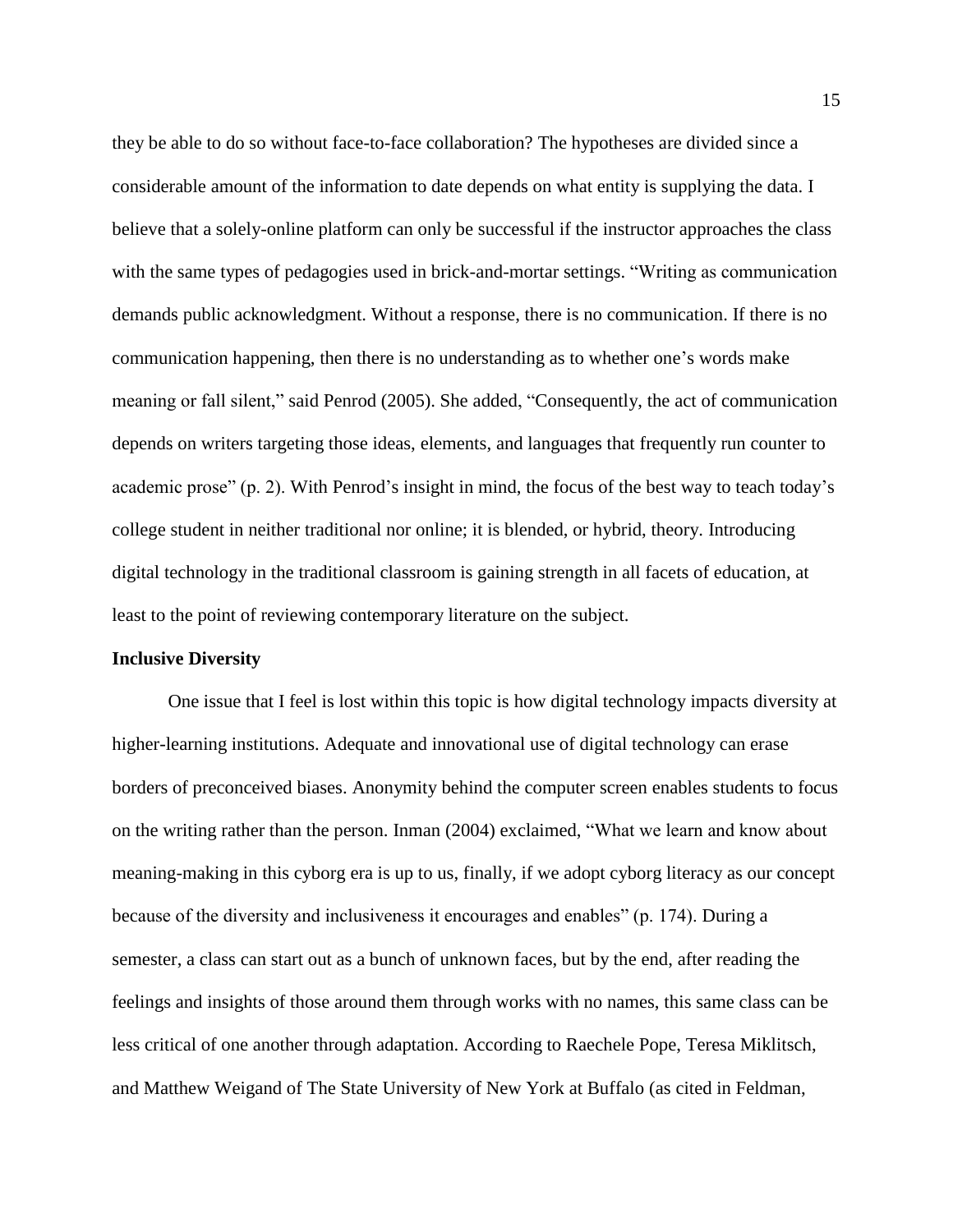2005), "Teaching first-year students the attitudes and skills necessary to form meaningful relationships with individuals who may be culturally different from them will prepare them to enter the workforce after college and make important contributions as citizens" (p. 53). This is hopefully the end result of a successful semester, but it must be facilitated by the instructor. The students must also be allowed to take it upon themselves to find out more about their classmates. At St. Cloud State University, because of its geography in the state of Minnesota, there is an overwhelming majority of Caucasian students. They may not understand the trials and tribulations of what it takes for some minority students to attend a 4-year college. Digital technology may not have been a mainstay in their earlier educational experiences, or their parents may have had to make sacrifices in order for their children to be accustomed to the latest technological advances. As Gardner and Davis (2013) stated, "Parents of disadvantaged youth were seen as protecting their offspring from challenges and obstacles—and, at considerable sacrifice, making sure that their children had access at all times to smart devices" (p. 162). However, as new programs are instituted by the government and various colleges, these devices are quickly becoming available to all students at reduced or no cost at all. Coupled with this fact, consideration for the way student demographics are changing is becoming more viable each year, thus creating effective learning environments. Coates (2006) identified these changes by explaining:

Effective learning is dependent on institutions providing responsive learning environments which are congruent with students' characteristics and needs. A responsive learning environment would likely involve the provision of flexible academic and administrative resources. Even more responsive environments, however, would be dynamic rather than just reactive in nature. In key ways, their organization would be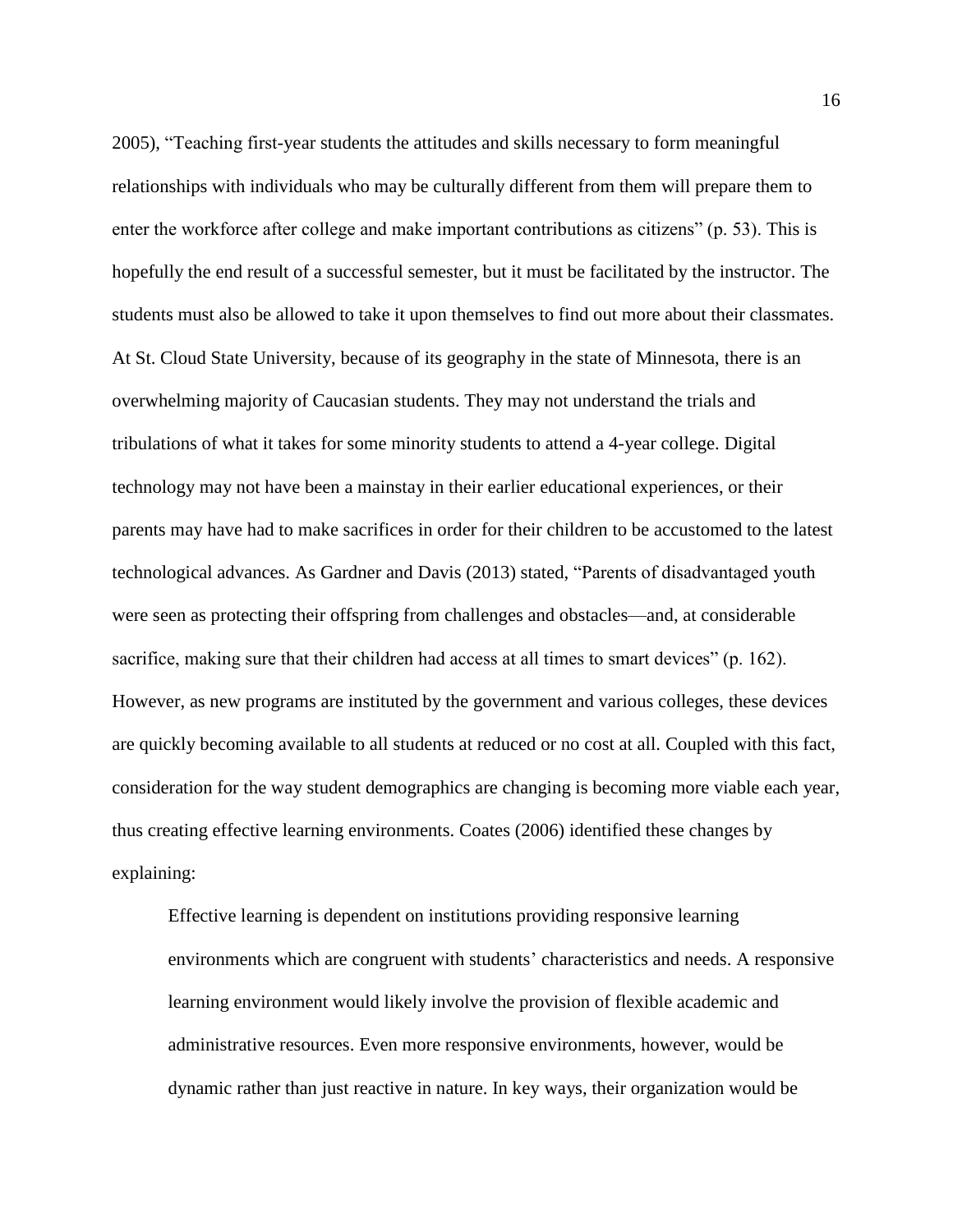informed by student feedback, or "systematic assessment of institutional practices and student performance," and they would develop responses which students perceive as thoughtful and appropriate. As students from diverse backgrounds increasingly participate in higher education, it is important that universities continue to update their assumptions about student needs and expectations, and about the kinds of activities and resources students need to help their learning. Institutions which are sensitive and listen to students are likely to respond in ways that promote involvement, learning and development. (p. 130)

Universities are understanding that, if they are to keep pace with other institutions, it is necessary for them to consider the challenges of students who cannot afford items outside of tuition, housing, and fees. Higher-learning institutions have become staging grounds for this type of thought and other issues rising from a society based on digital technology.

#### **Transformation of Norms**

Instructors are also realizing that multi-modal techniques using digital technology are necessary for them to remain relevant with these digital natives. I am sure there are older, traditional professors who still stand firm that their ways have always worked, so why change them? They see the newest generation as less than how they remember the last, and so on. As evidenced by Warnick (2002):

The problem for technology critics such as Talbott (1995) and S.E. Miller (1996) who issued dire predictions is that they are unable to project a vision of a future in which technology improves society. Instead, they see a future in which the illiterate, underprivileged, and undertechnologized will become ever more oppressed. (p. 122)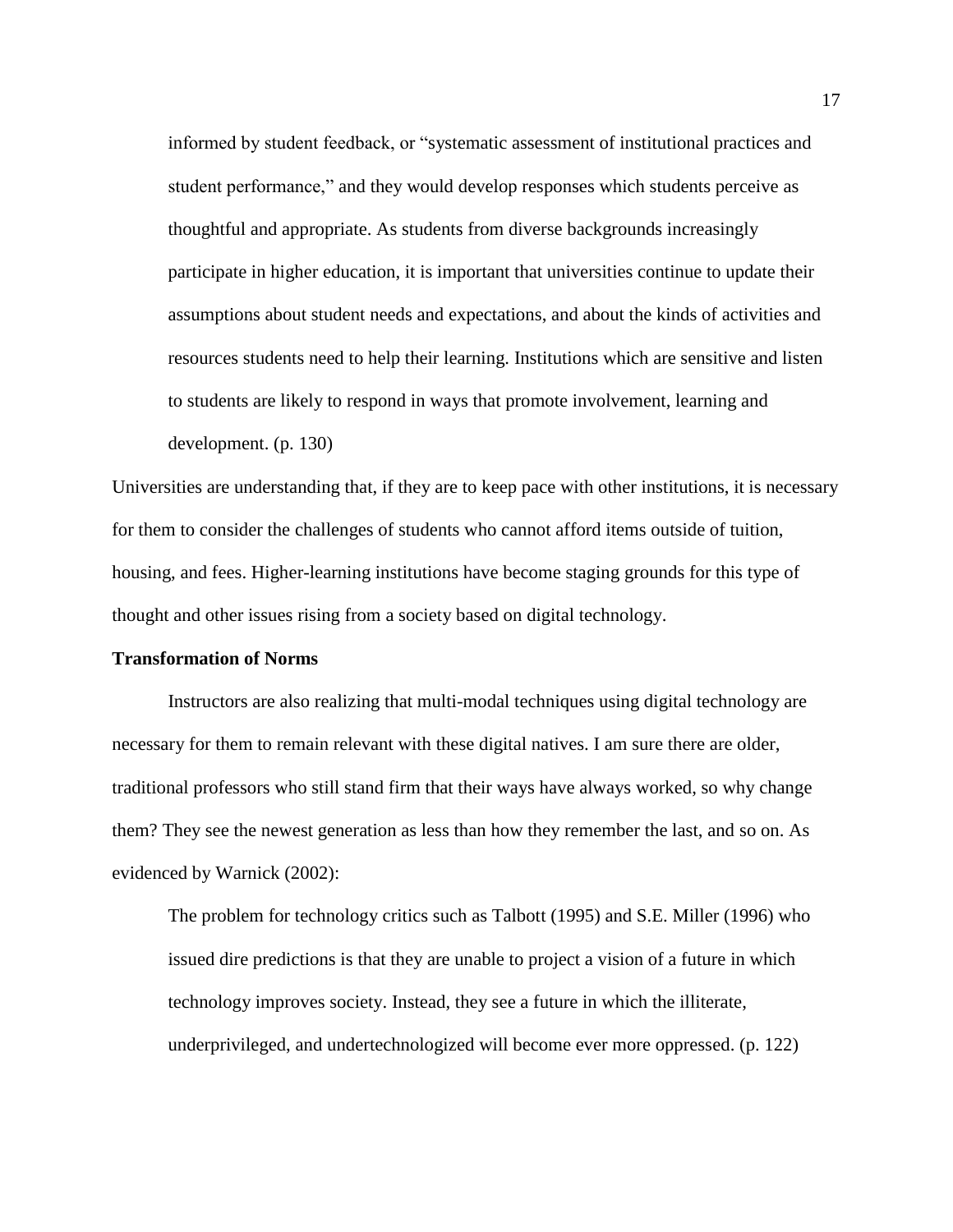The truth is that the role of the student has changed, thus the pedagogies must change for them to effectively do their jobs. For those instructors 35 years old or older, they need to make a conscious effort to learn the newest technologies offered by their respective institutions or their students will realize the deficiencies and negative responses may occur. Based on the results from a 2009 undergraduate and student affairs survey, the following was recorded:

Students, now predominantly digital natives, want a lot more. Four out of five say undergraduate education would be improved if their classes made greater use of technology (78 percent) and if their professors knew more about how to use it (78 percent). A majority (52 percent) want more blended instruction, combining online and in-person classes. Indeed, 80 percent of senior student affairs officers surveyed said their campuses were experiencing increasing demand for enhanced technology by students.

(Levine & Dean, 2012, p. 47)

These results are not surprising to me at all. As a student myself, I have often ventured into classrooms expecting the instructor to know the technologies that they use. I have seen some instructors who were very capable using various devices and programs, and I have seen some who used a trial-and-error approach. The latter just took away some of the credibility of the instructor and it was difficult for me to find worth in the material after that. If I can learn how to use various technological mediums at my age, I feel my instructors should do the same, especially since most of them are my age. I do understand the fear behind not wanting to learn about them since it is not an easy endeavor, but as educators, we must consider that some of our students are going through the same emotions. As a matter of fact:

Several students wrote in their student evaluations that although they were nervous entering a course that had such a heavy focus on technology and writing, 'the lectures and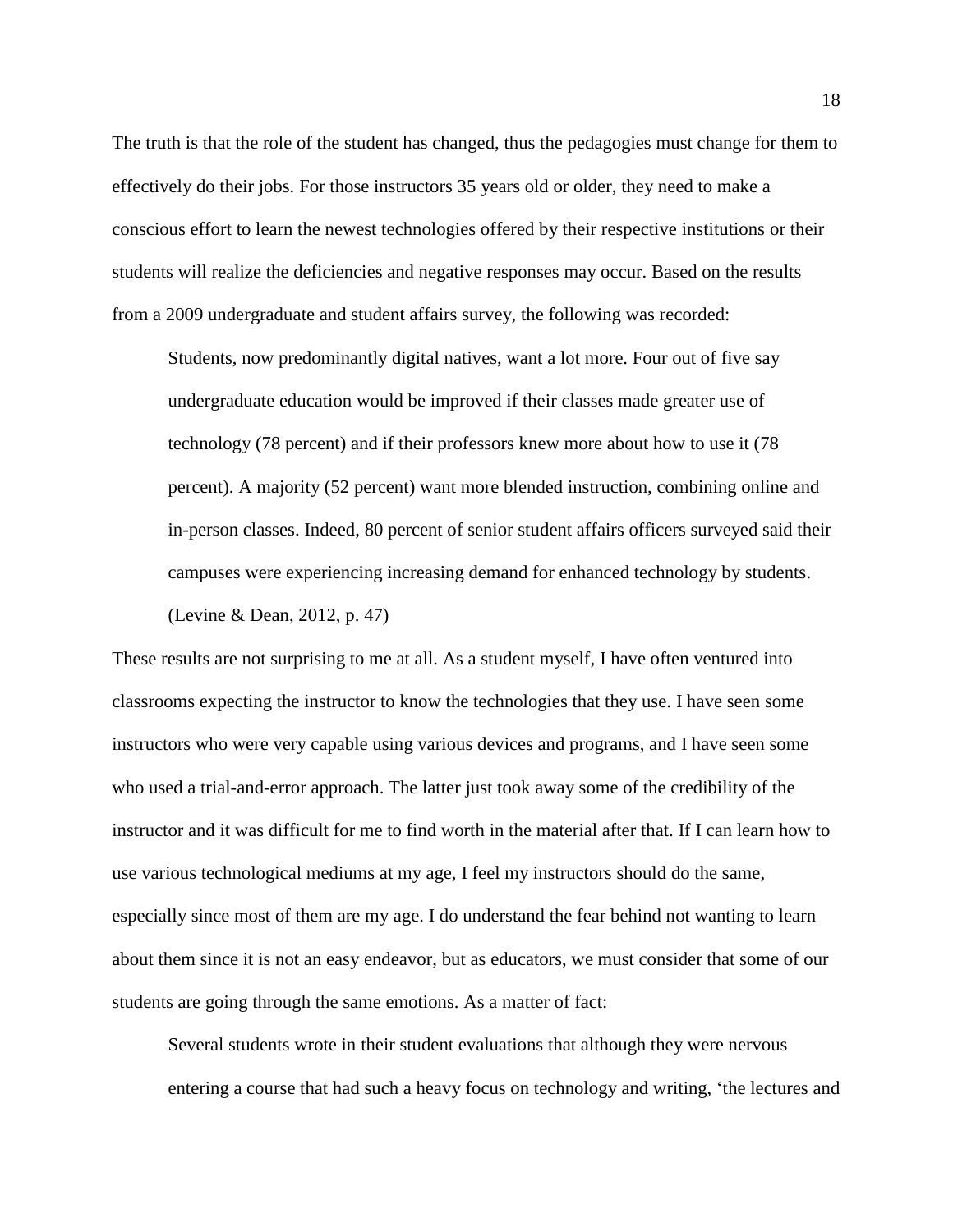assignments were interesting' and 'the information learned will help me in the future.' (Penrod, 2005, p. 6)

Essentially, what we are seeing is a shift in understanding and combination of multi-modal pedagogies that feature both traditional and contemporary attributes.

#### **Contemporary Responsibilities**

Digital technology has afforded us the best freedom of all—choice. We have more access to information than ever before; we have more mediums available to answer our questions; and we have a societal fabric that supports the use of digital technologies to make our lives more convenient. All of the tools are available to us, so we must make a choice for how we are going to use those tools. Coates (2006) believes that "distributed learning" is just the type of foundation needed for the use of these tools:

At a broad theoretical level, the term [distributed learning] refers to situations in which knowledge is represented in dynamic associative networks, and in which learning occurs through ongoing dialogical interaction with these networks. The concept is now routinely being used in very loose ways to characterize learning that involves alternatives to faceto-face teaching, learning which takes place beyond campuses, marked internationalization, mediation by information and communication technologies, interaction with borderless and anarchical knowledge networks, participation in diverse knowledge communities, and changed physical and temporal dynamics. (p. 42)

I feel that if distributed learning is to occur (and it should), we must accept the responsibility of its uses and end results. This is the freedom that has been granted to us; it is each individual's choice. It has the power to combine multi-modal technologies with traditional pedagogies and as I continue to teach first-year composition, I can see its effects. I am able to adopt methods which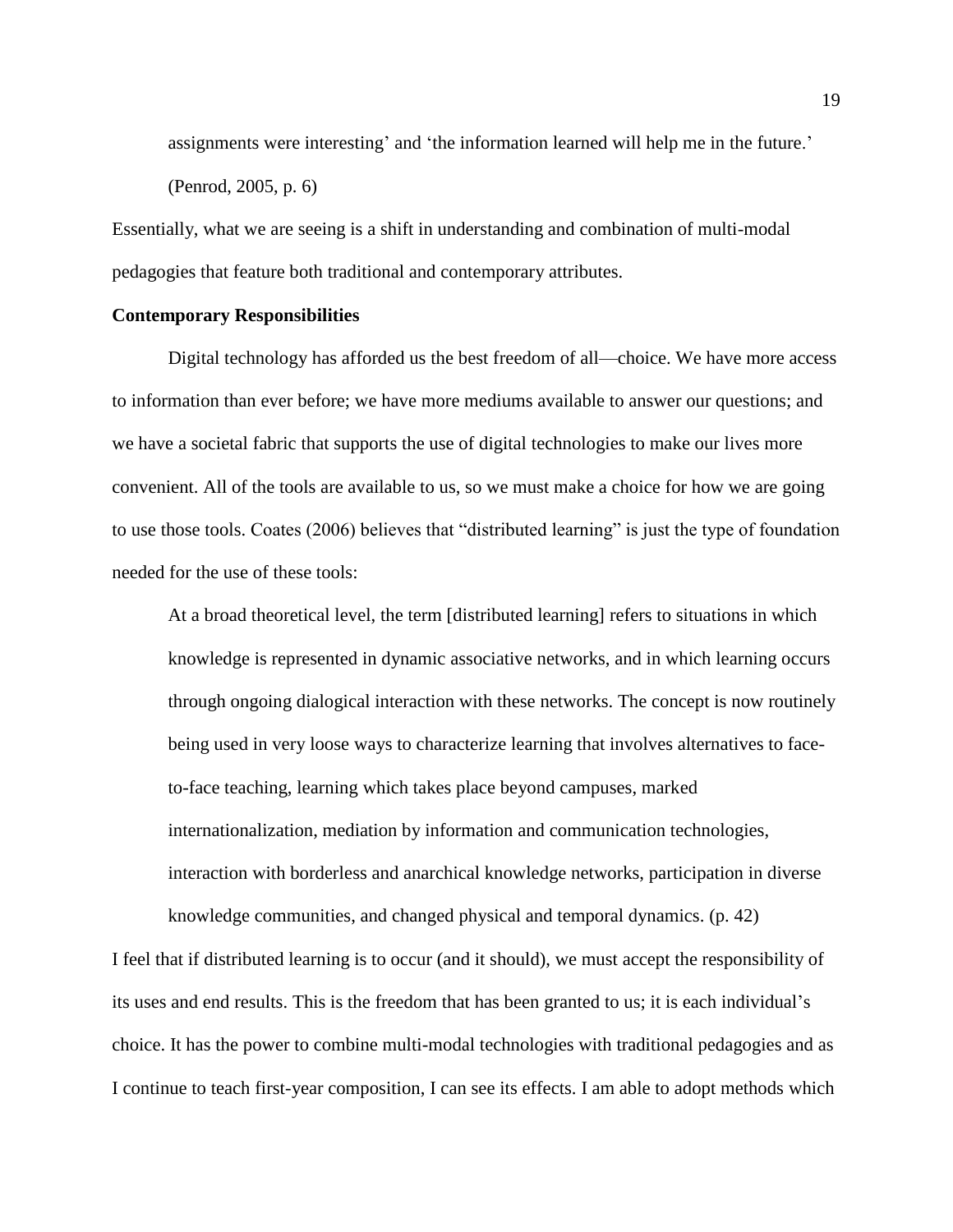would have been impossible at the time I was at the age to enter college. I am able to connect with my students, regardless of our generational differences. This is similar to Inman's (2004) belief in kairos as evidenced in the following passage:

Cyborg literacy offers scholars a broad license to study contemporary meaning-making; we can pursue whatever is interesting whenever it is interesting, as long as it features the integration of multiple systems in which individuals, technologies, and other elements in their shared contexts interact and as long as we are willing to explain our choices. (p.

164)

To me, this is one of the most important things I can do in my classroom, but it is also important to me that my students connect inside and outside of my classroom to combine what they have learned with others. Penrod (2005) explained that "In public, networked spaces, students learn that others beyond the teacher's voice can authenticate their words and imbue the students' words with meaning. For experienced or comfortable writers, this can be a liberating moment in the classroom" (p. 3). Instructors must lower their walls of power and invite students to join them in the writing process instead of managing them. As new technologies are discovered, it will be expected by the "outside" world that college graduates in the humanities and social sciences will understand these mediums and will be able to use them proficiently. Writing has recently become a subgenre of something more prominent in the contemporary English classroom. "Both key terms in computers and writing have finite life cycles—computers being the most obvious, as surely newer technologies or classifications of technologies will become prominent," wrote Inman (2004). He added, "Writing, too, has a limited future; already scholars discuss composition and rhetoric as terms that have stood the test of time and thus will replace writing in due time" (p. 261). Although this has already come to be in SCSU's first-year composition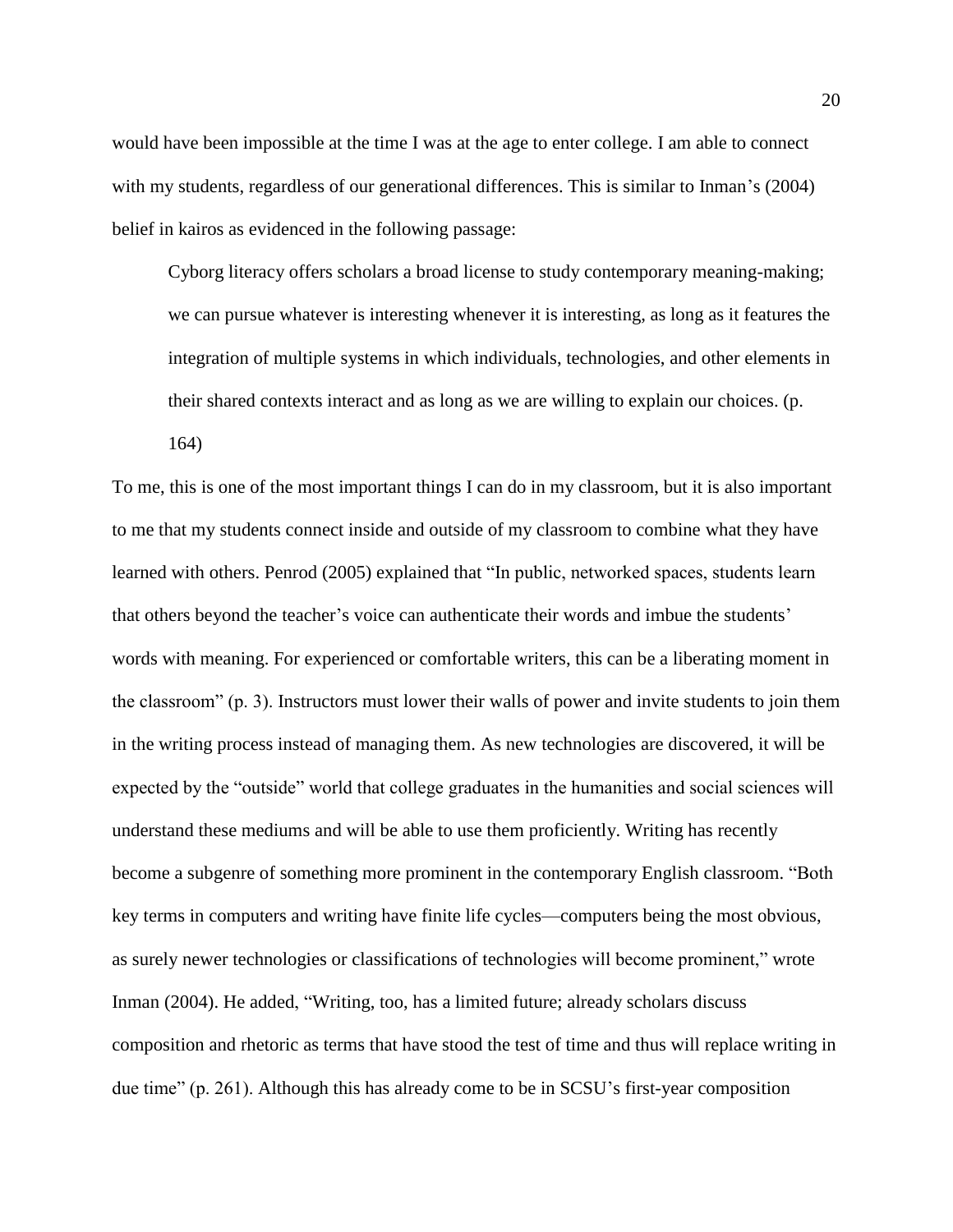classrooms, some authors believe that some caution must be taken integrating digital technology into the course curriculum. Instructors train for years to become experts in their fields, and they should possess the abilities expected of them not only by the institution that employs them, but also the students who have placed their trust in them. Ultimately, the instructor must coordinate and facilitate a usable curriculum which includes the use of multi-modal pedagogies involving digital technology. Cole (2000) warned that "Uncritical adoption of various technologies means that, too often, the tail wags the dog: pedagogical goals, curricula, and lesson plans are made subservient to technologies that were adopted to implement educational goals" (p. 49). A failure to take charge of a lesson plan and its attributes means that the instructor is doing a disservice to the students, thus failing to accomplish the goals set forth by the course objectives.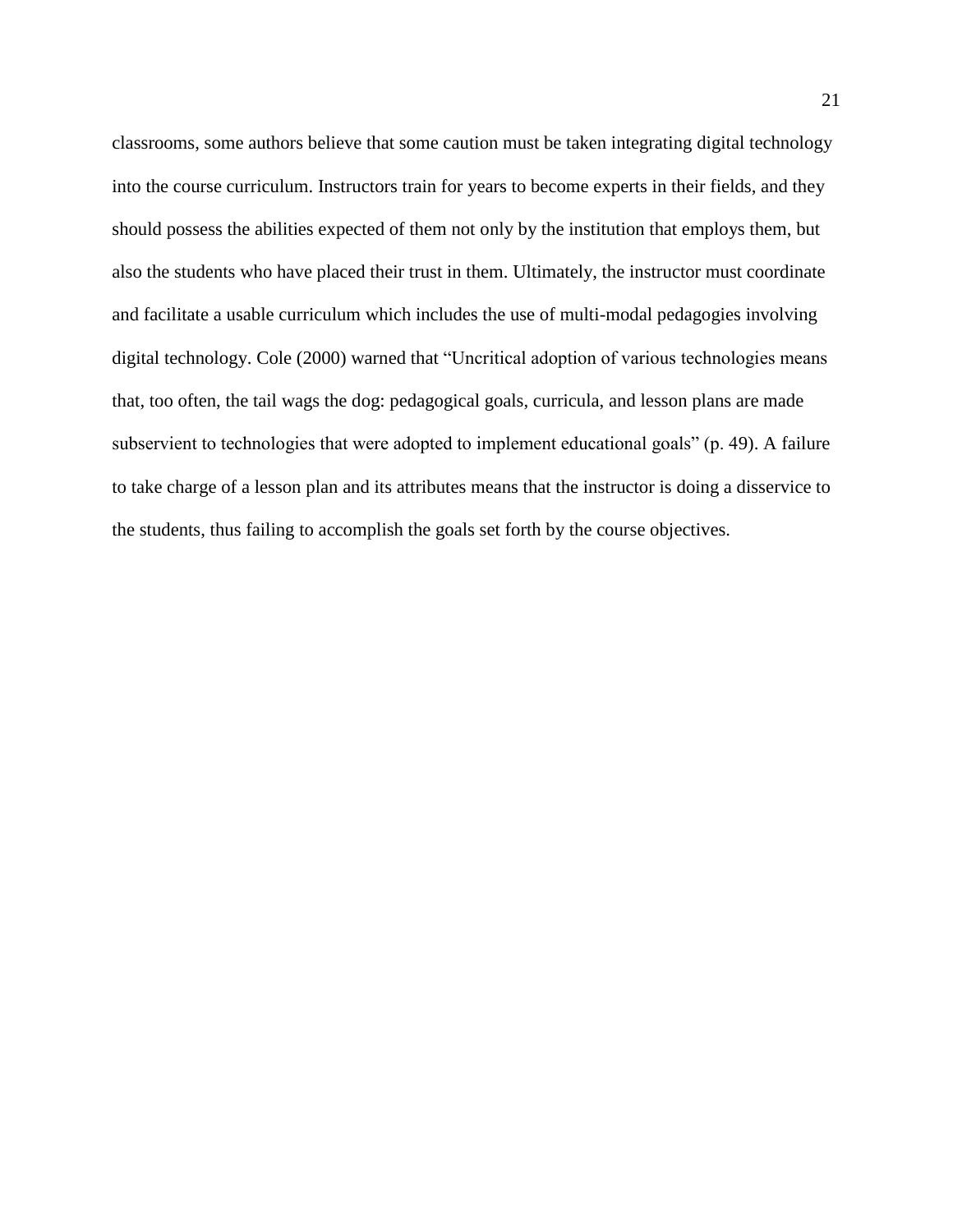#### **Chapter III: Digital Justification**

*"In the past two centuries, authors have attempted to make sense of the blurring of machine and garden, the growing role of technology in everyday life. Some, like H.G. Wells, proposed optimistic accounts of the potential for technology to resolve human problems and eliminate human weaknesses." ~ Andrew F. Wood & Michael James Smith (2005, p. 196)*

It has become commonplace for young academics (including myself) to question whether or not the traditional modes of educational practice are fulfilling the needs of our students, and potentially becoming an irrelevant part of their collegiate careers. These concerns are often voiced in order to maintain the integrity and well-being of higher education. Prensky (as cited in Weller, 2011) specified that digital natives, who are also college graduates, "have spent less than five thousand of their lives reading, but over ten thousand hours playing video games (not to mention twenty thousand hours watching TV)" (p. 15). It is obvious that these young people are not novices regarding the uses of digital technology as entertainment, but it should be equally obvious that these individuals have used computers, the Internet, and associated software to access data and complete educational tasks with normality. Czerniewicz and Brown (as cited in Weller, 2011) conducted a study where 72% of students were "extremely positive about the role of computers in learning and have a high opinion of their own abilities/self efficacy" (p. 16). These same students also reported that they often found themselves using computers for learning even when they were not asked to do so. Overall, 75% of the students stated that they had used "communicative media" on a regular basis to learn. Whether this meant that they were socializing about assignments or researching possible source material is not evident, but what this shows me is that digital natives have a tendency to rely on the tools they have grown accustomed to in order to fulfill assignment expectations.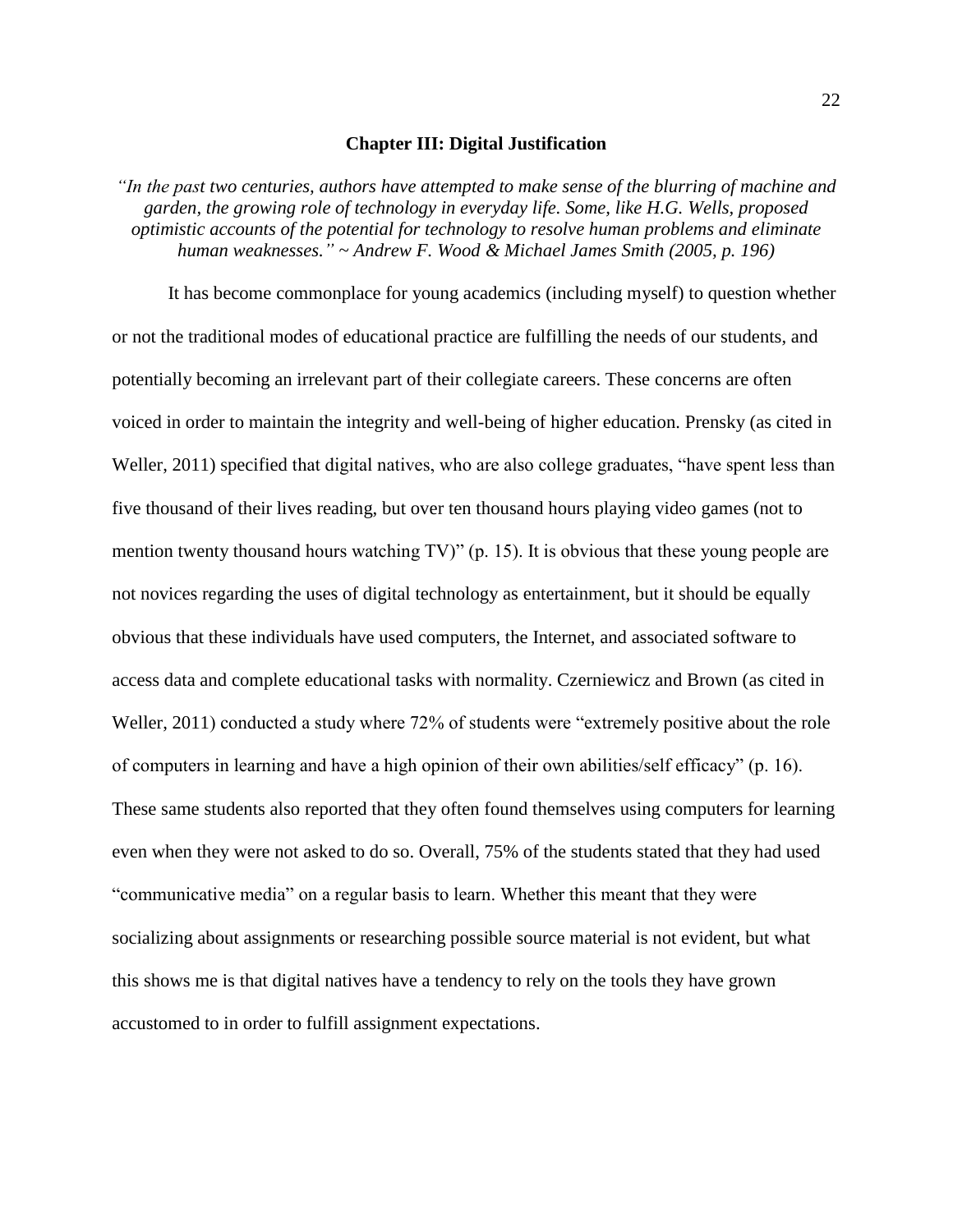#### **Generational Writing Perspectives**

At this point, I have grown accustomed to emailing instead of writing letters, texting instead of calling someone, and composing everything on Microsoft Word documents instead of putting a pen to paper. These are things I felt that I had to learn in order to keep up with my peers, not only socially, but also educationally. Essentially, I am writing more than I ever have before, even as a professional journalist before there was such a thing as a word processor. This does not necessarily mean that I am convinced that traditional means are now outdated and digital technology is absolutely necessary to complete academic tasks. Actually, Clark and Bamberg (2003) seemed to hold the same philosophy as I do when they say, "Composition can be taught well with traditional technologies. In fact, almost any class activity that requires a computer could take place with a blackboard, pen, and paper, face-to-face conversation, or a bound and typeset book" (p. 481), but on the same note, Clark emphasized that she has found that "electronic technology can enrich a course in ways that traditional technologies cannot" (p. 482). This may seem contradictory, but it is this philosophy on which my thesis is based traditional and technological means, when combined effectively, can enrich the experiences of the students. So, if someone like me, who grew up in the 70s and 80s, comes to the selfrealization that I write more now than I did then, does that mean I am a better, prolific writer now? Also, does that mean that student writers are better now than previous generations? At this point, I do not believe so.

The reason I doubt better results with more writing in contemporary society is because traditional guidelines are no longer being adhered to, research is done with the value of immediacy, and a new digital language has emerged. As a matter of fact, Brown (as cited in Weller, 2011) explained, "Teens poor performance is caused by three factors: insufficient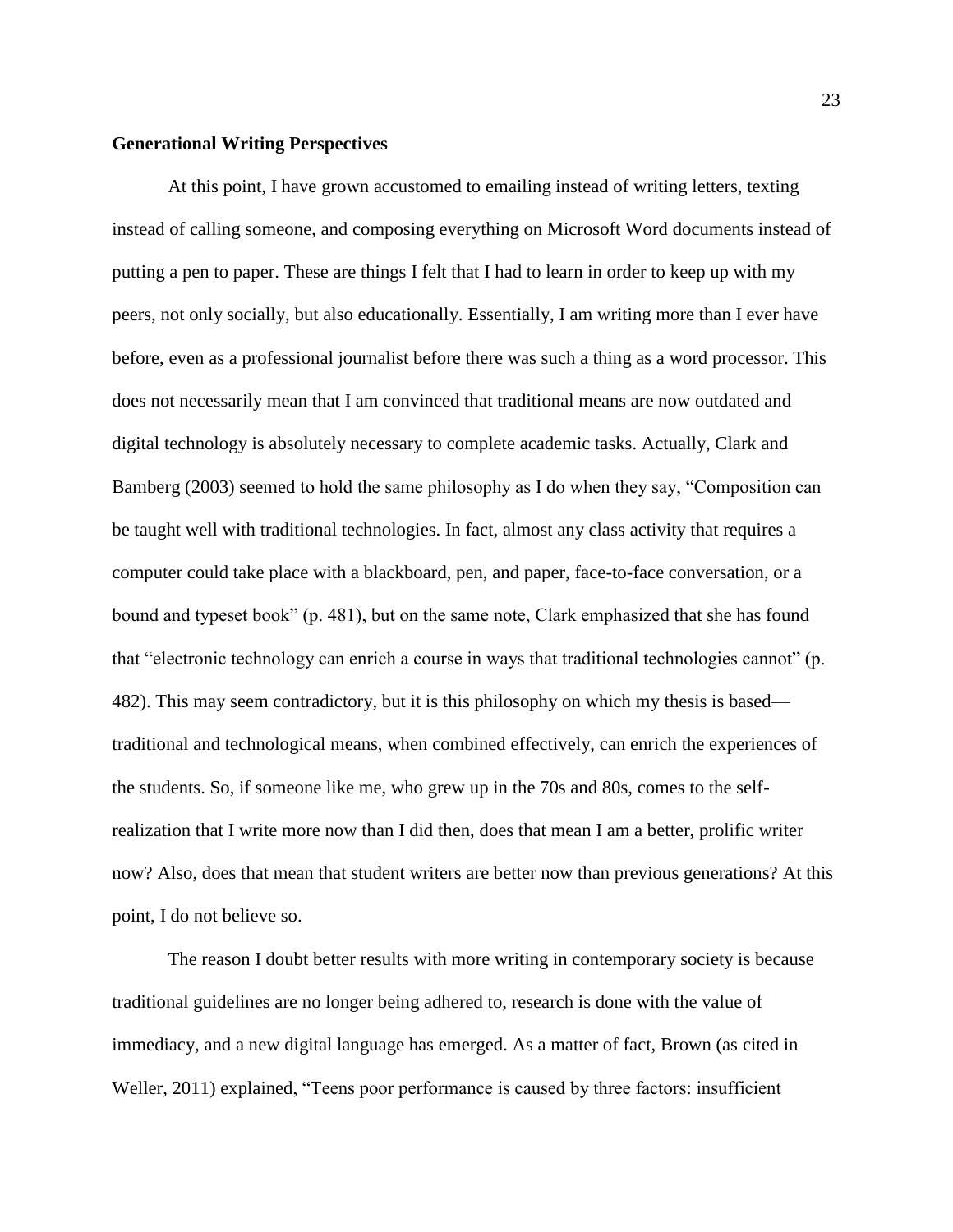reading skills, less sophisticated research strategies, and a dramatically lower patience level" (p. 18). For example, when a student emails me, it is rare to see a properly formatted sentence free of errors. The sentences sometimes start with lower-case letters and punctuation is absent, much like most of the texts I receive on my smartphone. These virtual documents are meant to only convey a message and they are considered to be adequate forms of communication by their authors. Couple this with the ever-changing acronyms "Net Gen" students use to communicate and there is a new set of problems that composition instructors have to deal with on a daily basis, since some students have a tendency to bring their "outside" voices into the classroom. For instance, some of the more popular acronyms are as follows: LOL means "laugh out loud;" SMH means "shaking my head;" BTW means "by the way;" BRB means "be right back;" and so on. Then there are the avatars people use to express their emotions. One no longer has to state their mood or sense of being. They just have to use symbols of these things. Besides lacking in traditional reading and writing skills, Net Gen students have become accustomed to researching source material solely online. The days of the Dewey Decimal System and physically reading published items in order to find adequate information seem to be coming to an end. Now, it is just a matter of doing a Google or Bing database search for a particular word or phrase. I did a Bing search for the phrase "digital natives" to see how many results appeared; it showed 24,800,000. Why would students ever have the need to step into a library to research topics? Anything students want to include in an academic works is available at their desks. However, it should be considered that although these digital learners are accustomed to using internet search engines, they may not be cognizant of other, more sophisticated, research strategies and tools, including digital ones. All of these things have become parts of the communication and research skills exhibited by digital learners. Immediacy of information is the main focus, not the way it is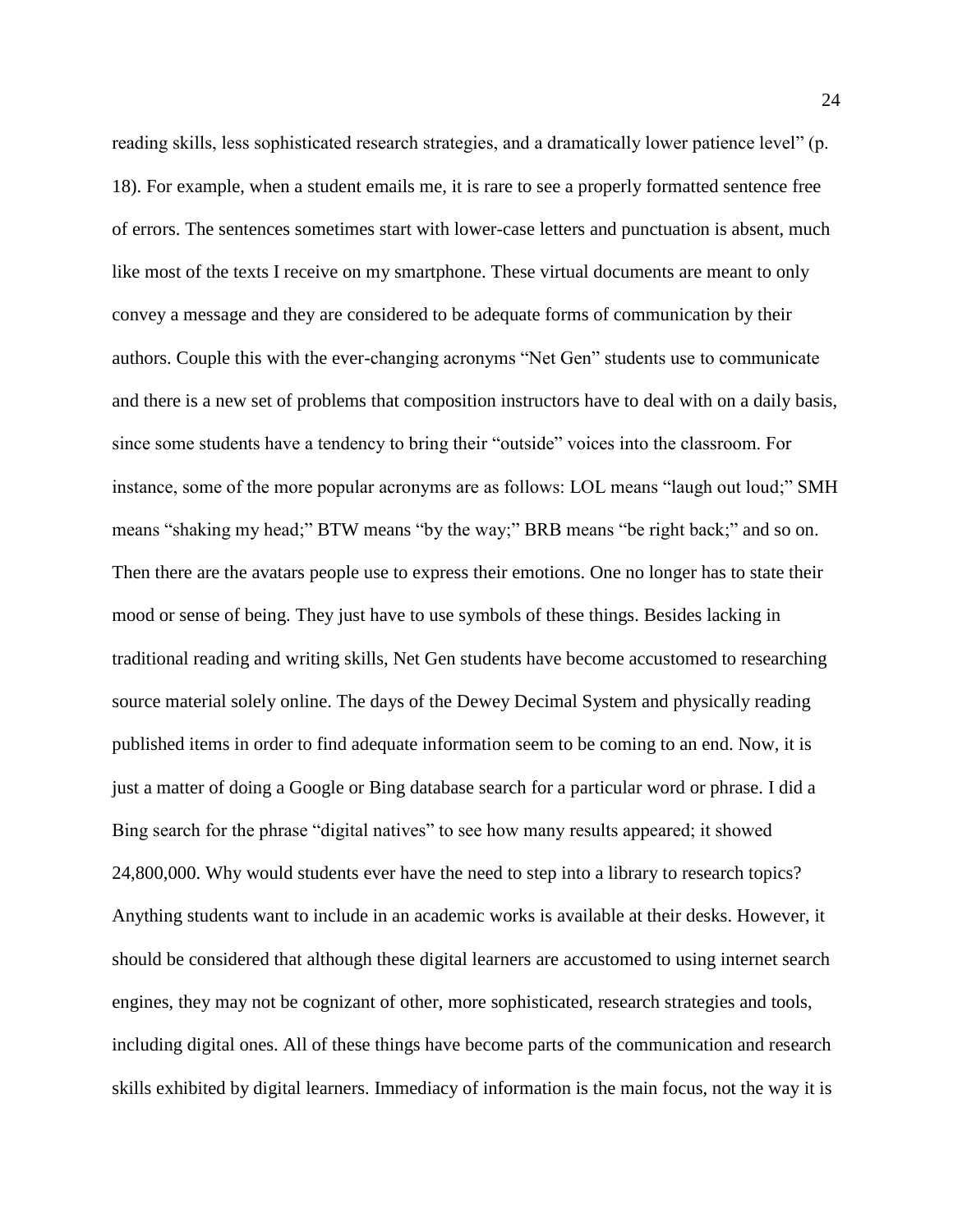received. Halavais (2009) believes that we must be cautious when approaching the belief that students today know how to acquire information. He suggested:

It is commonly believed that searching requires no skill at all, and too easy to assume that 'digital natives,' those who grew up with web access throughout their childhood, have

had enough exposure to search engines to have natural expertise. (p. 35) However, as he continued with this thought, he also asserted another variable regarding the other side of the scholar/student relationship by stating the following:

There are really two dangers here. The first is assuming that, because these 'digital natives' are members of a generation that has been immersed in digital networking, they represent the cutting edge of its use. The other mistake, perhaps unsurprisingly the one made by experienced librarians and scholars, is to assume that the web and search engines are always less appropriate tools for finding reliable information. (p. 35)

Until recently, I supported the latter, but over the course of this last semester, I found that academic search engines like EBSCO (Elton B. Stephens Company) and JSTOR (Journal Storage) offer comprehensive amounts of information that I now use for my own works. It is not necessarily an attempt to continue with traditional methods of research, but a fear of missing out on pertinent information because I may not be searching with the correct key words. Inevitably, all literature will be offered through electronic search engines. Therefore, we must embrace this change or fall behind the learning/research curve. Also, as instructors, we must learn these modern research methods and how to teach these methods by using traditional standards of rigor in critiquing information sources.

It may seem that I have morphed this section into one of pessimism and discussing the pitfalls of digital technology, but I have included this information in order to caution that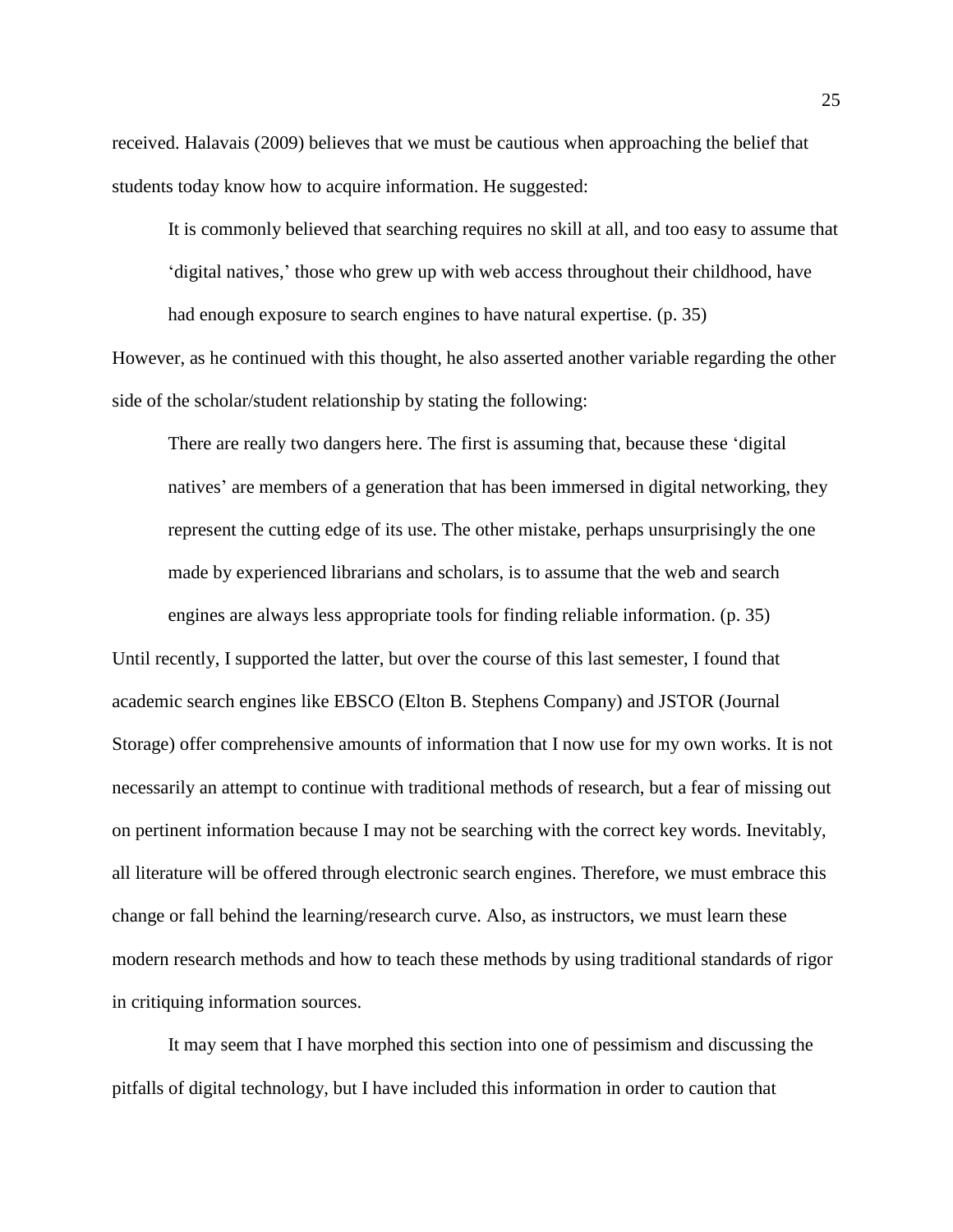although we may be doing our students a disservice by strictly adhering to traditional methods of instruction, we must identify how students approach writing outside of the classroom and understand it before we decide to incorporate digital technologies that we may not fully understand. This is especially true of those instructors who started teaching prior to the Internet or the use of social media. It is my assumption that if we are to become multimodal instructors in the composition classroom, it is our responsibility to become students of the newest technologies. According to Coates (2006), "Ever more powerful and persuasive information and communications technologies are supplementing or replacing whiteboards, overhead projectors and printed materials" (p. 41). Since this seems to be the case, a myriad of new terms has been introduced to signify campus-based learning, like "hybrid, placeless, open, flexible, resourcebased, networked, asynchronous, distributed, and borderless" (Coates, 2006, p. 42). These terms describe today's college model—what it has becoming and what it is become. To remain relevant and competitive, higher-learning institutions must keep with the times by providing instructors with access to the latest technologies. In turn, instructors must accept these digital technologies, learn how to use them, and integrate them into their curricula. The outcomes, hopefully, will be that the students understand the material better than they would if these technologies were not used.

#### **Implementation of New Pedagogies**

Even though I am only a graduate assistant, I strive to be the best instructor that I can be. I do this because I know that my performance and results reflect the quality of education provided by St. Cloud State University, at least as perceived by my students. If a student enrolls in English 191, they have a preconceived notion of what it will be like, whether through conversing with their family and friends or through word of mouth from previous students.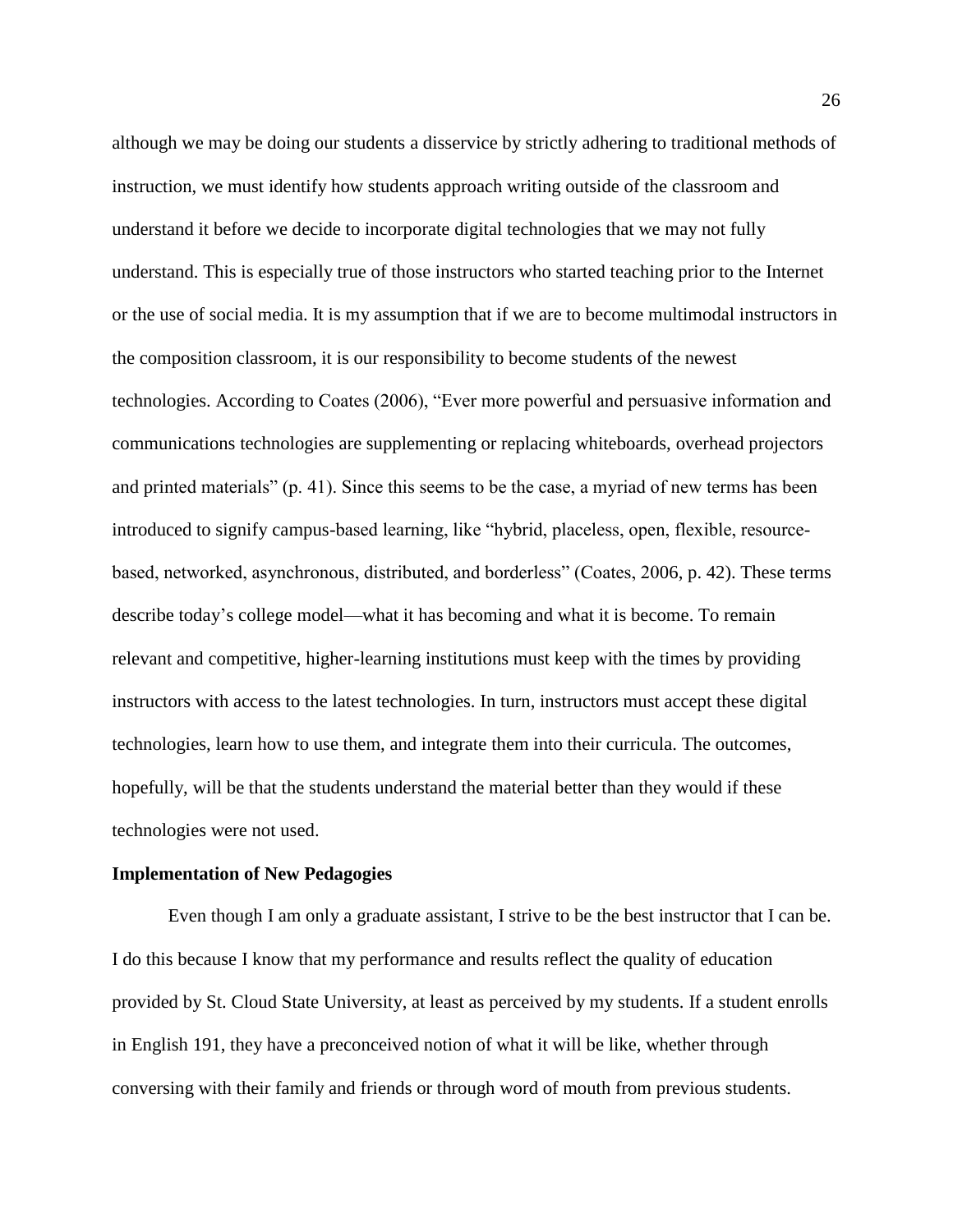Those who do not have a strong ability to write dread having to take the class. As a student myself, I understand how they feel and want to provide a fun, safe, and stress-free environment. At the same time, I want to compel my students to venture outside of their comfort zones and attempt to be the best writers that they can be. When I initially began teaching, I constantly pondered how I would get the results that I wanted. Admittedly, it has been through trial and error that my current pedagogies have arisen. I just asked myself what type of class I would want to be a part of and implemented those attributes. I believe this is a positive approach that enables me to consider how students will react in this type of environment. According to Helmers (2003):

To help us at the college level begin to think about productive interventions we might make into writing research, to explore how our certain types of pedagogies might enable students to develop complex writing skills, we need to think critically about some of the ways in which our students have been situated as subjects within our culture—well before we meet them in college. (p. 29)

Along with the traditional methods under which I was taught, digital technology has become a mainstay in the course curriculum. Viewings of movies and videos, use of PowerPoint and Prezi, student-produced public service announcements, guest speakers via Skype, interactive visualrhetoric assignments, videoed debates, and writing center collaborations during peer review sessions are now the norm. During classes that require research or examples, I allow my students to use their laptops, tablets, and smartphones. According to previous students' responses to endof-the-semester surveys that are available in the appendices of this thesis, all of these things make the lectures, readings, discussion postings, in-class writings, quizzes, and major writing assignments much more accessible. This does not necessarily mean that my classes are perfect in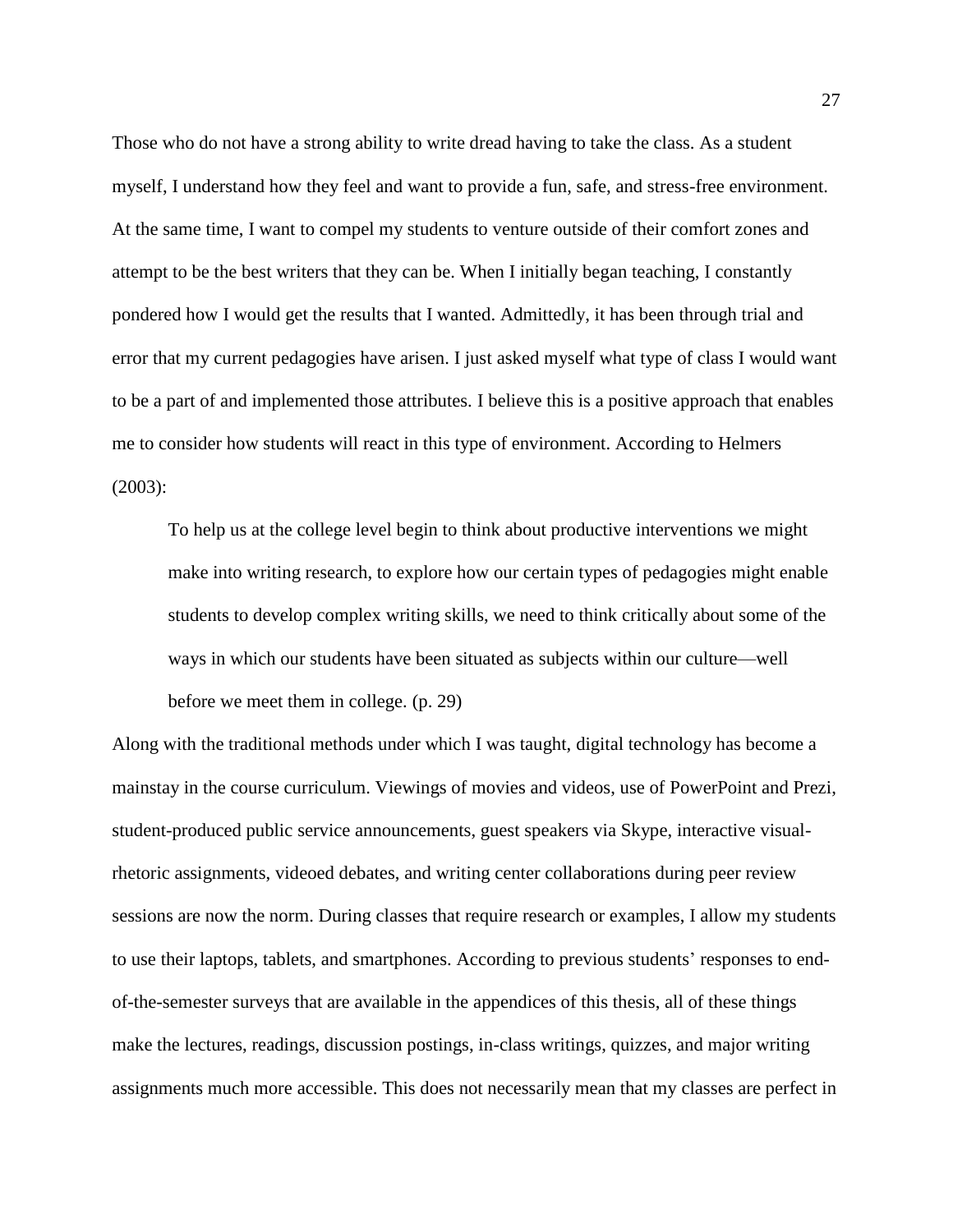any way. After all, I am still a student myself and I realize that I have much to learn, but by doing all of these things, I am able to critique my overall performance, bond with my students, and see if their writing improves through these processes. In any case, I do not have to worry about finishing a 10- or 15-minute lecture and then sitting back and staring at the ceiling while students are revising their papers (Clark & Bamberg, 2003, p. 484). My highest priority is to earn the students' trust so that when I ask them to do something they do the best that they can. I believe that by using technological means to convey certain messages, the students not only learn to trust the information that I give them, but they also retain that information in order to become better writers.

The "Net Gen" students have grown up with digital technology. They have had access to more information than any previous generation. Therefore, it is in the students' best interest to teach them how to effectively gather and use that information to support their works. This is not just an individual effort on the part of instructors. The institutions themselves must possess the academic infrastructure to allow this to occur. Morrison of the University of Saskatchewan, Canada, (as cited in Bullen & James, 2007) exclaimed the following:

To take full advantage of the potential of e-learning, institutions of higher education not only have to radically change how they are organized to support technology-enhanced learning (infrastructures and organizational models), but also face the challenge of creating a more appropriate pedagogical foundation upon which to build revitalized educational systems necessary to meet the demands of current and future knowledge users and creators. Put another way, I argue that the entire system of tertiary education needs revamping from the bottom-up. Current approaches to teaching and learning are an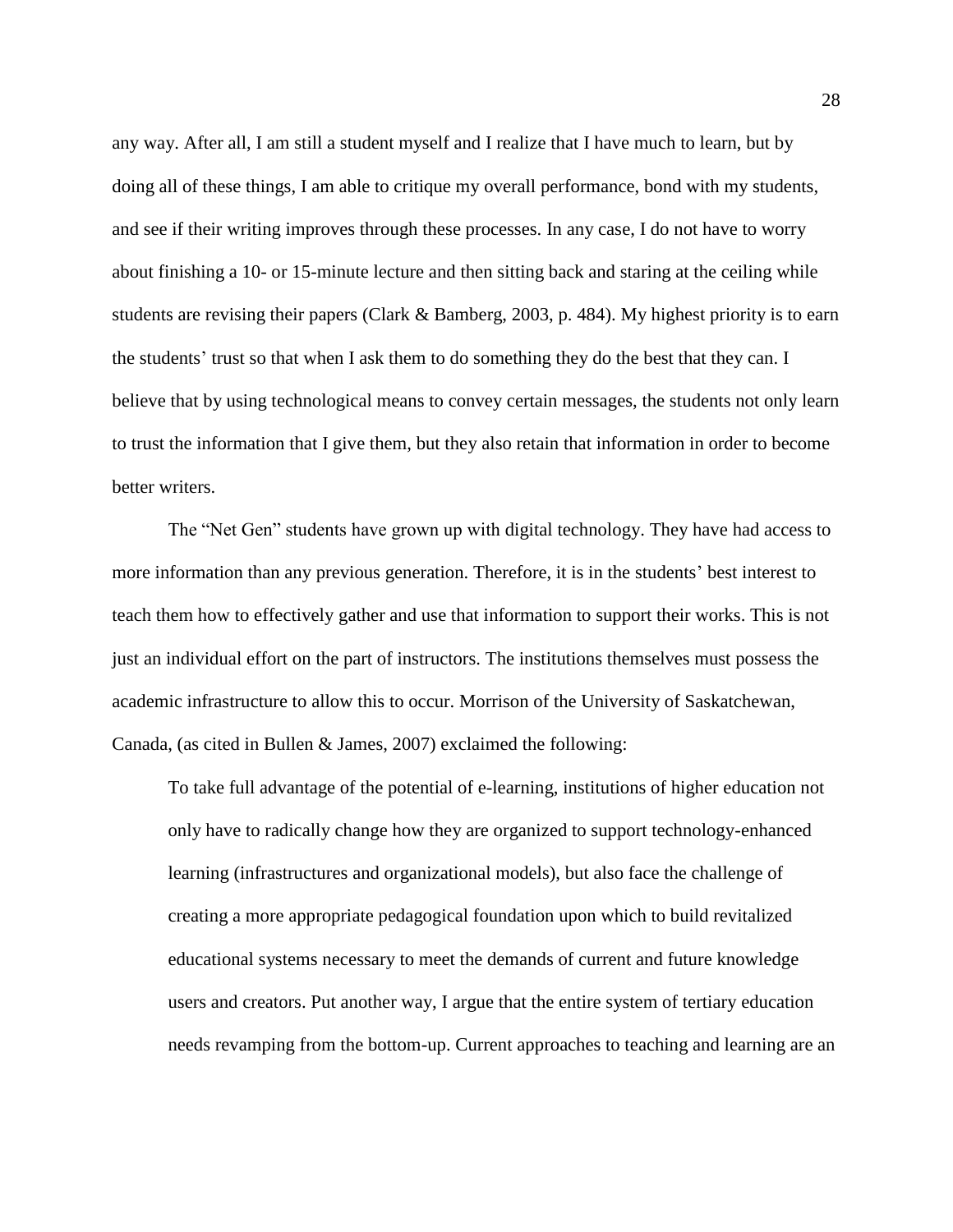awkward fit with the new information and communications technology (ICT) tools currently used for teaching and learning. (p. 105)

I believe that if the respective college administrative leaders facilitate technology-rich learning environments, and if the instructors utilize all of the technological means made available to them in effective ways, students will be able to learn, comprehend, and retain the information given in profound ways never seen by previous generations.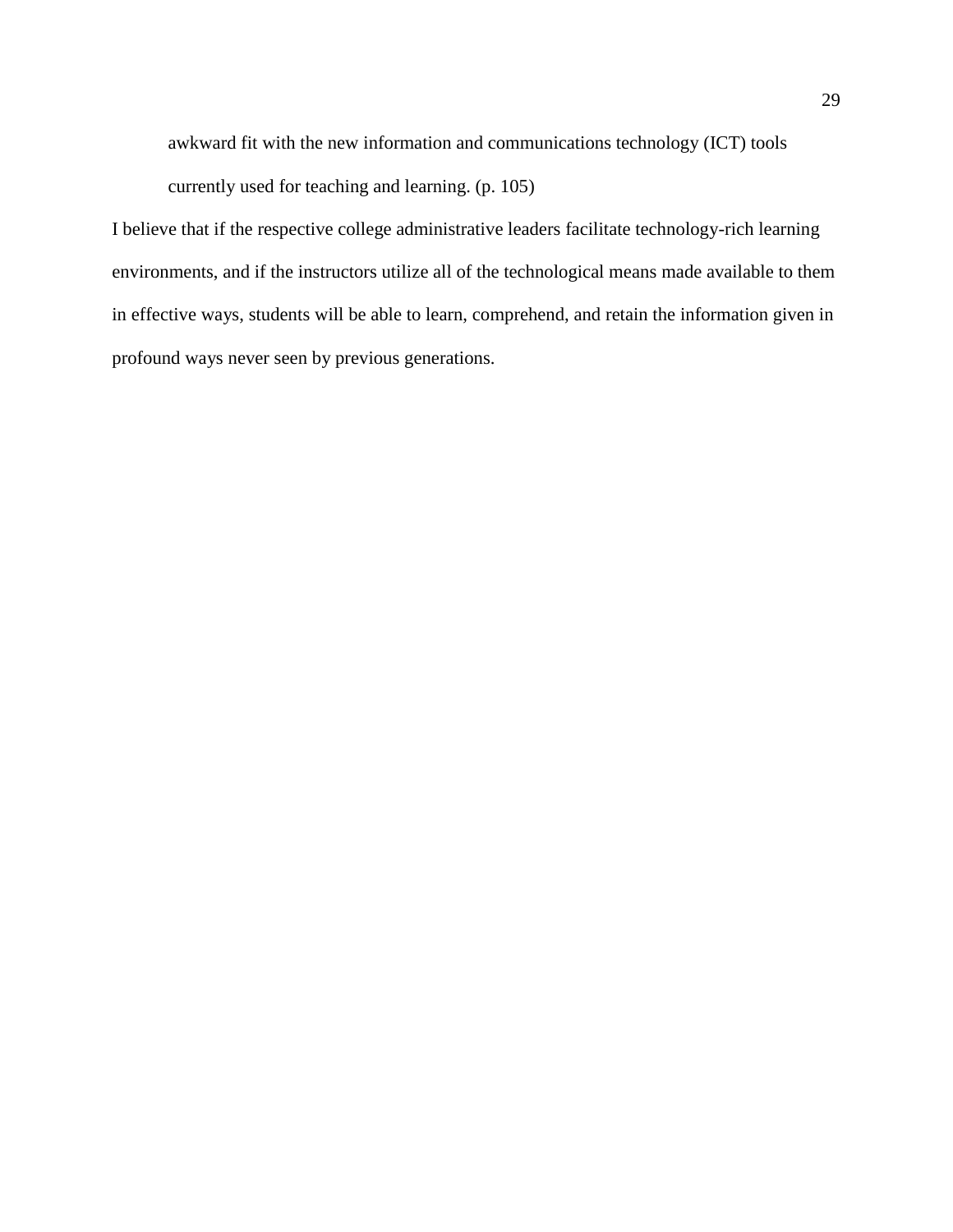#### **Chapter IV: Digital Methodology**

*"The increasing mobility of students and knowledge has enhanced the need to understand the emerging borderless forms of university education." ~ Hamish Coates (2006, p. 40)*

This chapter will illustrate the various ways that I have implemented and utilized digital technology in my own classroom in order to facilitate the growth of my young students. These methods have been changed in various ways over the course of four semesters, but the end results show that my methods work. I will show that the use of movies, videos, PowerPoint presentations, interactive-video discussions, and digital peer reviews have enabled me to produce better, college-level writers.

#### **Cinematic Writing Prompts**

One of the ways I attempt to connect with my composition students is to introduce movies and videos into the curriculum. We are visually-stimulated beings, and most of my students have majors outside of the humanities, therefore, it is essential that I try to convey some of my teachings through methods outside of the realm of the written word. As Weller (2011) stated, "The challenge for universities is to remain relevant to these learners. This means developing an appropriate curriculum, having flexible course options, using technology effectively and generating interest" (p. 181). There is no way to get around lecturing, assigned readings, and in-class coursework, but by integrating video technology into the classroom, I have been able to successfully associate that material with entertainment, thus making the delivery more compelling. Unfortunately, not all of my colleagues have agreed with my methods, but there is no denying that my students have benefitted from these experiences; the feedback from students who have taken my class has been completely positive and shows potential for growth. Weller (2011) explained, "Digital scholarship is more than just using information and communication technologies to research, teach and collaborate; it also includes embracing the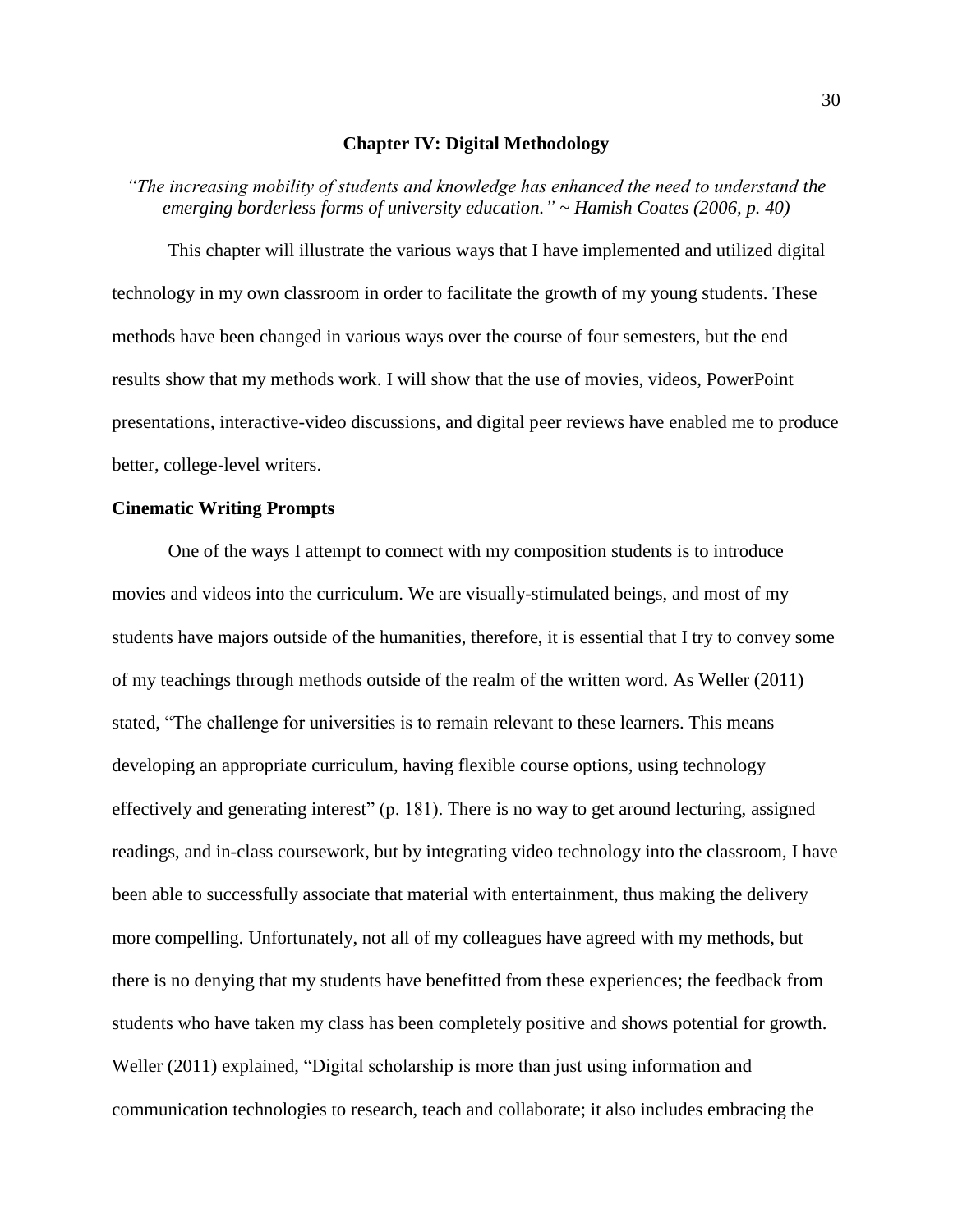open values, ideology and potential of technologies" (p. 50). Each semester, I show four videos (varying in length) and four full-length movies. For each showing, the students must write responses which include the ethos, logos, pathos, and kairos of a specific instance or the overall work. Additionally, since these videos and movies have been selected for their pertinent content, the students must compare them to experiences in their own lives. It may seem that these works do not apply to all of the students since they are attending St. Cloud State University from other states and countries, but the topics are quite applicable, regardless of background or geography.

For the videos, the first one I show is a Showtime Exclusive named Penn and Teller's *Bullshit*. This is a show that was produced in 2010 and focuses on political correctness on college campuses in America, and one of the featured colleges is St. Cloud State University. It introduces many of my young students to the issues of diversity, different cultures, and collegiate attitude towards these issues for the first time in their lives, but the main topic asks the question: Is political correctness so rampant on our campuses that it silences and censors students from expressing themselves, thus preventing critical thinking? According to Dr. Alan Kors, a history professor at the University of Pennsylvania and co-founder of the Foundation for Individual Rights in Education (FIRE), it is, especially on SCSU's campus. "This is a campus where myth rules reality, and where political correctness is *so* out of control," exclaimed Kors. By the end of the show, he stated, "What universities are saying by these codes, special protections, and double standards to women, to Blacks, to Hispanics, to gay and lesbian students is 'You are too *weak* to live with freedom. You are too *weak* to live with the First Amendment.' If someone has told you that you are too weak to live with freedom, they have turned you into a child." It is noticeable that the four elements of rhetoric can be associated with such a topic. For the related discussion questions that I post on D2L, the first focuses on the video's subject matter. "What do you find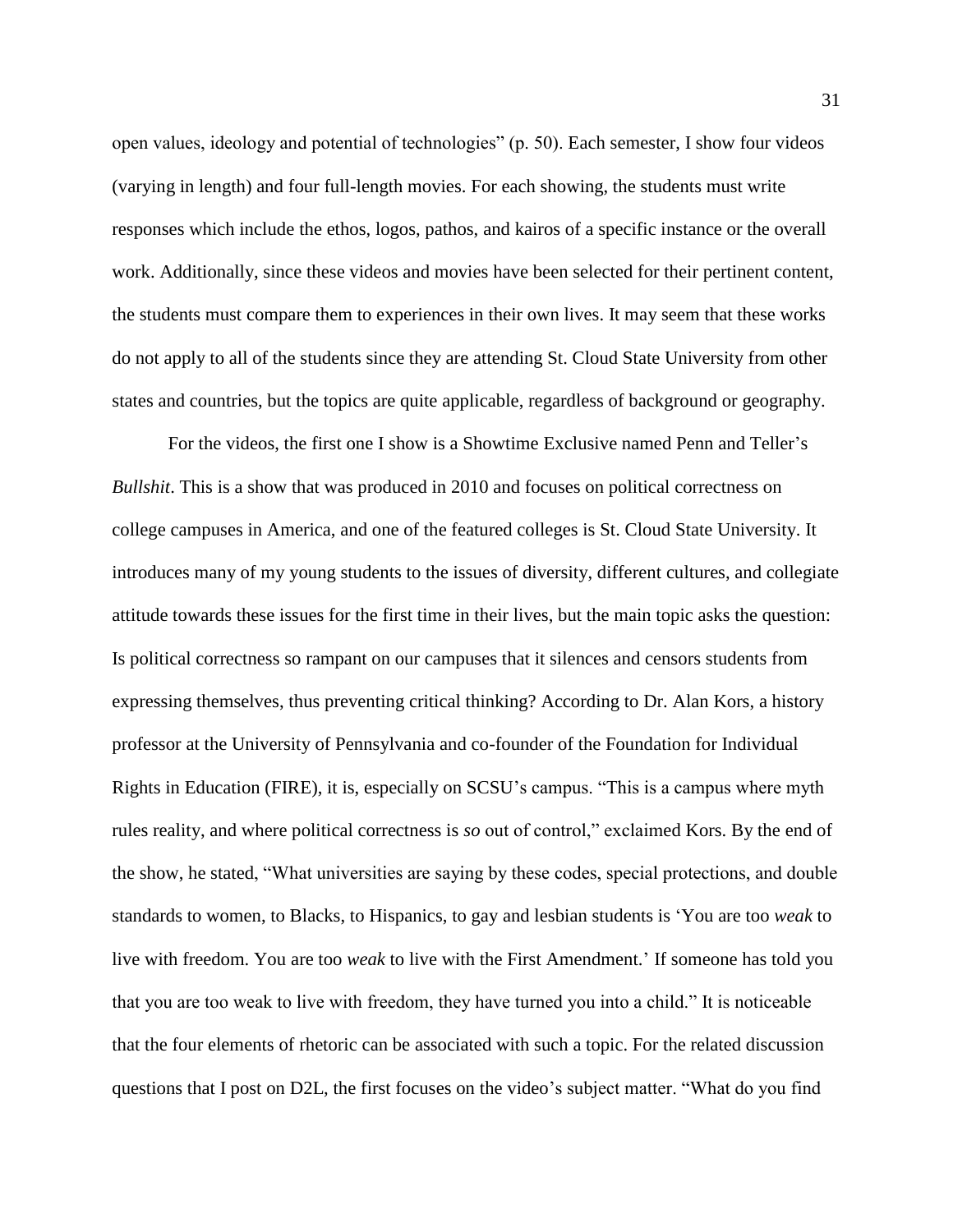relevant about the video and why?" The second question is more personal. "Since you have been at SCSU, have you encountered instances of extreme, or lack of, political correctness? Discuss." Each student's responses must be 500 words or more. Not only does this help the students to identify the rhetorical elements, but it also allows me to get to know the students and understand their current writing levels.

The second video tells the story of Amanda Todd through her eyes. This was a teenage girl who would have been the same age as most of my students, but she committed suicide because of bullying, both physically and on social networks. She tells her story through a YouTube video she posted just weeks before ending her life. In the video, she has written statements on notecards telling how she was bullied and that she felt there was no way out. Although she never speaks and her face is never entirely shown, her message is very deep and dark. Other aesthetics include the use of black and white imagery and emotionally-based music. I also show a supplementary video from a popular YouTube channel called *Teens React*. Various teens watched the same video and then voiced their opinions. Most of them had not heard of Amanda Todd and, after they found out that she had committed suicide, a couple of them were brought to tears and others proclaimed their anger about the bullying. The most memorable reaction is by 15-year-old Lia pertaining to derogatory Facebook messages still being written about Todd. In tears, she challenges these individuals by stating, "When is she going to see this, you know? Like, are you just doing it for your own pleasure?" By witnessing these raw emotions of teens approximately the same age as them, my students tend to be more open and honest about their own feelings. This video is actually a staple in my own pedagogy of utilizing media in the traditional composition classroom. As a class project, my students are divided into groups and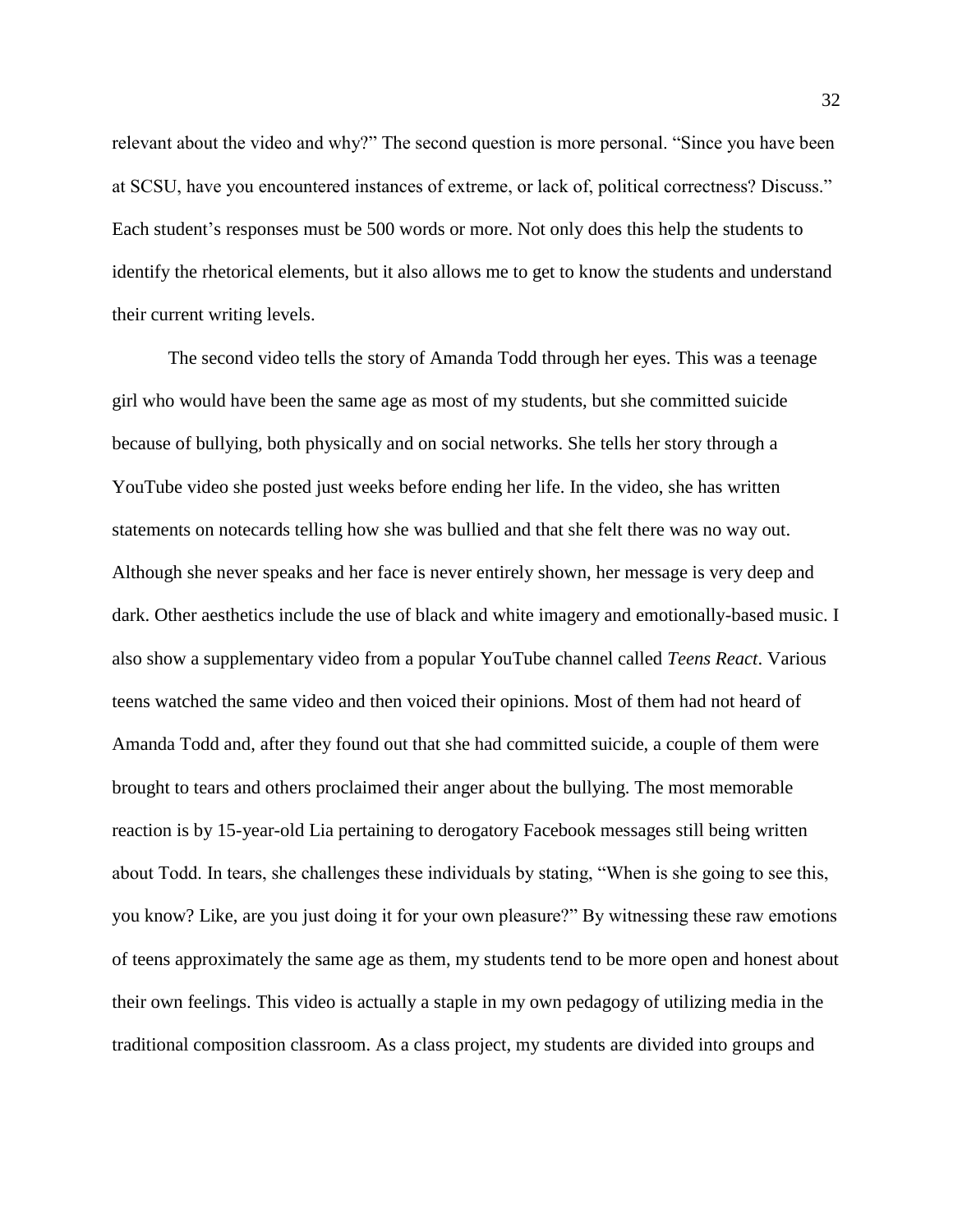write, direct, and shoot their own bullying public service announcements. This not only keeps the topic alive in their minds, but it has also shown to strengthen students' bonds with each other.

The third video, *The College Conspiracy*, speaks about student loans and the financial system that supports them, and interviews real students about what they have encountered after graduation regarding the repayment of those loans. This topic has always had the tendency to make the students question whether they really need the loans when they are already provided for through employment, grants, and scholarships. It also elaborates on what value a college degree actually has in the current job market. Overall, this video seems to highlight the negatives of the current academic infrastructure, but at the same time, I am not trying to promote the system to my students. I am giving them all sides to an issue so that they may make their own conclusions, thus encouraging critical thinking. For example, one of the main contributors to this documentary, Gerald Celente of the Trends Research Institute and editor of the *Trends Journal*, offered his opinion regarding corporations and business entities requiring college degrees for employment. He professed:

I don't care if you have a degree. It makes absolutely no difference. I want you to have a mind, think for yourself, and think on your feet. Be energetic, and love what you're doing, and have a passion in so many different ways. Not to just be able to regurgitate what you're being told.

This is just one case of offering an alternative viewpoint when it comes to a college education, but ultimately, my students do not immediately consider dropping out of college. Instead, they consider what path they are on and what they need to do to succeed in the contemporary job market, except now, they have more options after seeing this video, discussing it, and then writing about it.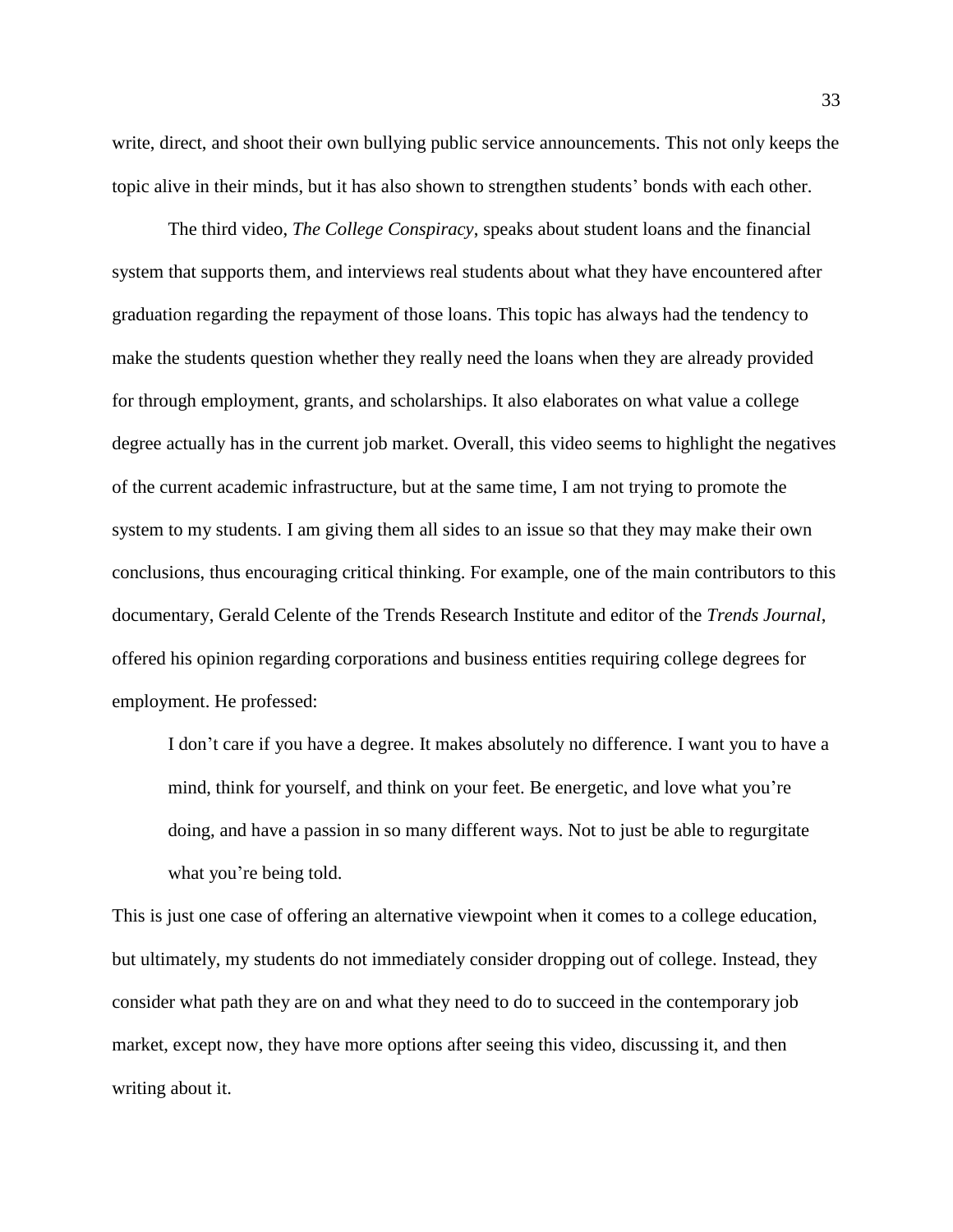The final video is always a particular political figure's campaign video, depending what elections are, or will be, taking place. The students analyze the rhetorical attributes of his or her message and how it is conveyed. Historically, this has made the students interested in public discourse and how it is used to persuade constituents to vote one way or another. The most recent campaign video shown in my classroom was Ron Paul's 2012 *Restore America Now* ad in his bid for the presidency. This is the common type of ad I show since it does not support either of the major parties. Instead, Paul's strategies transcend the traditional platforms and offer variances across all topics. At one point, the narrator suggests, "We know where they (Republicans and Democrats) stand, but will our country's leaders repeat the mistakes of the past? Will they choose compromise or conviction? Ron Paul . . . no deals." He is unwavering and is continuously fighting against "the Washington machine." I personally grew up in the era when there were two things we were encouraged never to discuss at the dinner table: politics and religion. However, I believe that is exactly what we should do in order to not limit ourselves, either through thought or expression. The first time I showed a video of this sort, I was interested, but hesitant, in observing how the class would react and what they would write. After all, I did not want to feed their political biases. I wanted them to see different sides to the issues that may have been common in their pre-college surroundings. I was relieved to read an extraordinary amount of critical observations, opinions, and possibilities. Since then, my classes have become more civicminded and interested in politics after these campaign ads are shown.

For the movies, the first is *Answer This* (2010), set on the campus of the University of Michigan. It is a story about a graduate student's journey from academia to a fulfilling life doing something else. The moral is that even if one's life is predestined by outside forces (in this case, parents), critically-thinking college students have the opportunities to follow their hearts and find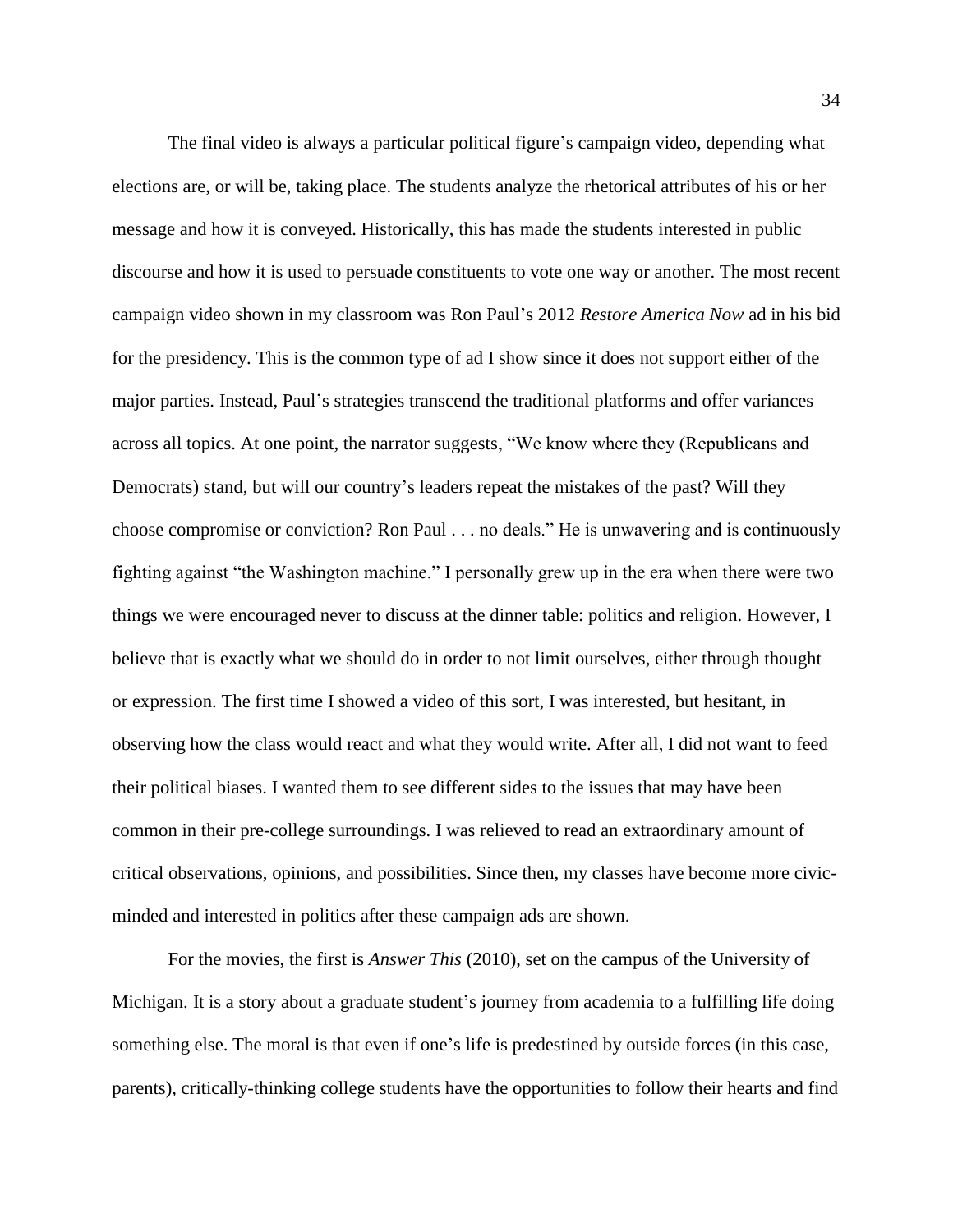something that they want to do in their lives, not just what society tells them is the correct path. To accompany this, *Answer This* has the conflict/resolution schema that many feature films possess: Paul, the main character and teaching assistant, is expected in following his father's footsteps into a tenured professorship at UM; Paul has a "frowned upon" relationship with a freshman student; Paul would rather play bar trivia with his friends than finish his dissertation; and at his dissertation defense, Paul exclaims that he is not interested in staying in Ann Arbor. Thus, his future is now undetermined. For the D2L discussion of this movie, the students are asked to identify one of the relationships and compare it to one in their own lives. The responses are often very revealing as to how the student ended up at St. Cloud State University, what major they had wanted to study prior to attending, and what major they have decided upon since arriving and why. The most prominent relationship to be considered is the relationship between Paul and his father. Many of my students proclaim that the decisions they have made pertaining to their post-secondary education has been a result of their parents' requests. Admittedly, I could have seen these same responses from a written work, but I do believe that the movie may have evoked more emotional responses instead of just being expository.

The second movie explores diversity on a prep-school campus in the 1950s. *School Ties* (1992) shows the effects of bigotry and lack of acceptance through stereotypes. I usually have a number of minority and international students in my class, and this type of movie allows the rest of the class to understand how words and actions can make someone feel unworthy of attending a 4-year university such as SCSU. In *School Ties*, a Jewish student is accepted to a prominent boarding school via a football scholarship. He keeps his religion secret until an inebriated board member reveals the fact at an after-game banquet. At this point, all of his friends abandon him and make his life very difficult. As a matter of fact, throughout the entire movie, statements and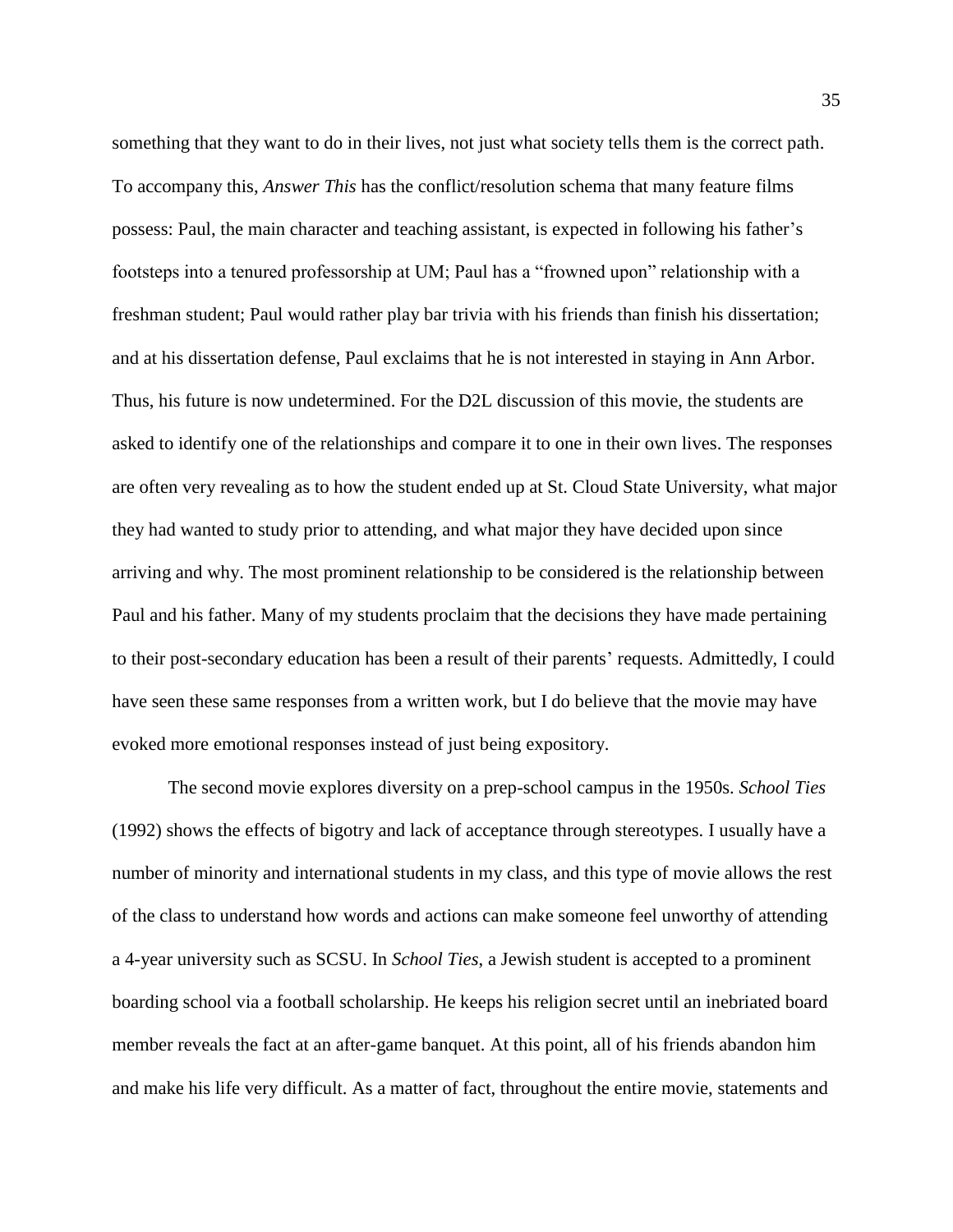acts of bigotry are prevalent, so the importance of secrecy is elevated in the minds of the viewers. This happens to be the most controversial and illuminating movie that I show. Many of my students are usually from somewhere in Minnesota, so they may have not grown up around diversity. Yet, some of those same students are able to negotiate their beliefs regarding stereotypes. In essence, *School Ties* is able to show my students the effects of words and actions involving people of their own age group. Through comparison and contrast, they often discuss what they have encountered, either positive or negative. This has a noticeable effect on the other students in their groups since it provides a foundation for understanding and acceptance. It must be noted that by the time this movie is shown, the class has been together for a majority of the semester. They have grown to know about their classmates on a very personal level.

The third movie examines spirituality, regardless of someone's belief system or religious orientation. *The Fifth Quarter* (2011) is based on a true story involving a college football player at Wake Forest University and the premature death of his younger brother who died in an automobile accident. This movie pushes the boundaries of self-realization and there is rarely a dry eye in the room during certain scenes. I must point out that there is only one scene that takes place in a church—the funeral. The family only prays at the hospital bedside of Luke, the younger brother of Jon Abbate. This movie is shown for its spiritual connotations, not for religious value. For example, Jon and his mother go through periods when they have to fight for their sobriety while coping with Luke's death. Through a wide variety of support, they are able to find solace at Jon's football games. When the Wake Forest Demon Deacons are fighting to win in the fourth quarter, Jon, his family, the team, and the crowd all hold up five fingers to represent the "fifth quarter" (Luke's quarter). Their inspiration is found in the way Luke lived his life, and without regret. The discussions derived from this movie are often dramatic and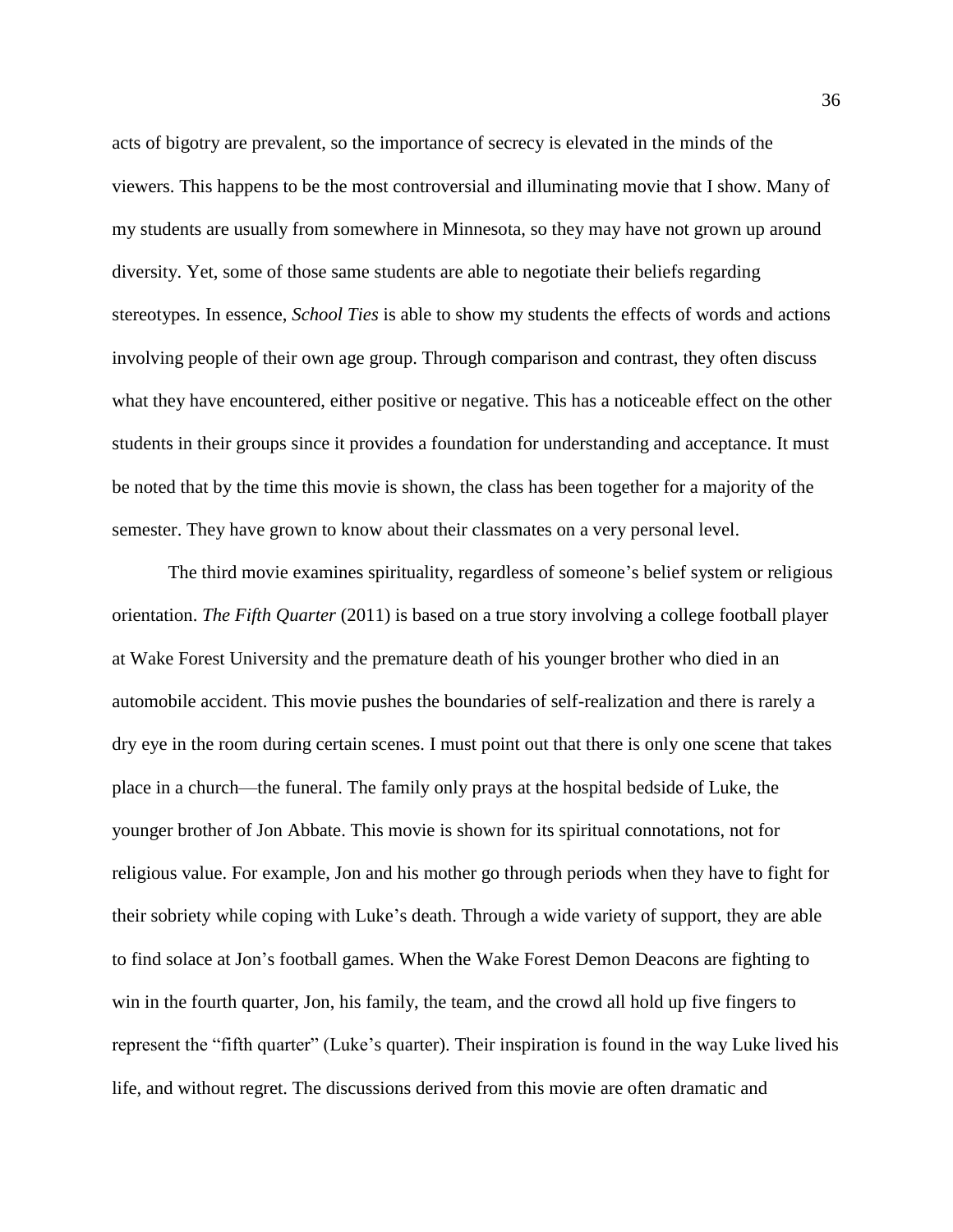emotional. My students tend to express what things inspire them in life and are enthusiastic to share those details with their peers. This prompts them to invest more feeling and time into their responses, and at times, this movie has generated writing assignment topics which are related to spirituality.

The final movie is *With Honors* (1994) and it challenges the conceived class system on Harvard University's campus, and in contemporary American society. A student majoring in government ultimately changes his stance on what his degree can provide to those less fortunate. Since most of my students are freshmen, some of them do not have a major. This movie allows them to consider what degree best suits their state of being (values, morals, integrity, loyalty, honor, etc.), and not just what degree will make them the most money. At first, Monty approaches his senior thesis with a conservative view of how the government can benefit those in financial need, and he is expected to graduate with honors. By chance, he meets a selfproclaimed "bum," Simon. Eventually, the two become friends, and as the relationship matures, Monty is no longer sure of his original thoughts pertaining to government. Later, Simon reveals that he is dying from asbestosis and wants to see his son, whom he has never met, one time before he passes. In order for him to do this, Monty must turn in his senior thesis late, thus ensuring that he will not graduate with honors. Monty and his friends take Simon to see his son, who rejects him. Simon dies that night while Monty and the others read him Walt Whitman's *Leaves of Grass*. At the funeral, Monty reads the obituary that Simon wrote for himself. At the end, it says, "Montgomery Kessler, who will graduate life with honors." In the category of visual stimulation, this is easily the most emotional movie that I show, and it is usually in the last couple weeks of the semester. The responses, discussions, and writings are not much different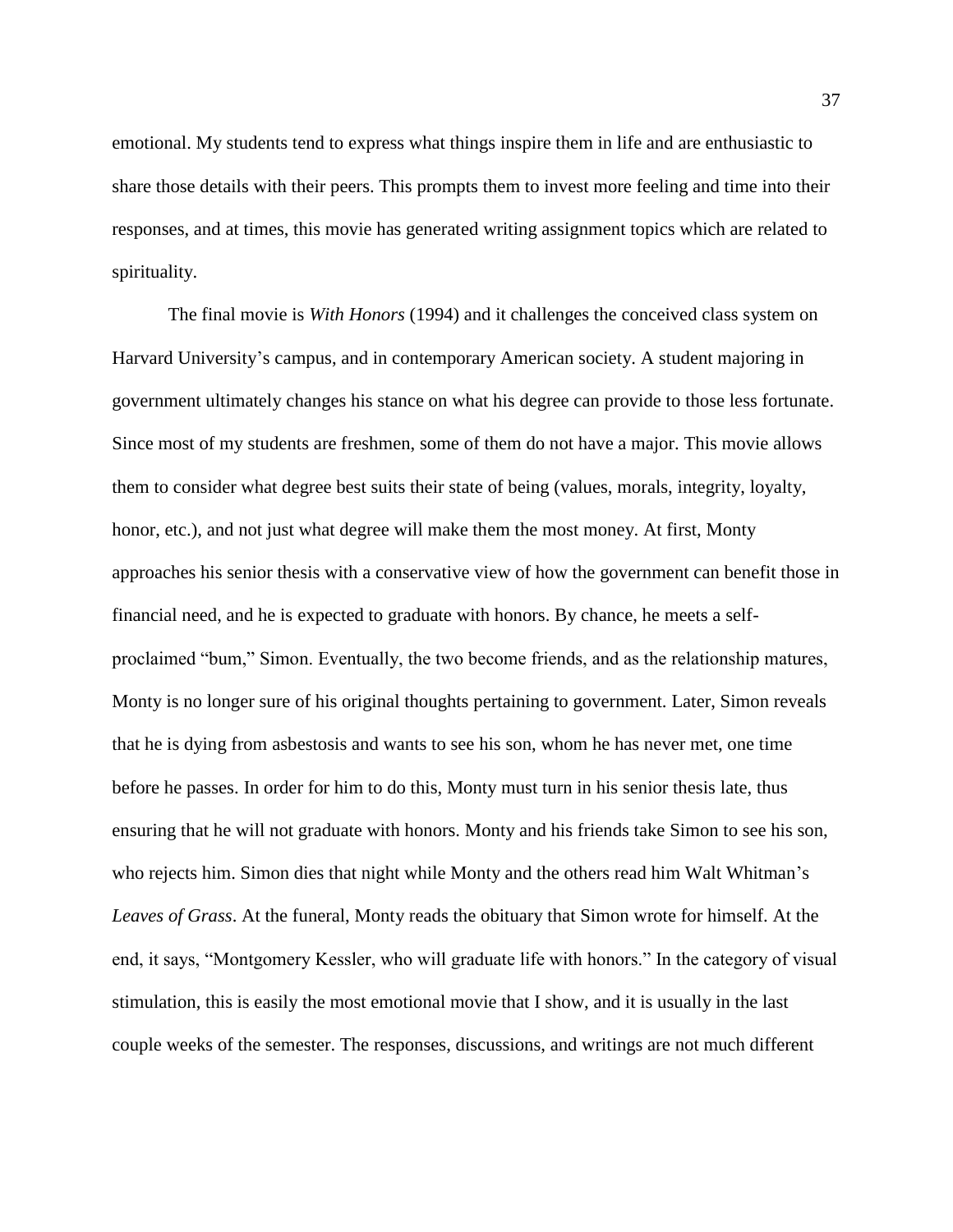than any other mentioned, but this movie basically encapsulates what I have tried to teach my young students throughout the course of the semester.

Through all of the productions I have mentioned, my students are introduced to critical thinking. I teach Dissoi Logoi (double argument) and ensure my students that maintaining bias and only looking at one side of a situation or argument can hinder their academic growth. This has shown to be very effective when considering the caliber of their works and the interactions they have while in the classroom. Could I have achieved these same outcomes without the videos and movies? Personal experience says "no." I have taught without using these tools of visual stimulation, and the results have never been as positive as they are regarding my first-year composition students.

#### **Contemporary Presentation**

In my earlier days as a student, lecture tools included chalkboards and handouts. The only visual stimulation afforded was looking out of the classroom windows or the standard clipart used within the respective handout. If the teacher did not possess the ability to engage students through words, much of the material was lost in a sea of dialectic tone. Since then, slideware has been produced to function as an electronic medium where both the teachers and students can benefit from its digital attributes. Although there is a growing number of software programs able to do this, PowerPoint is the most prominent. I use it in my classroom, as well as most of my peers.

As an instructor, I always want to keep my students interested in the material, so I spend a lot of time producing presentations. It not only serves as a catalyst for instruction, but it also ensures that I am covering all of the material that I want to by serving as a virtual outline. I always feel as though I was "cheating" by doing this, but Brad Eastman of the University of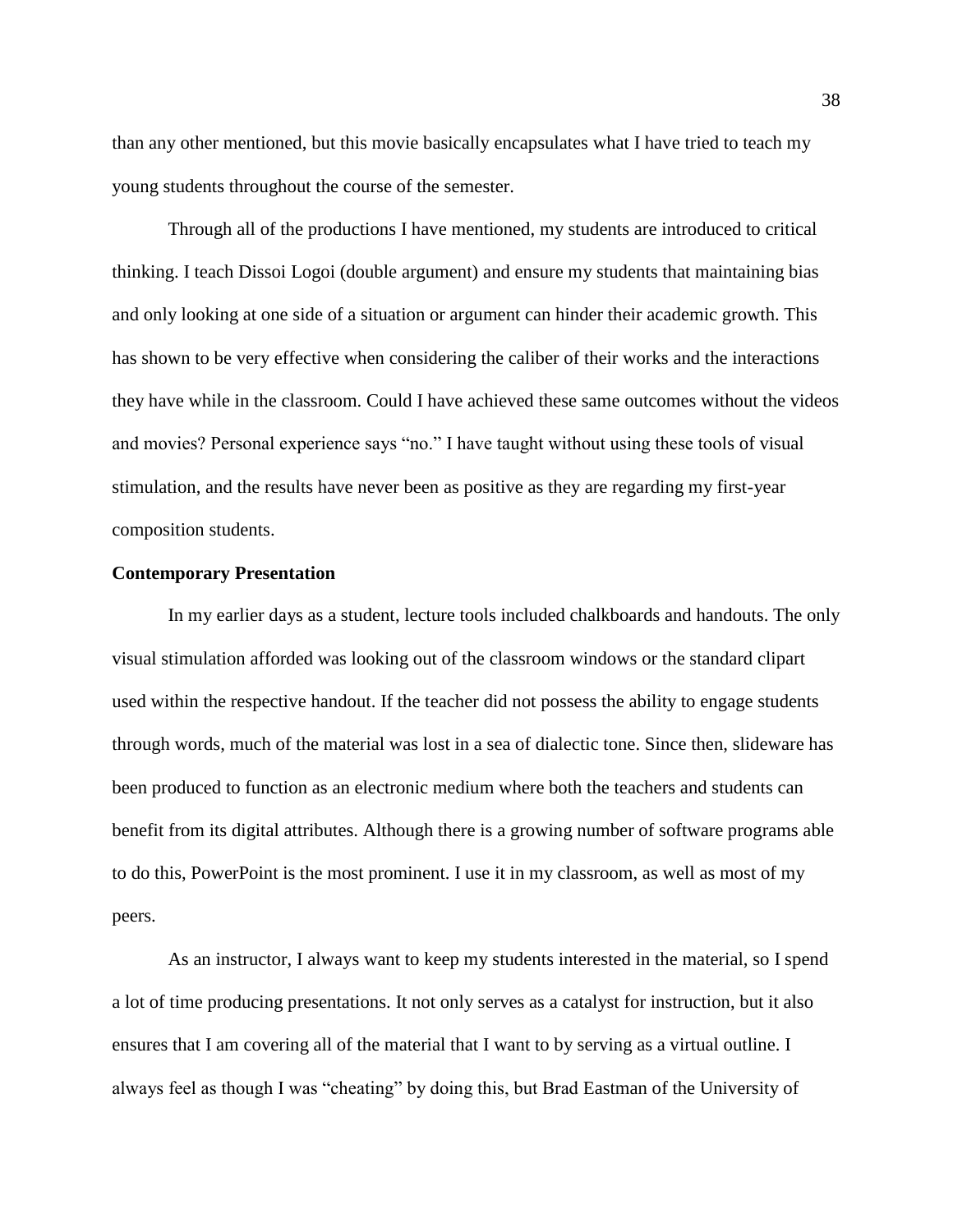British Columbia and Adnan Qayyum of Concordia (Canada) University (as cited in Bullen & Janes, 2007) said:

For many faculty members, the practice of using slideware has spilled over into teaching because it affords many advantages. Slideware has rich graphics and video and audio capabilities. During class lectures, slides act as an outline, reminding the instructor what needs to be discussed. (p. 338)

Additionally, I worry that overuse of PowerPoint in my classroom is counterproductive since the students may be learning more from the presentation slides rather from my own knowledge. In order to combat this, I have generated less new presentations and have just built on and revised older presentations, as not to get complacent. If I am constantly trying to build new lesson pedagogies, I may be compelled to cut corners for the sake of efficiency. Eastman and Qayyum (as cited in Bullen & Janes, 2007) supported this logic by stating:

Individuals are forced to rush the design process. As a survival technique, instructors or designers resort to using familiar, if less effective, methods. They teach as they have been taught, and, in the case of slideware, use it as they have seen it used. (p. 341)

Another issue that must be considered while using PowerPoint presentations during lectures is that the students are being introduced to the course material through fragmented means. If I were to quote all of the material necessary to fulfill assignment requirements, the presentation would be extremely long, and I would seem to be just reading what can already be read by the students. Personally, I cannot stand to be read to when the information is right in front of me. Therefore, "PowerPoint easily affords organizing information hierarchically on slides as headings, bullet points, more subheading-like bullet points, and sentences or sentencefragments," but this comes at a cost if the instructor does not fill in the blanks with his or her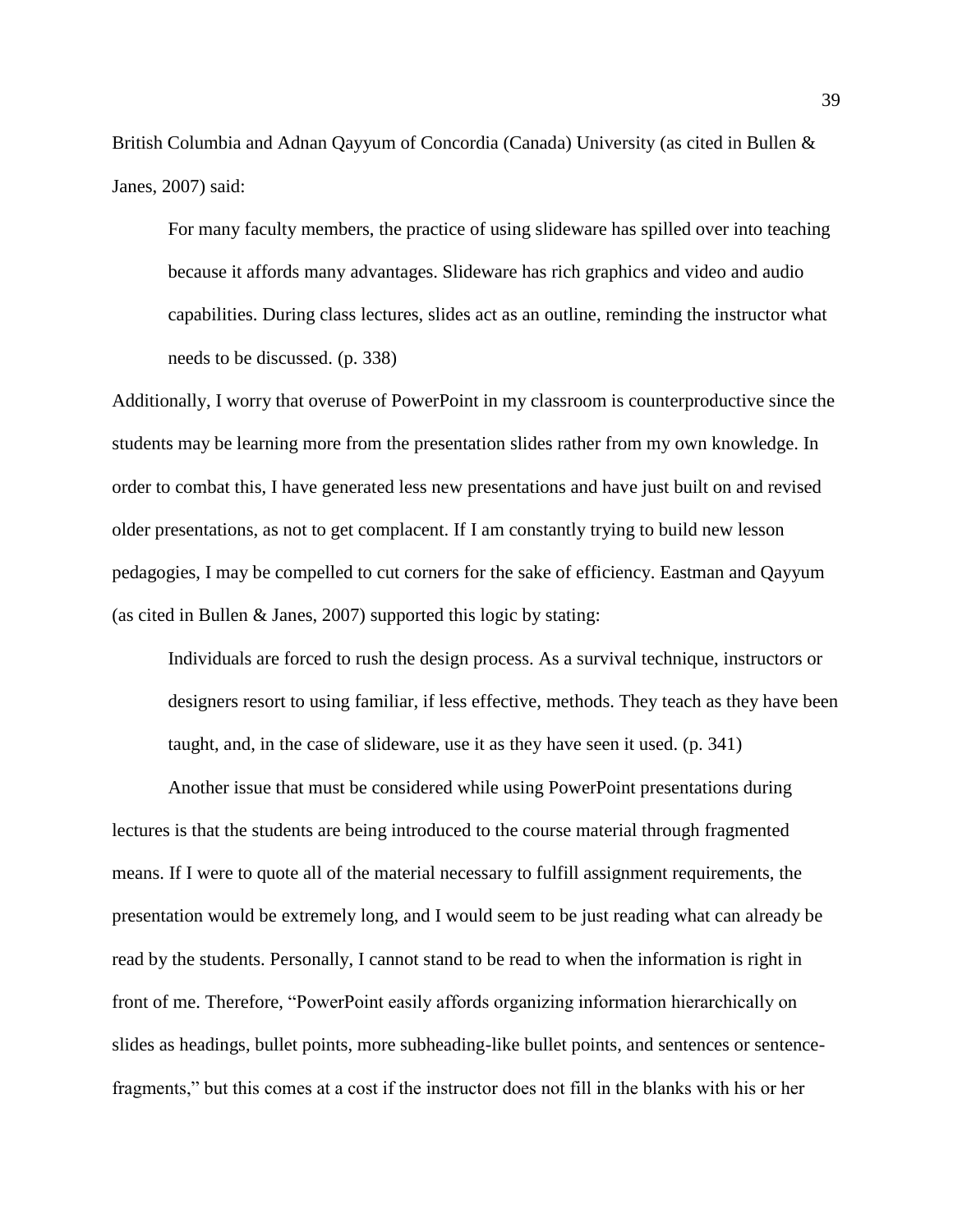own understanding of the material. Eastman and Qayyum (as cited in Bullen & Janes, 2007) further stated, "This is problematic because presenters assume there is continuity from point to point. Many audiences also accept this assumption of continuity. In fact, using bullet points creates fragmented narrative with choppy continuity where critical relationships are often left vague" (p. 339). This is the exact instance where the optimal form of lecturing combines digital technology with traditional means. The Powerpoint presentation/lecture has the ability to do four things:

- 1. Serve as an outline for the instructor, so that he or she will not forget about any of the material they want the class to be subjected to.
- 2. Keep the students interested in the lecture by providing a tool of visual stimulation.
- 3. Give just enough information on the slides to provoke interest, but it cannot be fully understood unless the instructor fills in the blanks.
- 4. Can be downloaded on a site like D2L, so that the students can revisit the presentation for any forgotten information.

Although I see PowerPoint as a valuable tool in the classroom, all instructors who use this software must be aware that students see the use of this medium in different ways, and not all of them are good. Based on a study by Levine and Dean (2012), "The staples in college courses are PowerPoint and clickers. Student reactions vary widely" (p. 48). Some of the reactions they received consisted of the following:

- They all use PowerPoint when they lecture and then they will usually e-mail you the PowerPoint.
- People don't know how to use PowerPoint the right way . . . A teacher will summarize everything you read the night before and just read it.
- It lets me listen to lectures rather than getting distracted taking notes.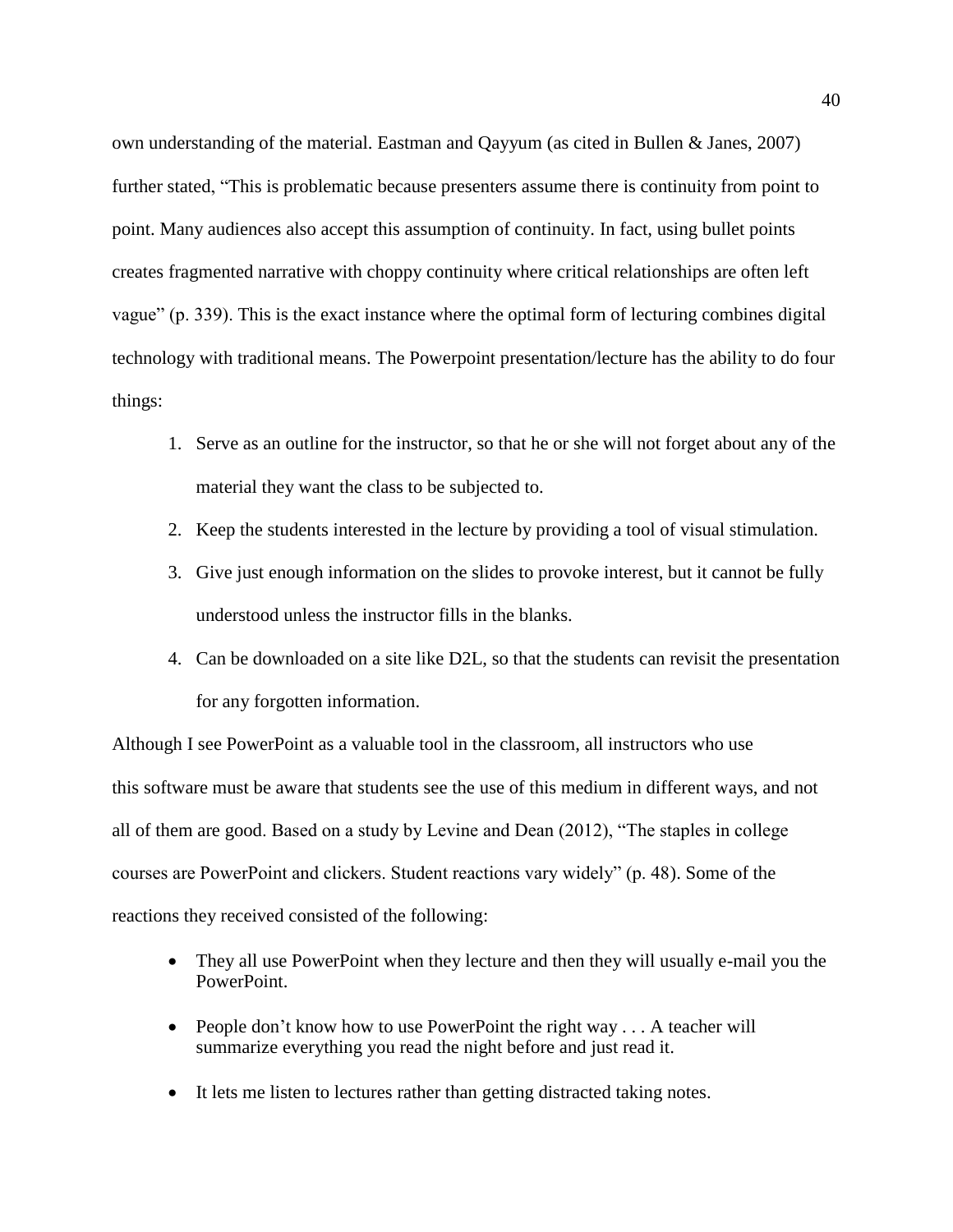- They use it as their whole presentation rather than a visual part of the presentation.
- There are so many awful PowerPoint slides that the professors just do for no reason. (p. 48)

As I stated before, students will see the use of slideware very differently from one another, depending on their backgrounds and other attributes. Some like the more traditional approach to instruction, while others depend on their roots in digital technology. The instructor must make a conscious effort to maintain a balance of both. If this is not the case, students may be alienated from the very material the instructor feels they need to know.

The message from students is that if a faculty member is going to use technology in the classroom, professors need 'to have a good handle on what they are doing.' If they're 'not good at it, teach what you know so I can get the most out of this class. (Levine & Dean, 2012, p. 49)

One student put it this way: "The bottom line is technology is not going to make up for a bad teacher."

To sum up the use of slideware in my own classroom, I believe that it provides me with the tools to ensure that I am teaching everything that I expect a first-year composition student to learn in order to use it in their own works. It would be unfair of me to expect anything different. If I were to assume that my students listen to everything I say without this type of visual stimulus, I would be forgetting how I listened as a student at their age, which is sporadic at best. If anything, my credibility as an instructor is strengthened by the use of PowerPoint. Eastman and Qayyum (as cited in Bullen & Janes, 2007) seemed to understand this by investigating the results of a study done at Arizona State University. They explained: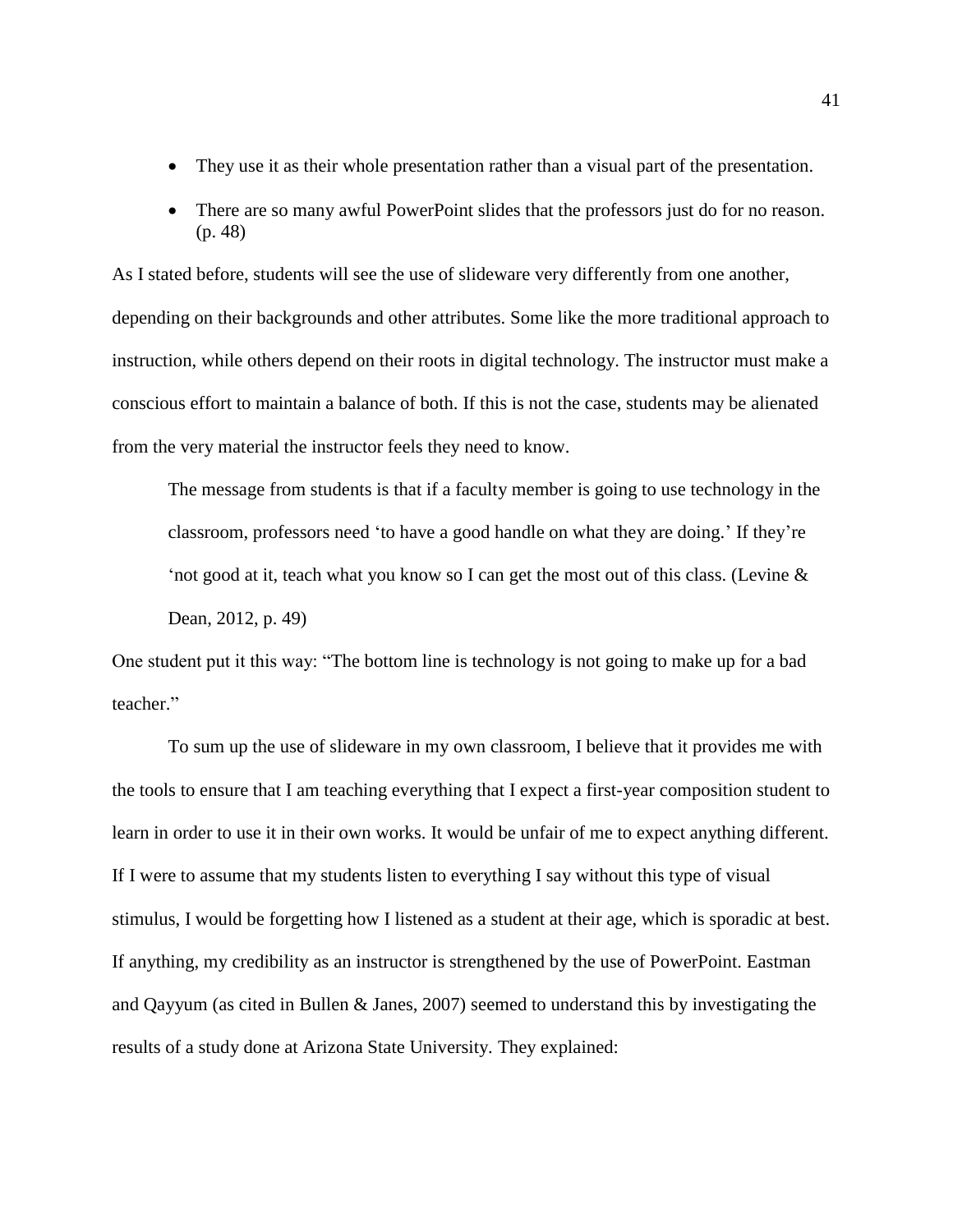Researchers presented the same information to three groups in three formats: on paper, as bar graphs, and in PowerPoint with animated graphs. The group shown the PowerPoint presentation rated the information as substantially more credible than the other two presentations. (p. 340)

Through interaction, I have noticed that most of my students have continually been subjected to this type of instruction and this is what they are used to. Humans are creatures of habit and we learn best through the ways we have always been taught. This does not mean that we cannot expand on those modes of instruction. This just means that instructors should use the technologies that digital natives have come to know for lectures. I, for one, get more out of a lecture when the instructor is not the sole focus of presentation. PowerPoint and other slideware provide a vast array of resources, whether it is textual, photographic, or video presentation. These programs provide an enriched atmosphere where students can learn through inclusion and example, rather than exclusion and imposition.

On the next several pages, Figures 1 through 10 are selected slides from one of the PowerPoint presentations for my first-year composition class. The backgrounds and pictures are unique, and the text is fragmented to serve as a catalyst for discussion. Most of the presentations I produce are derivatives of these designs. They cover the origins of rhetoric (including ancient Greek and Roman philosophers), the rhetorical triangle and the elements, the five canons of rhetoric, Toulmin's Argument Model, Rogerian Argumentation Theory, debate principles, visual rhetoric, among others.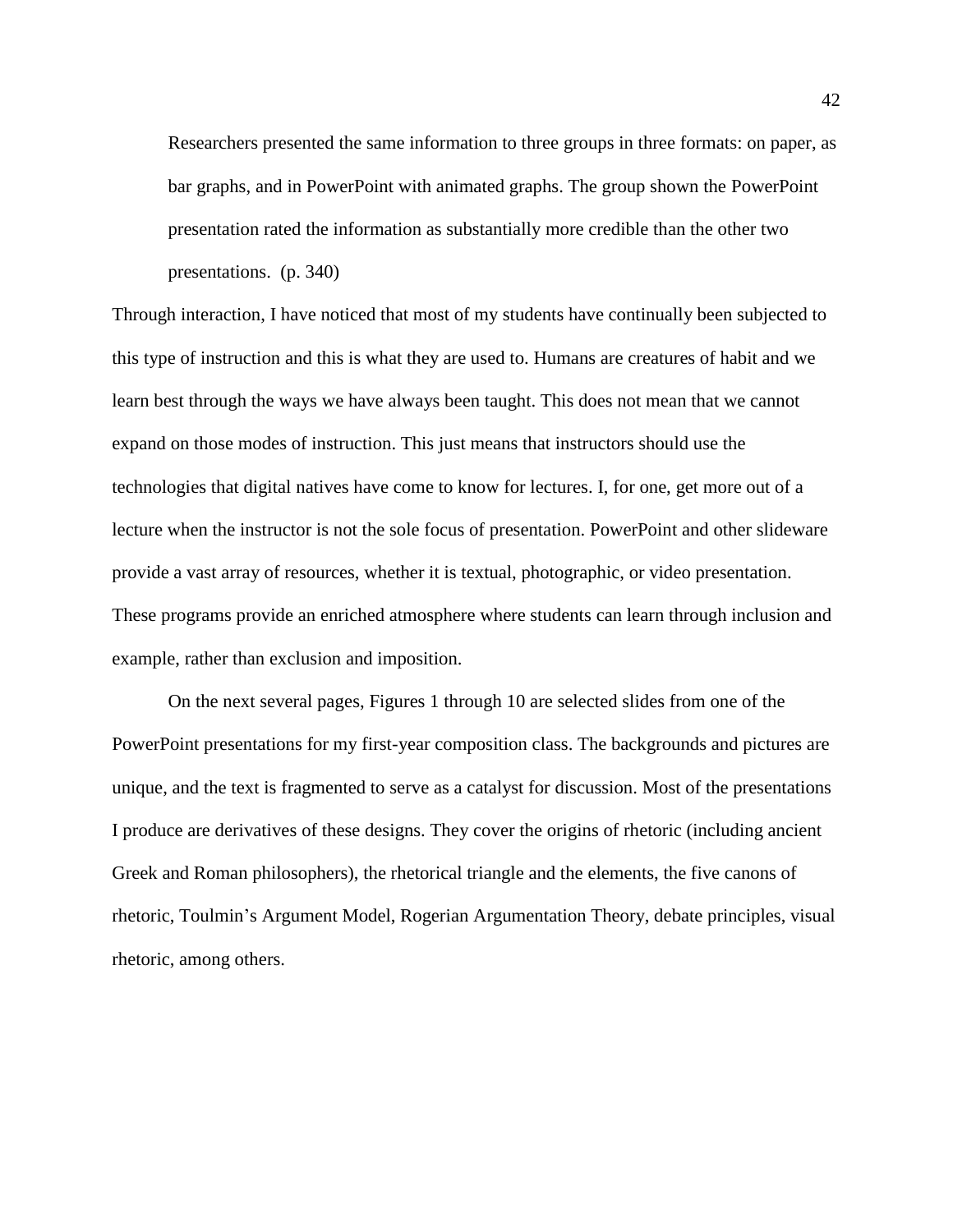

**Figure 1.** *Establishing Relationship with Students*. The use of the YouTube background immediately instills a sense of digital technology in the traditional classroom at the beginning of the lecture.



**Figure 2.** *Focus on Backgrounds*. The background draws the student into the main point of the presentation.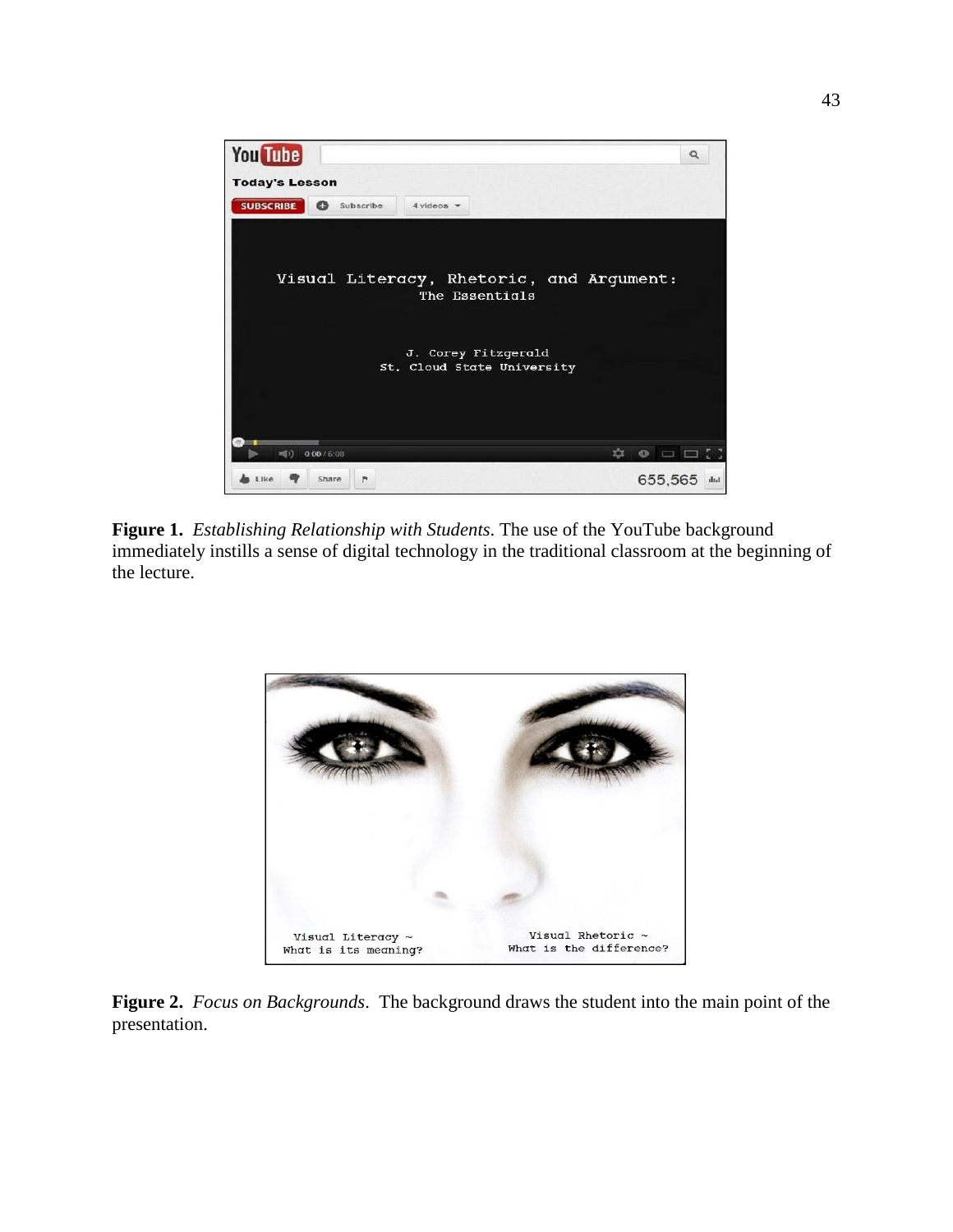

**Figure 3.** *Template Set for Additional Slides*. Now that the students have become interested, the gist of the information can be introduced through text and discussion.



**Figure 4.** *Keeping the Students' Interest through Animation*. A template for information has now been established making it convenient for the instructor. The animation allows the students to remain focused.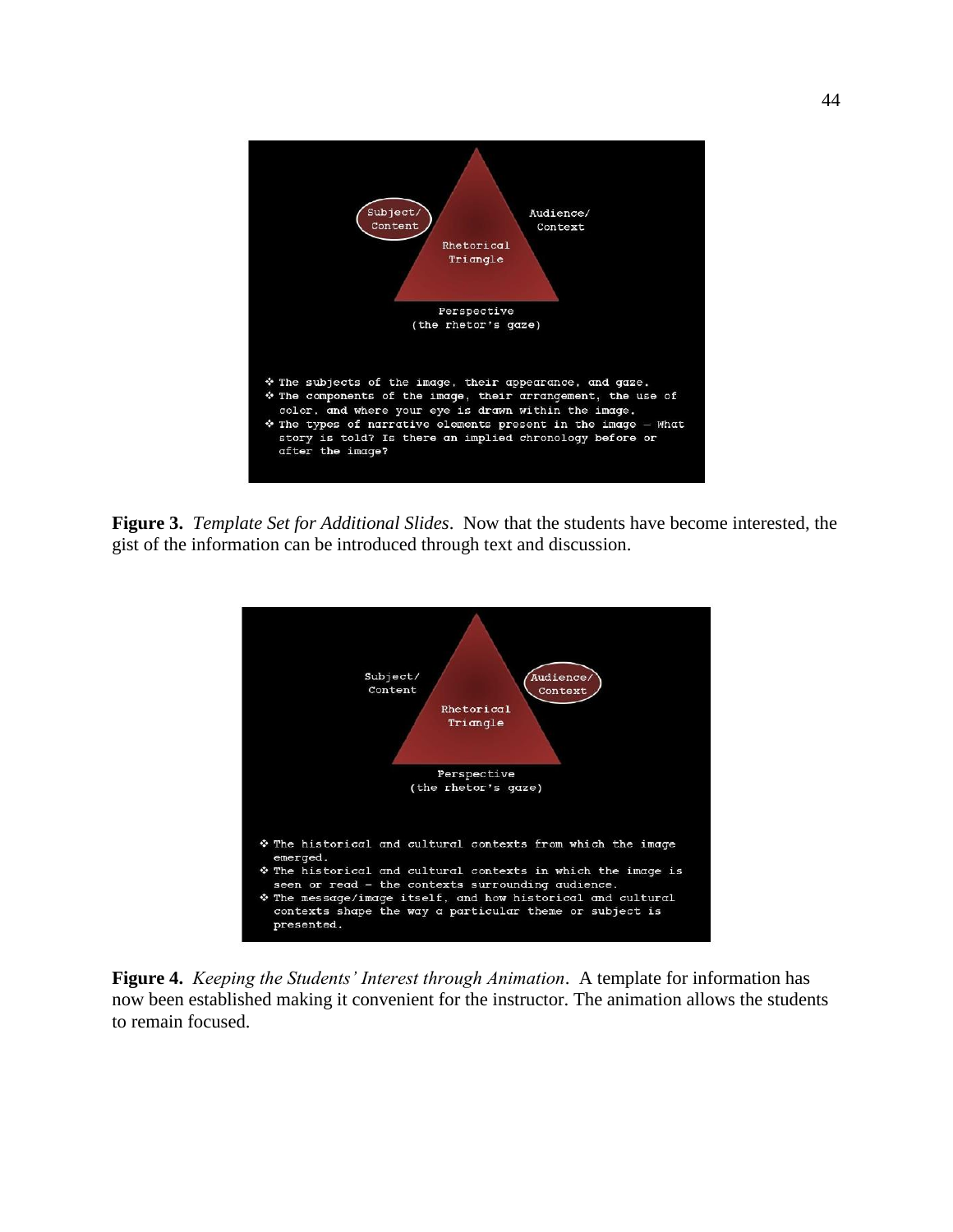

**Figure 5.** *Completing the Lesson Process*. All sides of the rhetorical triangle have been discussed through transition.



**Figure 6.** *Engaging in Open Discussion*. Since the main information has been presented, the instructor may now engage the class with open discussions.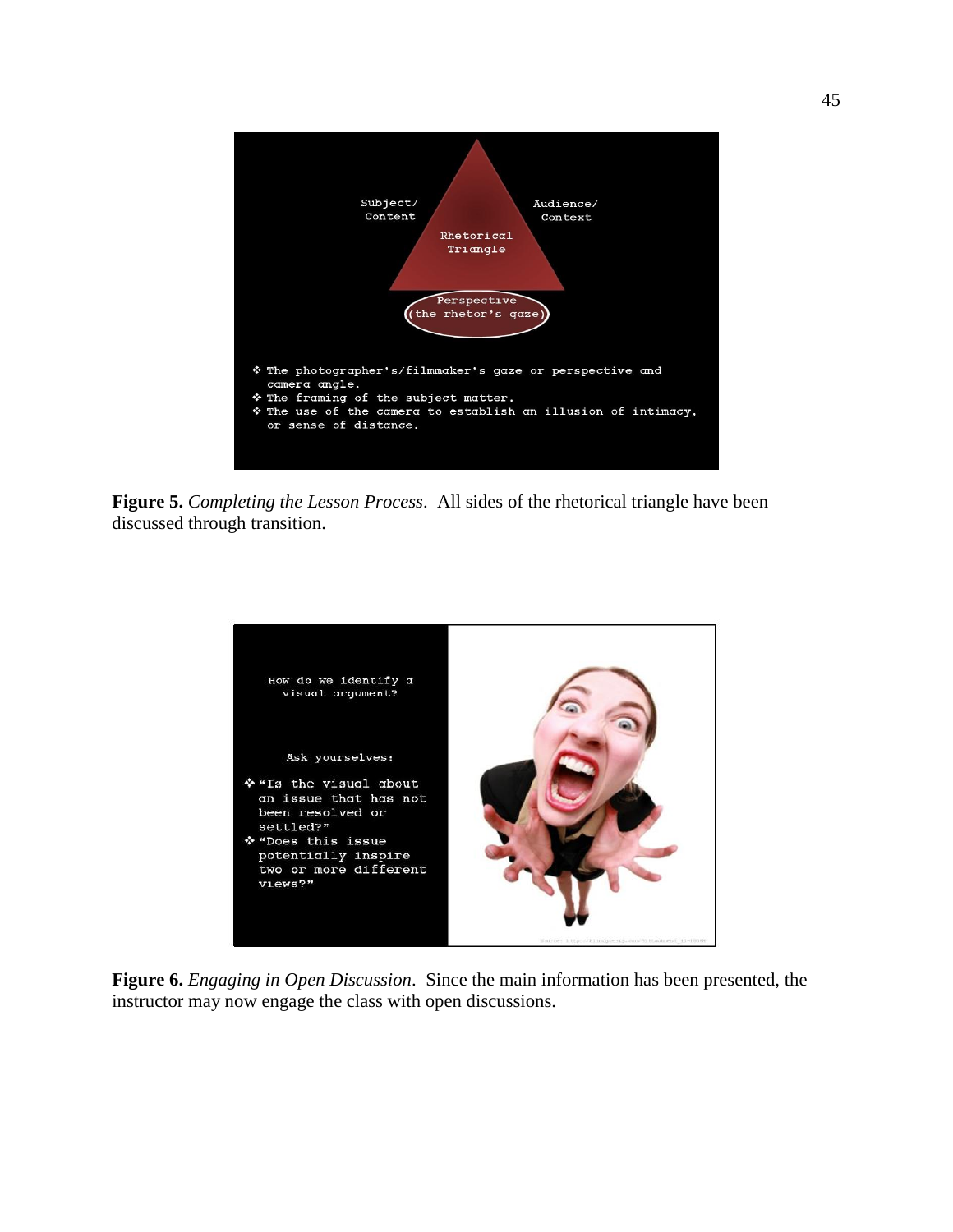|                           | Why visual argument is convincing:                         |
|---------------------------|------------------------------------------------------------|
| Immediacy                 | · Communicates fast and evokes an immediate response       |
| Common Ground             | . Establishes personal identification and shared values    |
| <b>Emotional Response</b> | · Images invite a more powerful form of critical attention |
| Juxtaposition             | · Establishes new associations to reach new conclusions    |
| <b>Icons</b>              | . Seen so many times that the response is predictable      |
| Symbols                   | . Few are so similar that they can be considered icons     |
| Selectivity               | . Think not only of what is included, but what is omitted  |
| Interpretations           | . Viewers draw on their backgrounds to fill meanings       |
|                           |                                                            |

**Figure 7.** *Presenting Supporting Information*. Supporting information is ready to be added.



**Figure 8.** *Revisiting Previous Lessons*. The addition of the elements already discussed in class are now associated with the new material.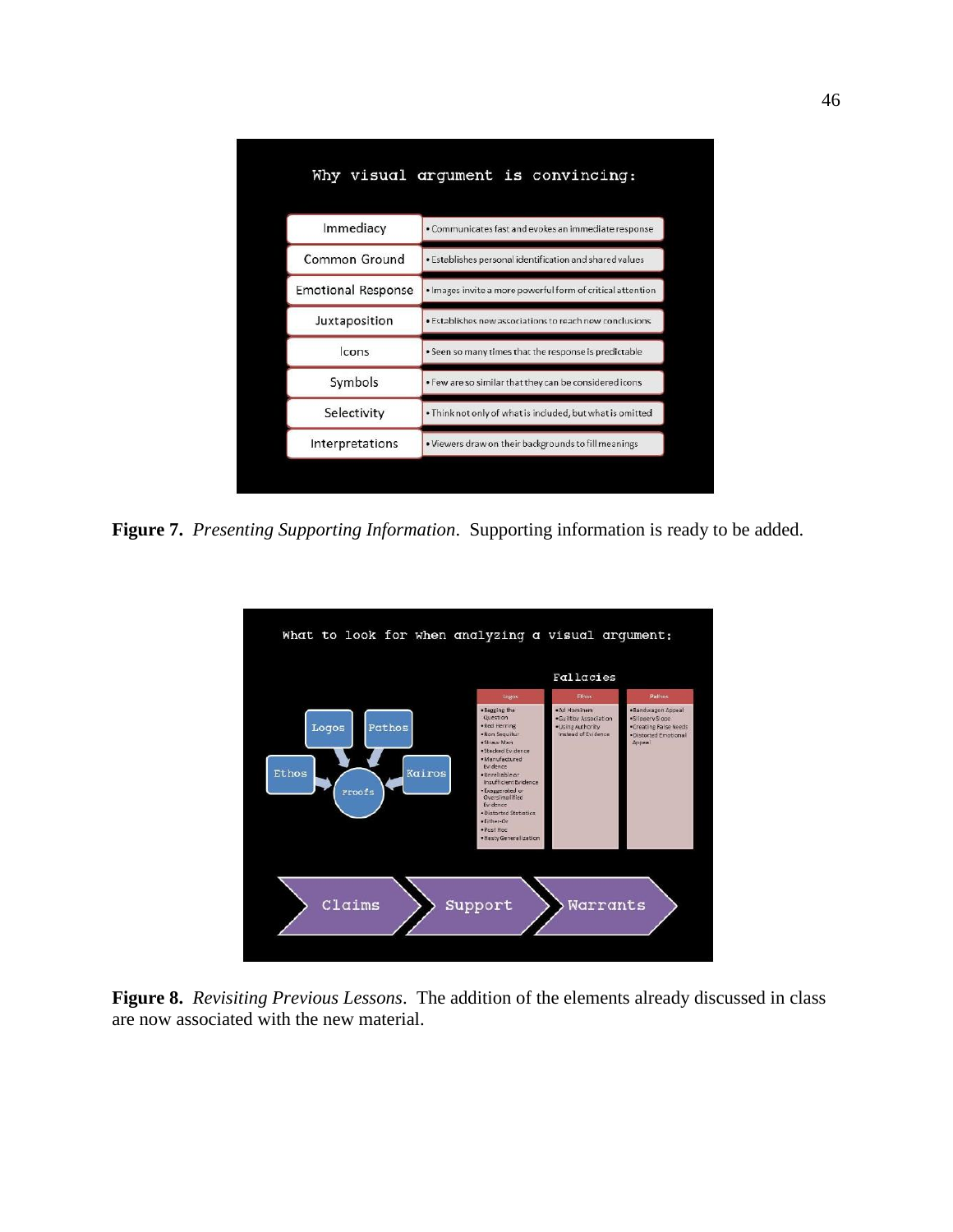

**Figure 9.** *Considering Additional Information*. An element that has not previously been introduced is now considered.



**Figure 10.** *Putting the Knowledge to the Test*. Now that the student has been taught all of the necessary tools for a rhetorical analysis of a photograph, the instructor can hear how the students interpret it through practical responses.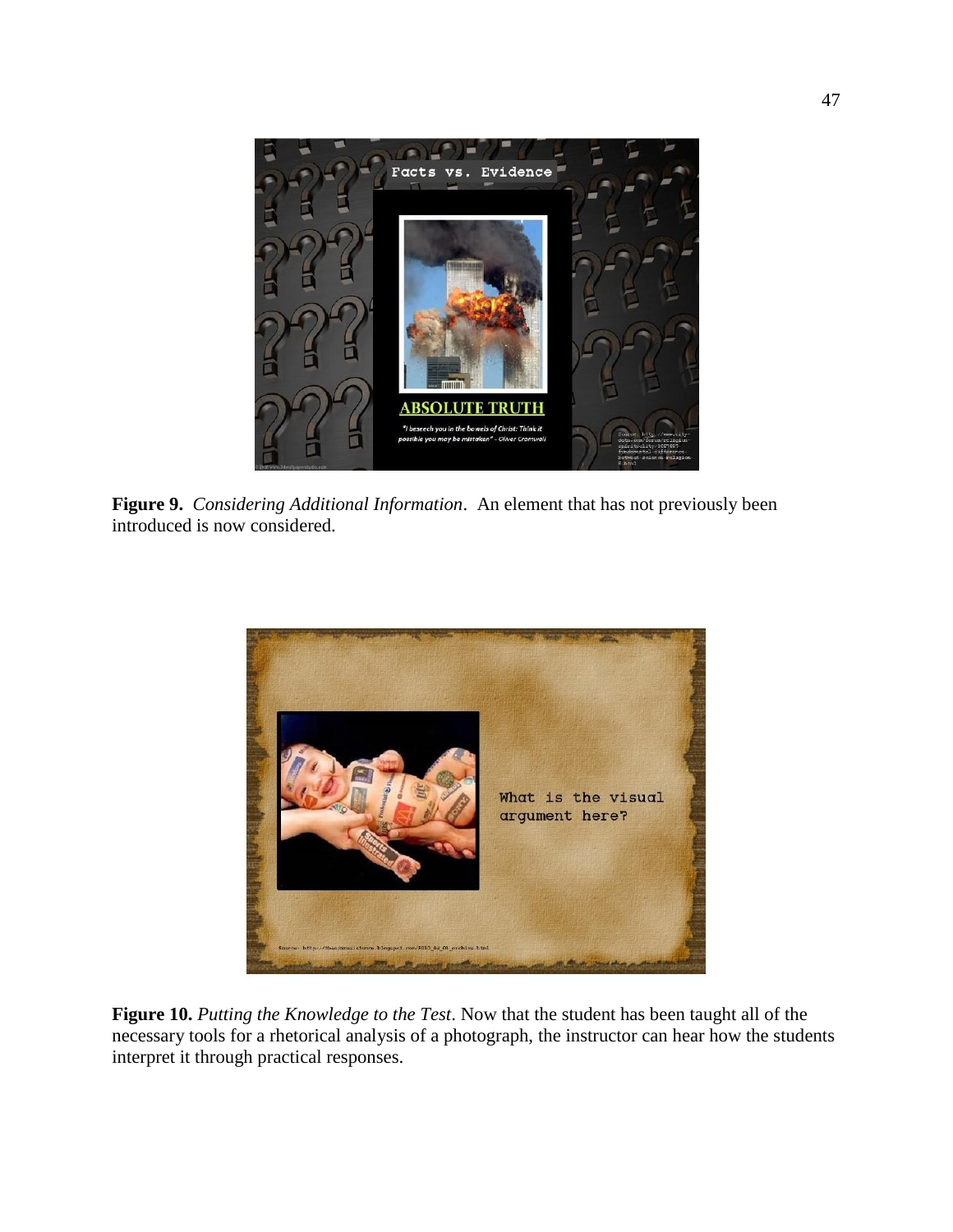#### **Interactive, Distance Lecturing**

Last semester, I decided to try something that I had not previously considered. I wanted to inspire my students to write, so I contacted a friend (name withheld for security reasons), who was then deployed in Afghanistan as a combat photojournalist, the same job I had when I was in the United States Navy in the late 80s, early 90s. I asked if he would be interested in speaking to my students via Skype about what his job entails and how he has become a better writer over the years. As a friend, he immediately said "yes." Through some modifications to his schedule, he was able to solidify a time to speak that would be congruent with the time of the class.

After talking about his job, how long he has been in, and where he had been, he started discussing his experiences as a military journalist and photographer. His stories were riveting and the students seemed to respond positively. After about 20 minutes, he started to answer questions from my students. At first, their questions were only about the military and what was going on in Afghanistan, but I quickly brought the focus back to writing. What followed could not have been expected.

As the discussion began to focus on writing, the students started asking about the best ways to write about specific instances. My friend is a great orator and his answers are always to the point, but with a touch of inspirational pathos. Most of the students started taking notes even though I had said that this was just a fun way to learn about writing in another type of genre. To this day, I do not know why they initially took notes, but a number of papers were written later about the military, patriotism, and why the understanding of various genres is so important.

If I continue teaching composition, this is one technology I will definitely use again. The fact that the students get to discuss writing with a professional thousands of miles away is one thing, but to have students so intrigued by the practice of writing in a nonacademic setting is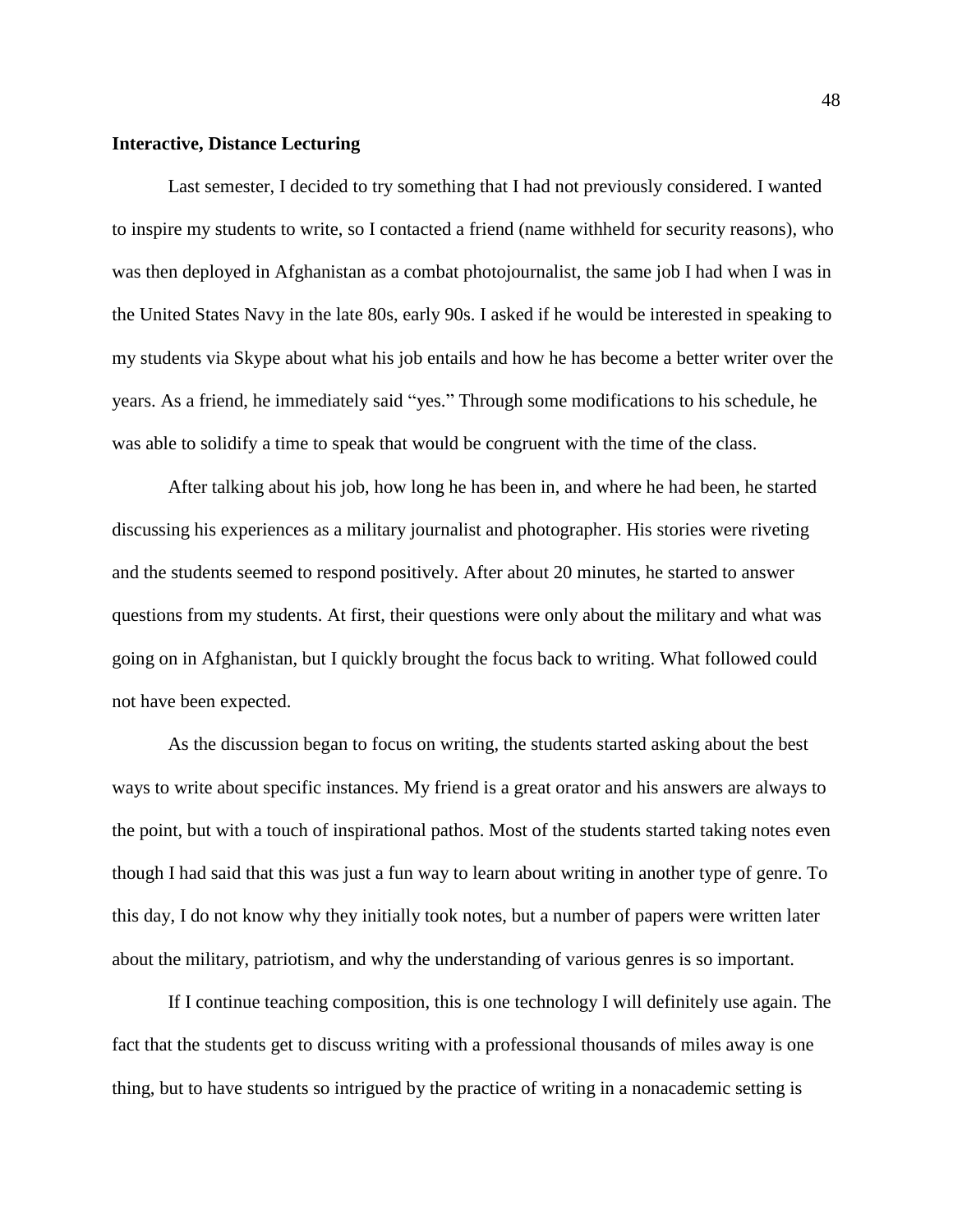something that cannot be overstated. I would say that the use of Skype in my classroom was a part of the constant evolution of my instruction practices. "Maintenance learning involves the acquisition of fixed outlooks, methods, and rules of dealing with known events and recurring situations. On the other hand, evolutionary learning empowers us to anticipate and face unexpected situations," according to Banathy and Jenlink (2005): "It will help us to progress from unconscious adaptation to our environment to conscious innovation, coevolution, and cocreation with the environment and the development of the ability to direct and manage change" (pp. 291-292). I am sure many of them will remember the experience for years, and through this experience, they have grown to appreciate writing and communication more.

#### **Digital Peer Reviews**

In recent years, even in my own English classes, peer review sessions have become commonplace. Not all of my peers facilitate this process, but I feel it is an integral part of the learning process in composition. Particularly, I stand behind Rebecca Rickly's (as cited in Inman, Reed, & Sands, 2004) summation of collaboration:

During the mid- to late 1980s, theorists such as Kenneth Bruffee, Andrea Lunsford, and Lisa Ede began to challenge the efficacy of stand-alone composing, arguing instead for a theory of collaborative thinking, learning, and writing in which knowledge is socially constructed by members of a group. (p. 39)

This theory has the ability to create better writers through critical thinking which is sometimes absent from the first few weeks of learning. DeLuca (2002) feels that, "People who take part in a collaborative enterprise such as this exceed, with a little help from their friends, what any of them alone could have learned, accomplished, or endured" (p. 69). The students are not only given the opportunity to critique and give ideas to others in the class, but they are also the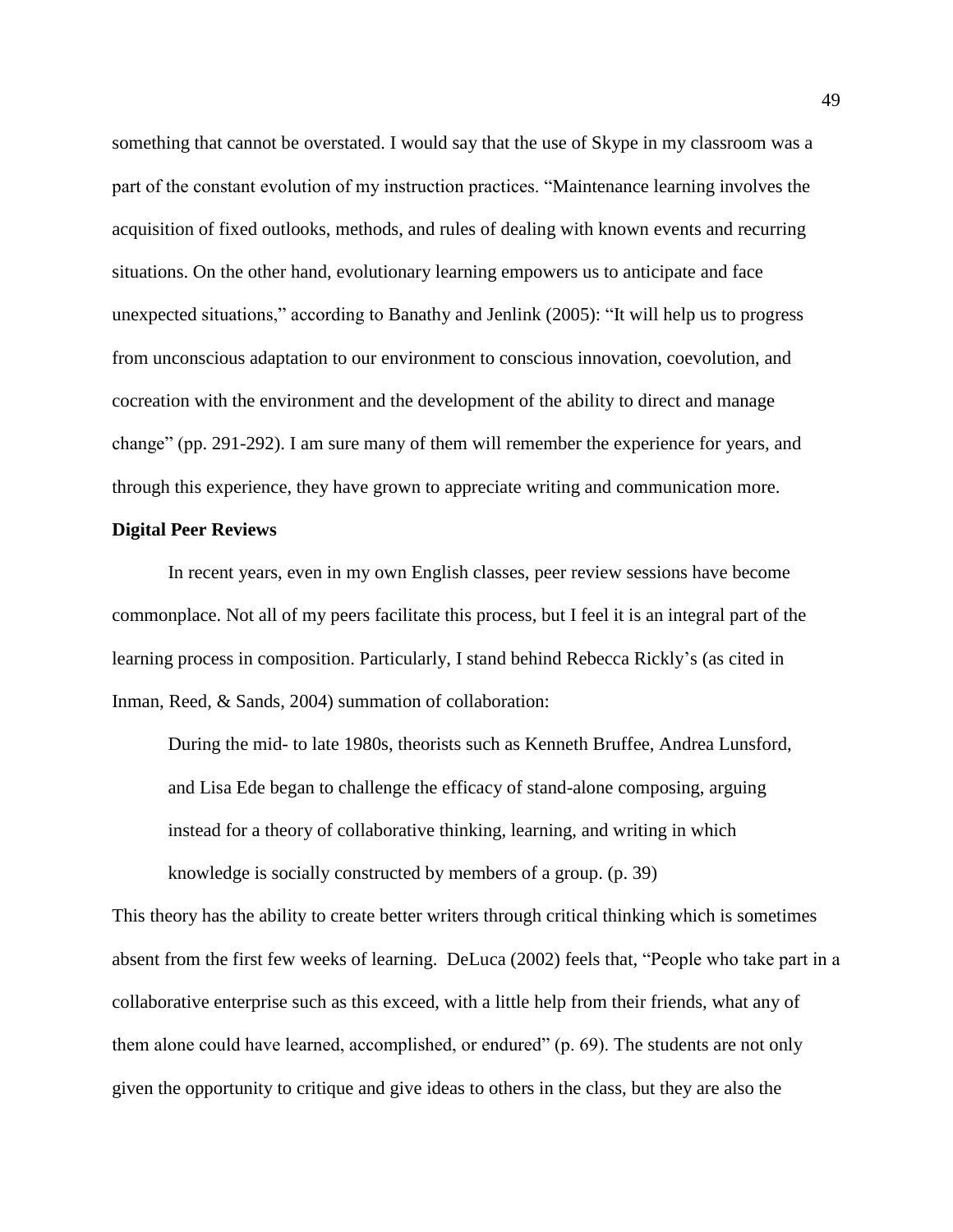recipients of outside knowledge and different ways to look at their own work. There may also be times when students fail to grasp the concepts of the assignments and/or information given by the instructor, and these sessions can alleviate those concerns. According to Thorne (2003):

They crave feedback, they need time to reflect, they want very specific coaching to help them develop what they know and what they need to know. Unlike many others they often have a purpose to their learning and they get incredibly frustrated with what they may perceive as trivia, or irrelevant information. (p. 20)

Peer reviews are the gateway to personal growth and expansions of individual thought.

You may be wondering why I am including peer reviews in a thesis about digital technology in the classroom since they are generally considered traditional. The reason is that I allow everyone to use electronic devices (laptops, tablets, and smartphones) during these sessions for commenting, editing, and research. "'Educational technologies' can refer to a wide range of techniques and practices in the classroom such as introducing group work strategies to facilitate collaboration and peer learning, sequencing of topics, and procedures to reinforce key ideas across content areas," according to Cole (2000). He added, "Any one of these may—or may not—incorporate tangible artifacts. In essence, this view would argue that the broad group of activities that we call 'education' itself is a technology for developing individuals and evolving society" (p. 51). Also, the collaboration that takes place in a digital setting is much different from the usual face-to-face collaborations, especially at the beginning of the semester. After all, digital natives are used to online collaboration through social networking, whether they realize it or not. Davidson and Goldberg (2010) explained:

This model of peer-to-peer information-sharing happens routinely, if casually, on social networking sites such as Facebook and YouTube and is being adopted and developed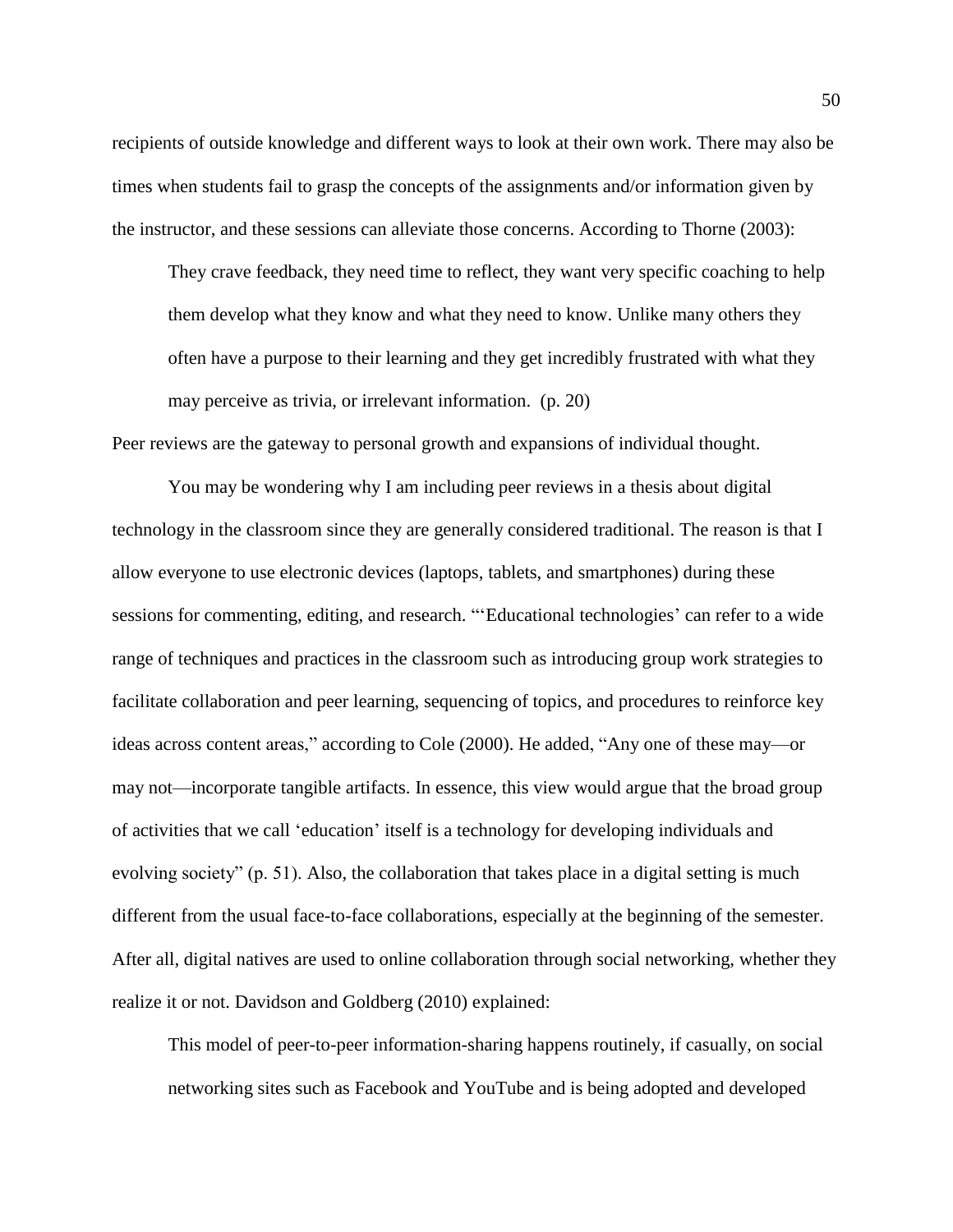into a method by an increasing number of innovative educators, on all educational levels and in all institutional environments. (p. 25)

I believe my approach to composition peer review sessions is innovative and the students seem to enjoy them.

In the first few weeks of the semester, students still do not know each other, whether by name or writing style. Like any other first-year composition class at St. Cloud State University, I usually have four or five students of color, three or four international students, two or three PSEO (postsecondary enrollment options) students, one or two nontraditional students, and the rest are young, white students. Since most of these students are young and lack life experience, this type of spectrum needs to be managed delicately in order to remove, or at least minimalize, bias. Feldman (2005) probably put it best by saying:

As universities continue to search for programs and services that increase retention and create diverse communities, students and the campus-wide community can only benefit from a growing awareness of the unique first-year experience for students of color as well as understanding the impact that multiculturalism has on all first-year students. (p. 56)

I ask that the students bring in their works without their names and on a laptop or tablet. I have yet to have a student who does not have one of these devices, but if I did, I have two extra laptops that I bring if they would need to use one. The reason I ask them to not put their names on their works is to eliminate any preconceived notions of what a reader would hold against the author through ignorance. I believe that nothing can set a negative tone for a class more than biases. I also want my students to know that there is more than one voice for instruction in my class, since some of them may also believe that I possess preconceived biases. Therefore, during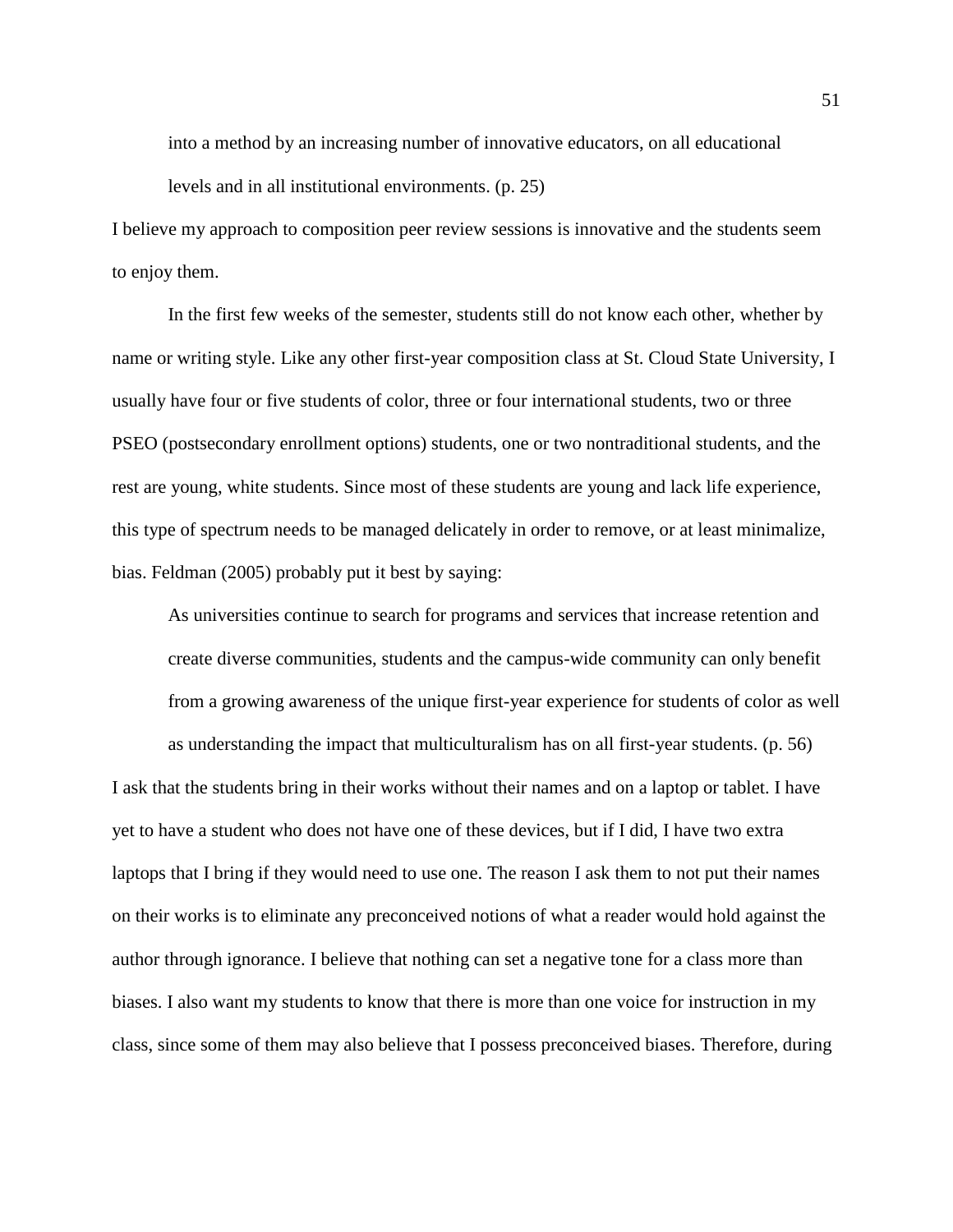peer review sessions, I bring in two consultants (tutors) from SCSU's writing center, The Write Place.

Before I started as a teaching assistant in the first-year composition program, I was a consultant at The Write Place for 2 years (6 semesters, including summers). Over time, I became good friends with the director, Dr. Carol Mohrbacher. Through many mentoring sessions with her and the experiences I had in the center, I felt that it would benefit students if they had us in the classroom for peer reviews. A program had already been put into place by Carol, so I asked her if I could be a part of it. As I went to various departments such as nursing, law enforcement, and the social sciences, I was able to observe the impact that consultants could have during the peer review sessions. I can say that the results were immediate and the information was absorbed thoroughly by the respective classes. This set the stage for what I would ultimately implement in my own composition classroom.

Before my first semester of teaching, I had read about a 1998 study by Julie Aipperspach-Anderson of Baylor University and Susan Wolff-Murphy of Texas A&M University. They had collaborated with a writing center in order to bring tutors into multiple classrooms. As an avid supporter of The Write Place and its mission, I not only wanted to allow more perspectives from the two designated consultants, but I also wanted my students to realize (and utilize) the writing support that was available to them. The premise of the study may sound familiar since I used this study as a catalyst for my own pedagogical approach to peer reviews:

When we began working on a writing group outreach project in the spring of 1998, our initial desire was to address the writing concerns of students in an introduction to literature course. What we realized as we implemented the writing groups program in other writing classes is that our program meets the needs of students even as it increases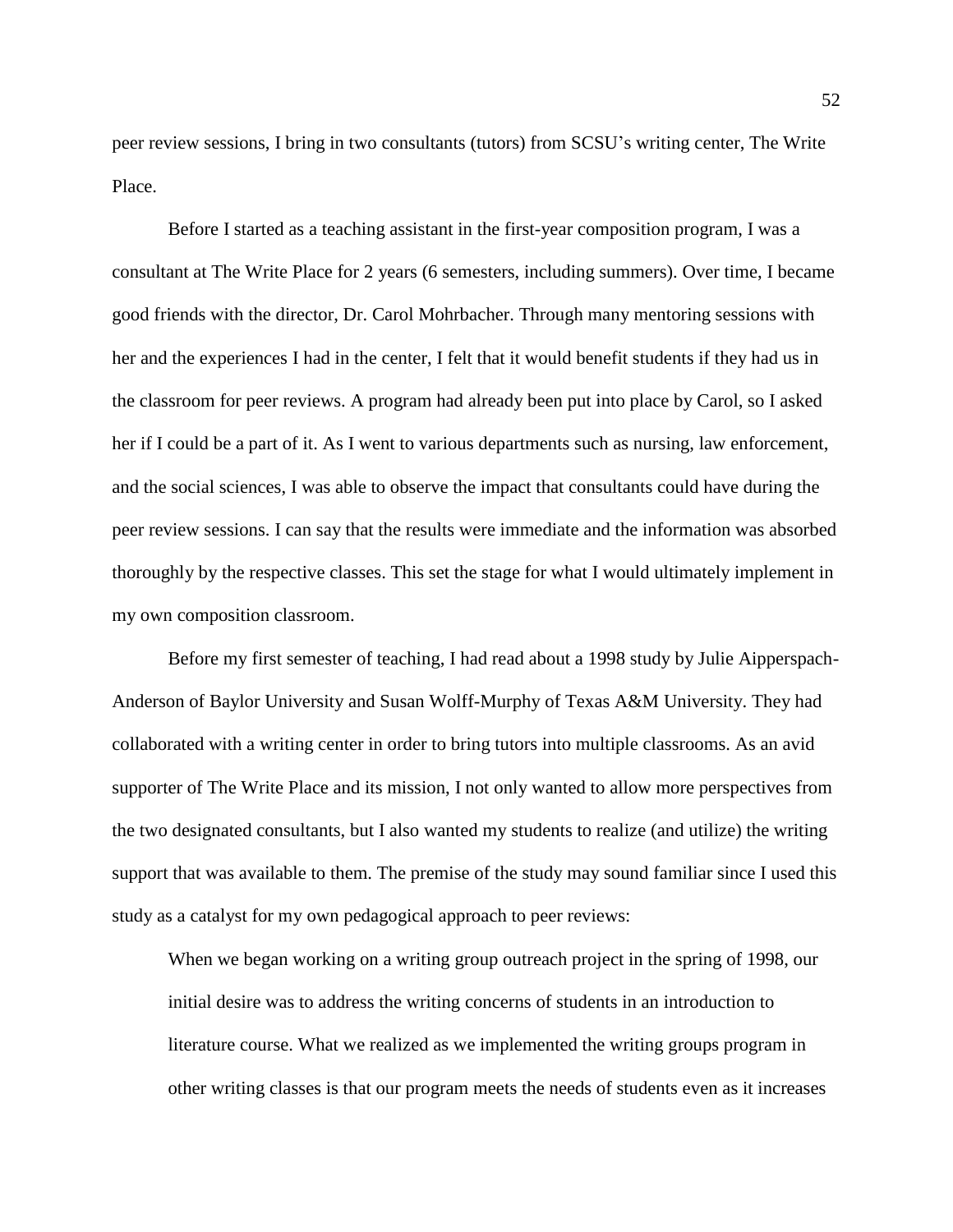the visibility of the writing center's mission. (Aipperspach-Anderon & Wolff-Murphy as cited in Moss, Nicolas, & Highberg, 2004, p. 47)

Aipperspach-Anderson and Wolff-Murphy approached their project with the understanding that in order for it to be successful, tutors and instructors alike would have to collaborate. If all parties were not given the information necessary to perform the recommended tasks, the program would run the risk of failure. As for the case of the consultants, "Using writing center tutors in the classroom can emphasize process as long as the tutors are trained to work with writers and their skills rather than on the finished product" (Aipperspach-Anderson & Wolff-Murphy as cited in Moss et al., 2004, p. 49). This is what I was taught while I trained to be a consultant, and I expected any tutor coming into my classroom to be trained the same way, especially since Carol emphasized this point. However, the gist of the responsibility for these sessions must lie with the instructor. They cannot expect positive results unless they are proactive in their own efforts to collaborate with a writing center. The final summation of the study by Aipperspach-Anderson and Wolff-Murphy explained: "One of the five teachers who held the most successful workshops during the fall of 1998 came to a writing center staff meeting in advance to speak directly to the tutors who would be visiting her class." They added, "We believe that the agreement between instructor and tutor feedback after the workshop was guaranteed to occur because the instructor provided the tutors with specific goals" (as cited in Moss et al., 2004, p. 53).

Throughout my years as a first-year composition instructor, I have maintained constant contact with the staff of The Write Place. As each semester begins, I bring my students in for a tour of the writing center. After my class period concludes, I go back to The Write Place and speak to the consultants who facilitated the tour. One, to congratulate them on a job well done.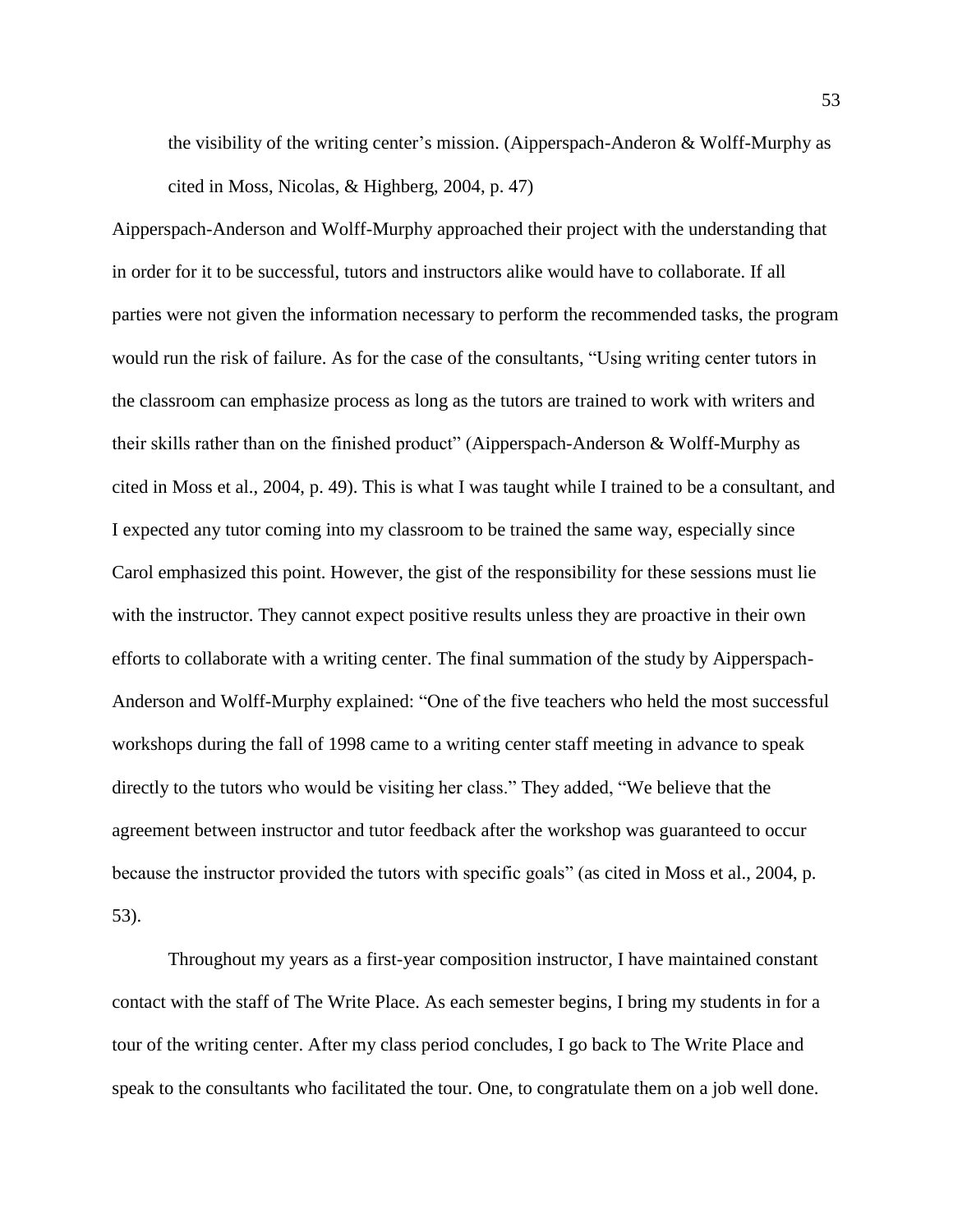Two, to speak to them on a personal level of what I expect. Many of them I already know from previous semesters, but this type of interaction allows me to get to know the new consultants and allows them to get to know me. This is a more important aspect than one may think since I not only want the collaboration in my classroom, but I also want it when my students go into the writing center for mentoring sessions. Throughout the semester, and at least twice before each major writing assignment, I require my students to schedule and attend these sessions. If they do not, they lose points. I do get resistance at first from some students who feel it is a nuisance to go to these meetings outside of class times. Many of these feelings change once the students realize that The Write Place has an online system in place for tutorials. I require all of my students to register during the writing center tour, so when they want to schedule and attend an online tutorial, they just need to sign in and upload their works from the comforts of their own settings. By the time the semester ends, the overwhelming majority indicates that these sessions did help in their overall understanding of what it takes to become adequate, effective, college-level writers.

One thing I must point out about my peer review sessions is that all of my students are already assigned to specific groups and they remain with those groups throughout the semester. Each group consists of four or five students, each with his or her own strengths and weaknesses. This means that they are assigned in order to complement others' weaknesses. If one student excels at writing but lacks at research, there will be another student who excels at research and lacks at writing. I feel this is an integral part of the learning process. My students are not only learning from me, but also from each other; their peers who are considered at the same levels as they are. An instructor only has insight into the students as much as those individuals allow, whereas students tend to be more comfortable and forthcoming to each other. While they are in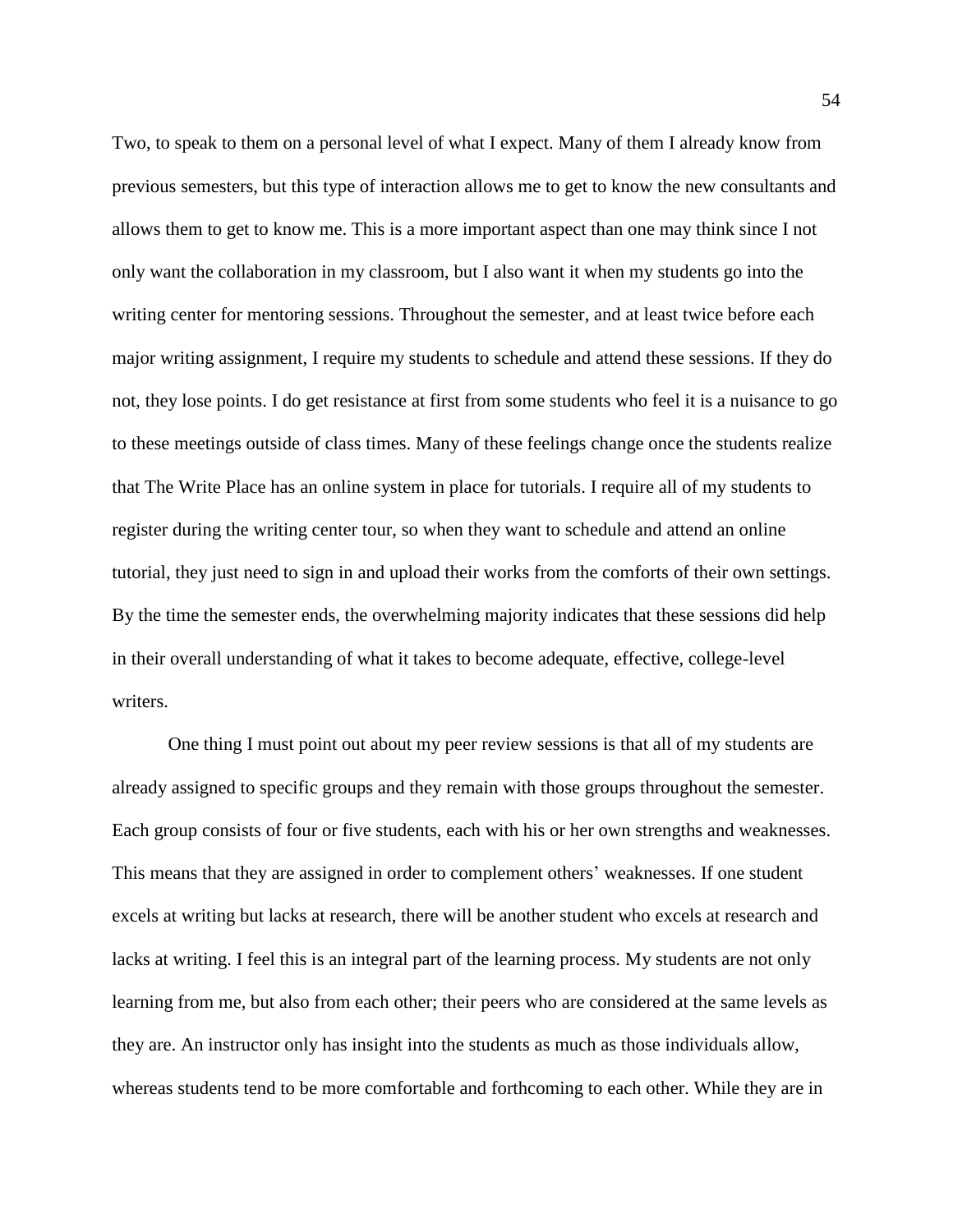these groups, students are able to pick major writing assignment topics that they choose instead of me telling them what they have to do, but this is not my invention. As explained by Bawarshi (2003):

After students have had a chance to analyze a genre of their choosing, I have then instructed students to form semester-long groups, each adopting a specific academic discipline (for example, an economics group, a chemistry group, a psychology group, and so on) . . . Working in groups, students study the discipline through its genres. They interview faculty and students in the discipline to find out what sorts of texts they write and what function writing serves. (p. 134)

If I give my students the choice to choose their own topics for their own reasons, I am giving them some of the power, thus enabling them to remain individuals in a collective setting. I feel that by doing this, they will take pride in their work and will give extra effort to their completed projects.

In summary, to me, peer reviews are essential to the writing process. They provide insight from both instructor and peers, change student perspectives on how to approach the writing process, and introduce new pedagogies and methods to students who may never have encountered such a process before. As far as using technological devices in a traditional classroom, it seems to offer a sense of anonymity to a rather diverse collection of students. Biases are countered by allowing students to critique rather than praise for the sake of avoiding controversy. In other words, "Word processing makes it easy for students to respond to one another's writing" (Clark & Bamberg, 2003, p. 485). Utilizing digital technology during peer reviews also allows students to discover, search, and utilize information that historically could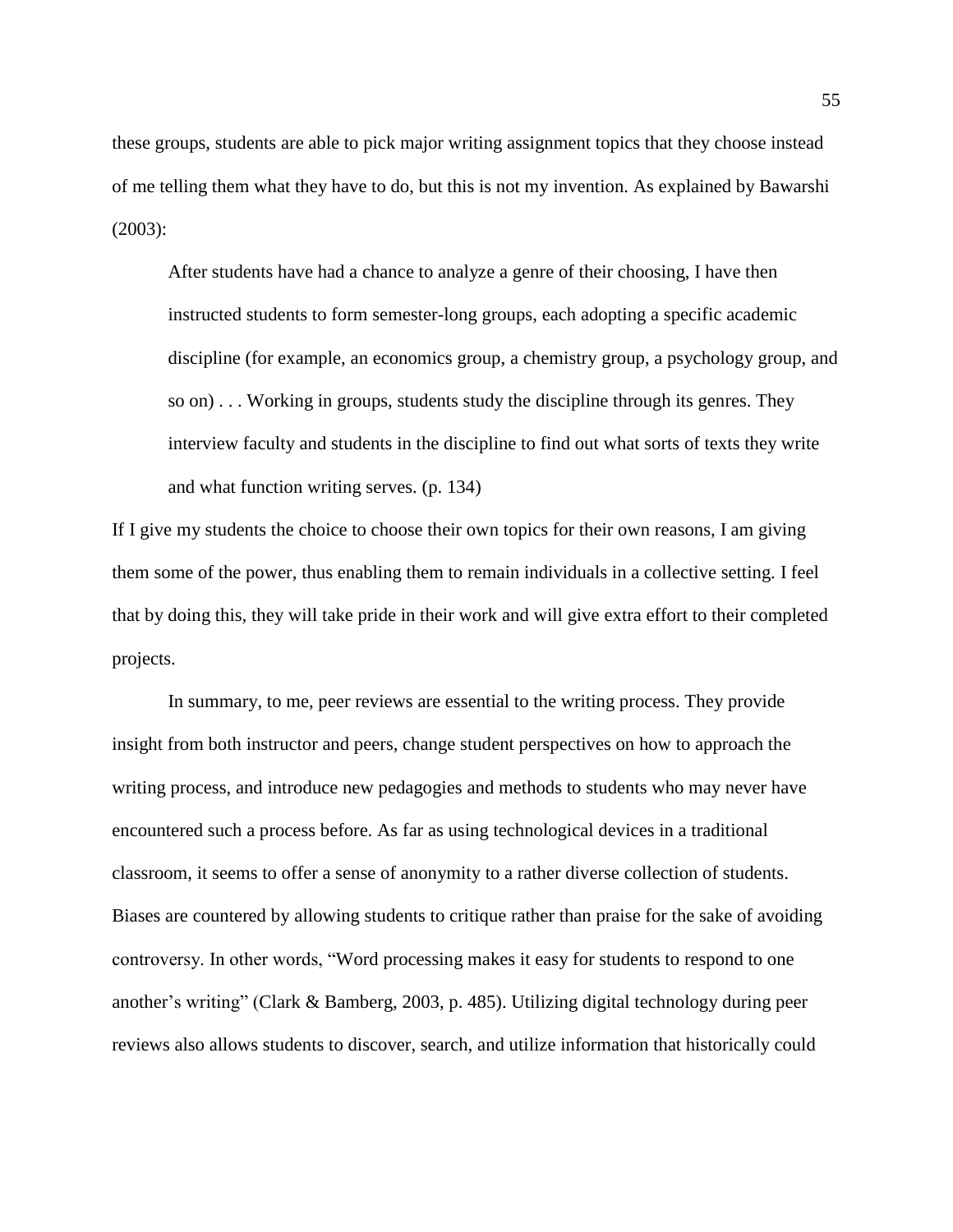have only been found by visiting the university library by introducing them to academic search engines like EBSCO and JSTOR as evidenced in the following:

If peer review is deemed essential, then scholars can construct methods of achieving this which utilize the technology to the improvement of the process. An insistence on maintaining the current model, with the current journals, and denigrating the new models runs the risk that research is out of date and hidden away. Or worse, it allows others to control the process because scholars deem it too complex or not their domain. (Weller, 2011, p. 171)

By allowing laptops, tablets, and smartphones in my classroom, it may seem to many that I am instilling taboos into the peer review process, but I can assure you that I maintain a sense of traditionalism myself. I am only attempting to ensure that although the functions of such a process have already been set in place for decades, the peer reviews that I facilitate will be considered contemporary by my students. Weller (2011) echoed this philosophy by stating:

Peer review is a method of ensuring quality, objectivity and reliability. But it may not be the only way of realizing this, or at least its current incarnation may be subject to change. A resilience perspective would seek to ensure these core functions were protected and not just resist at the level of the method. (p. 179)

I use digital technology as a catalyst, not a crutch. The most important job I have during these sessions is to make sure that students are staying on task and not using their devices for social networking or browsing out-of-class material. If my students learn how to become better writers through this process, I can rest assured that what I have implemented is not in vain.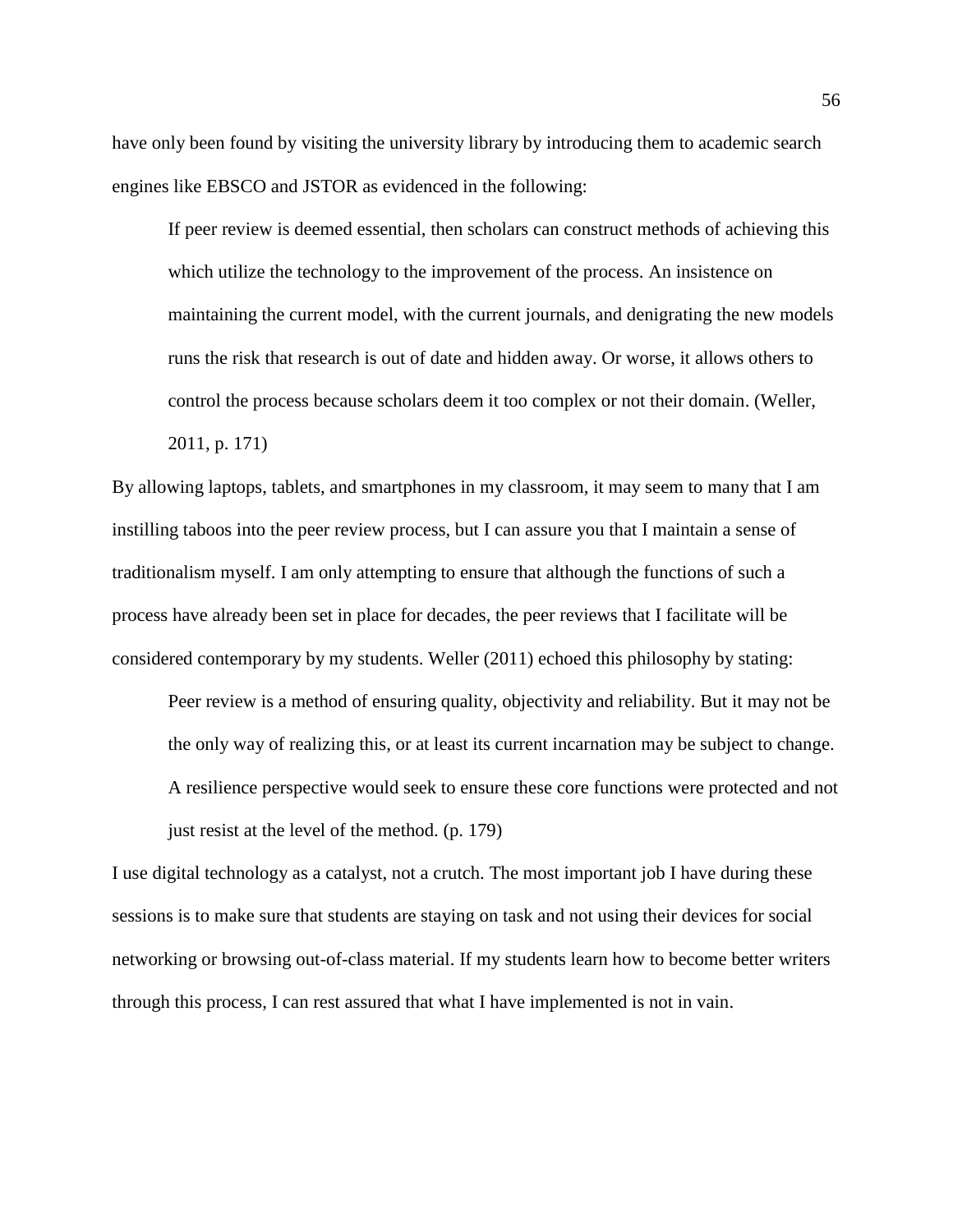#### **Learning for a Cause**

The last bit of technology-driven pedagogy that I think is substantial enough to mention is considered the most fun by my students. In my first semester of teaching, I facilitated videoed debates. The class would vote for five topics of their choosing and then vote for one of those as the debate topic. Two students would video the debate between two of the groups I mentioned earlier, and then after all of the groups had finished, we would watch the video and they would critique each other in their use of the elements and identify fallacies used by each team. At the end of the assignment, most of the students felt that the process was long and tedious, even though they felt that they had learned a great deal about oratory rhetoric. Hence, I decided to try something new and my classes have been doing it ever since—video public service announcements (PSAs).

First, I had to find a topic that everyone could identify with and where exclusion would be difficult. Through many hours of deliberation within myself, I came up with bullying. I do not know anyone who has never been a bully or been bullied themselves, so I have always asked my classes to raise their hands if neither instance has involved them. I have never seen a hand go up and so the topic has been a staple for this assignment. Each group scripts, produces, acts, edits, and presents a video public service announcement on anti-bullying. I have very few rules other than parameters and I do not censor. This has created some of the best, insightful PSAs that I have ever seen. I had read about this pedagogical approach before. Elizabeth Murphy of Memorial University of Newfoundland (Canada) and Therese Laferriere of Laval University (Canada) (as cited in Bullen & Janes, 2007) summarized that:

Instructors referred to opportunities for 'making the people come alive,' for 'hearing the voices,' and for creating a 'more meaningful, purposeful experience for my students.' They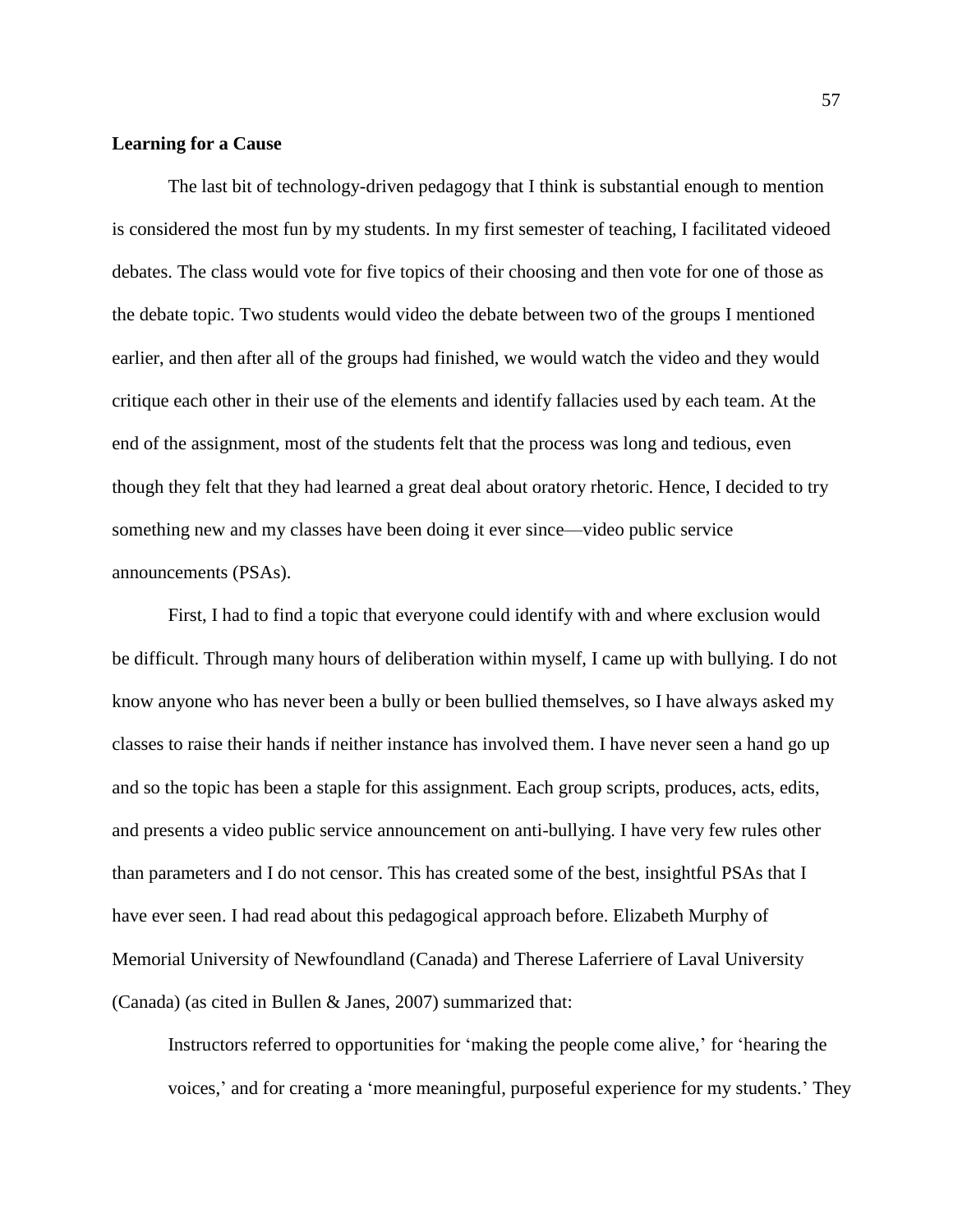observed a 'greater sense of intimacy,' a 'greater sense of knowing,' and of feeling 'more connected to' students. (p. 322)

Basically, I give my students the opportunity to show me their visions through their lenses. Since this assignment starts late in the semester, students already understand how to use ethos, pathos, logos, kairos, mythos, and nomos in their works. They also know that they must adhere to the five canons of rhetoric (invention, arrangement, style, memory, and delivery) in order to produce a quality product. Knowledge of visual rhetoric is key for this assignment, and I also feel it is one of the most important lessons that I teach.

I really cannot put into words how well my students have done for this assignment. The creativity and thoroughness would be difficult to find in an upper-level class, let alone a traditional college classroom. The scripting is layered, the video shooting is replicated from feature films that have impacted those students who enjoy them, the acting is practiced and clean, and the video editing is comprehensive. After writing the script as a collective, each group decides what types of cameras (available through the university library) to use based on the types of editing systems they plan to use. Each group member is given a part to act out in the video based on their strengths. After shooting has been completed, all members give their input to the editing process. The editing process is considered the most difficult, but is also considered the most fun. Students get to collaborate while also seeing the building of their work prior. Most groups have chosen iMovie since it has the most features and gives them more freedom to experiment. This freedom is essential for creating their visions since "Media are technologies used for information sharing. Software is specifically encoded digital information that can, among other things, allow for creating media. Thus, software can be less restrictive than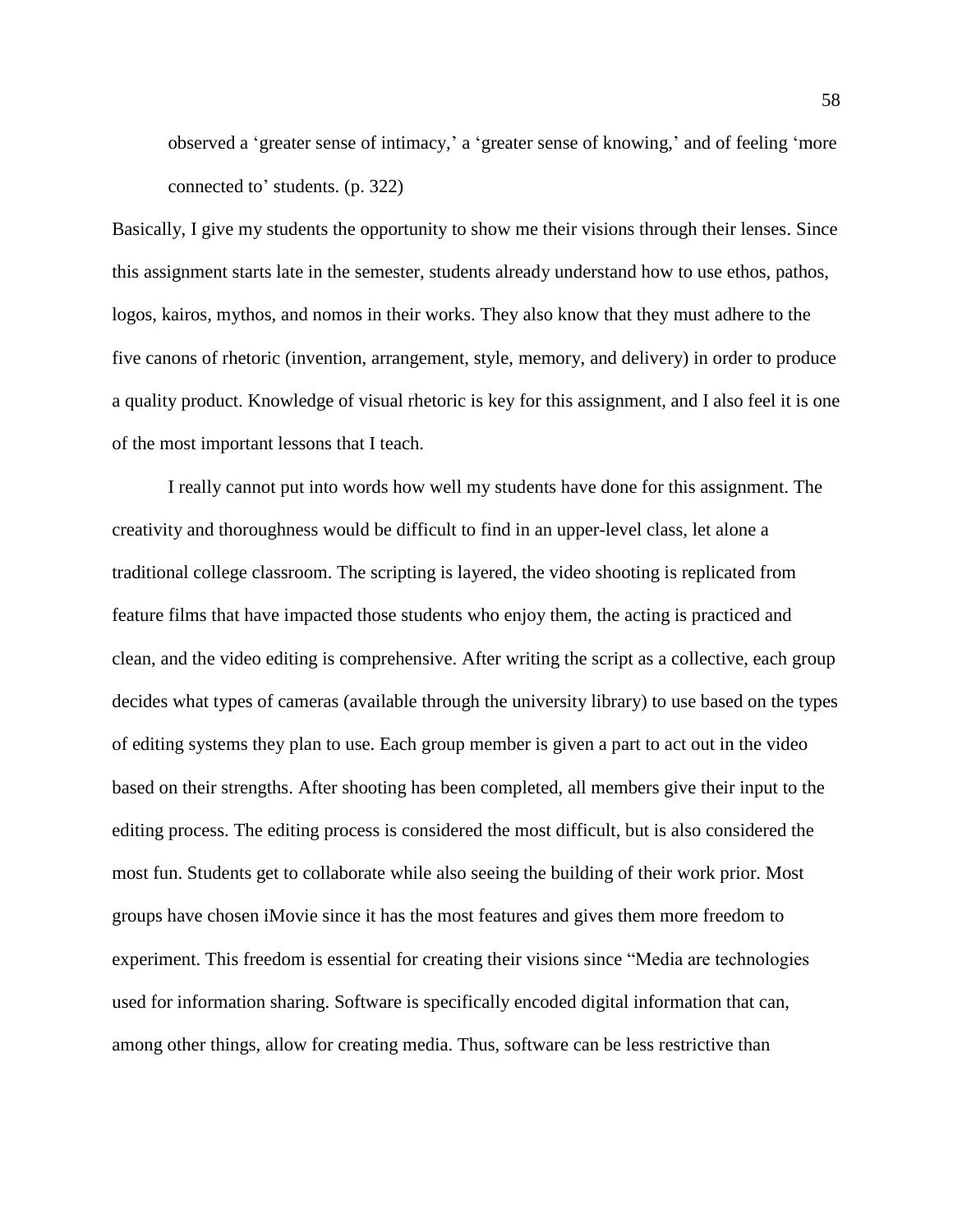conventional media" (Bullen & Janes, 2007, p. 340). The final product is given to me via flash drive for prescreening. However, the assignment is not yet complete.

By a predetermined date, each group will have produced their PSA and posted it on a private YouTube account. They also create a PowerPoint or Prezi presentation to show the class and discuss their stages of development. This semester, I invited other first-year composition classes and their instructors to the screenings of all the PSAs. Some of the instructors allowed extra-credit points if students attended. It was a success for all and my students found the assignment to not only be enriching, but also a valuable tool to realize how visual rhetoric works within society.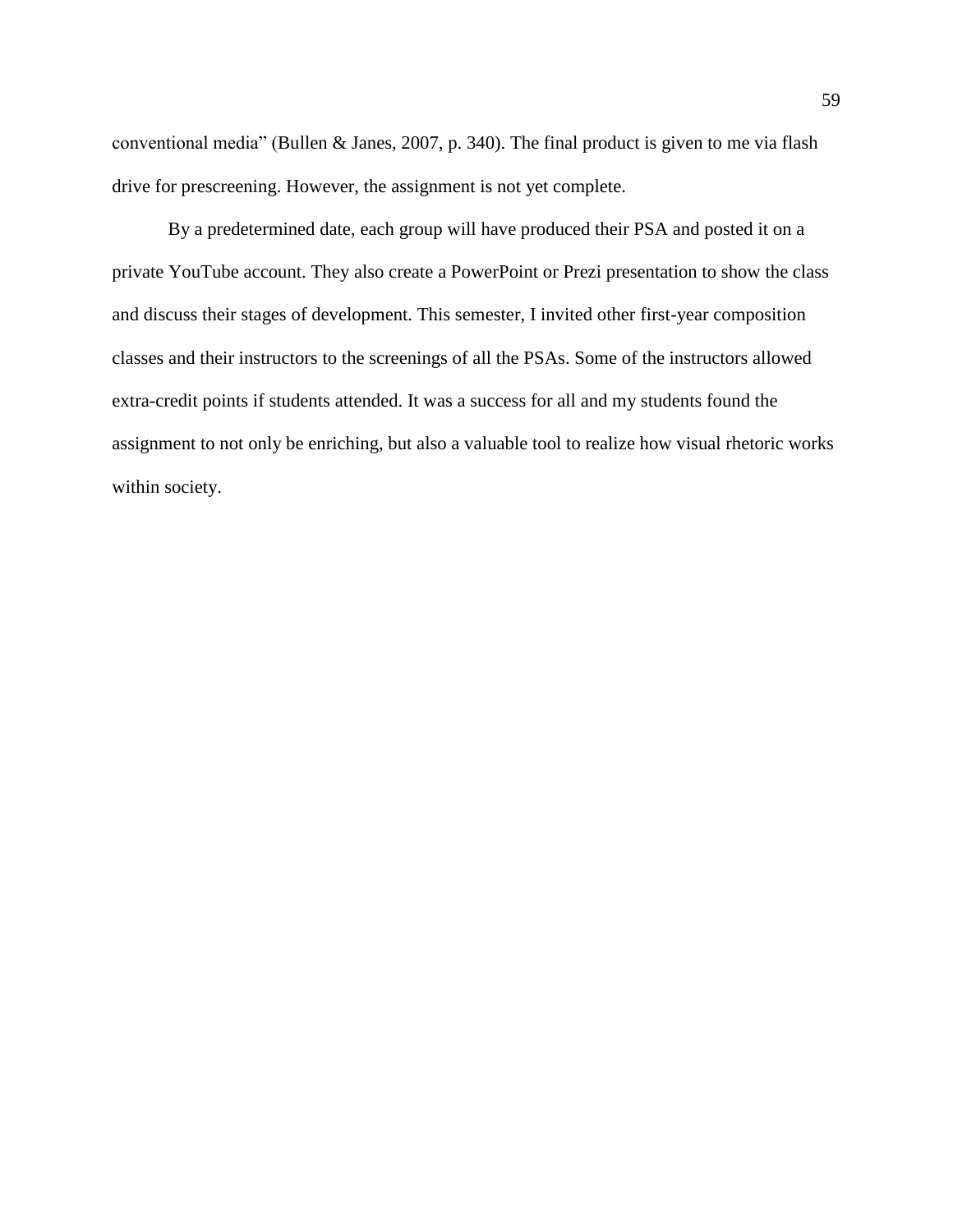#### **Chapter V: Conclusion**

When it comes to digital technology in the classroom, I will be the first to admit that I am still learning about what mediums are available to me. After all, I am not a digital native; I am a digital immigrant. I believe that although we do possess the latest technological advances in higher-learning institutions, traditional approaches are still applicable and it is unnecessary to discard them. With an ever-increasing amount of digital tools in the collegiate setting, we should consider traditional and digital couplings as pedagogical complements. "Many of our approaches to teaching and learning were developed in a different age, and this basic shift from moderate scarcity [of digital technologies] to excessive abundance constitutes a challenge to higher education and to individual information processing abilities," stated Weller (2011). However, he did recognize that "It may well be that the existing theories are sufficient; they just need recasting or reimagining for a world of abundance" (Weller, 2011, p. 95). This "recasting" would build on the way my generation taught and learned by allowing traditional methods to serve as foundations for course curricula. As far as the use of digital technology in the classroom, any addition of these mediums and devices would enhance the material so that digital natives could learn the way they have always learned instead of replacing it with methods difficult for them to understand. In turn, multi-modal pedagogies can be invented and put to the test in the contemporary, first-year composition classroom. By doing this, as long as the instructor understands his or her duty to perform as a new era mentor, I believe it is possible to solidify the claim that this blended, or hybrid, learning system will produce better college-level writers. However, as Cole (2000) warned in Chapter II of this thesis, if instructors do not accept the responsibilities of understanding the types of technologies they plan to use in their classrooms, their "pedagogical goals, curricula, and lesson plans are made subservient to technologies that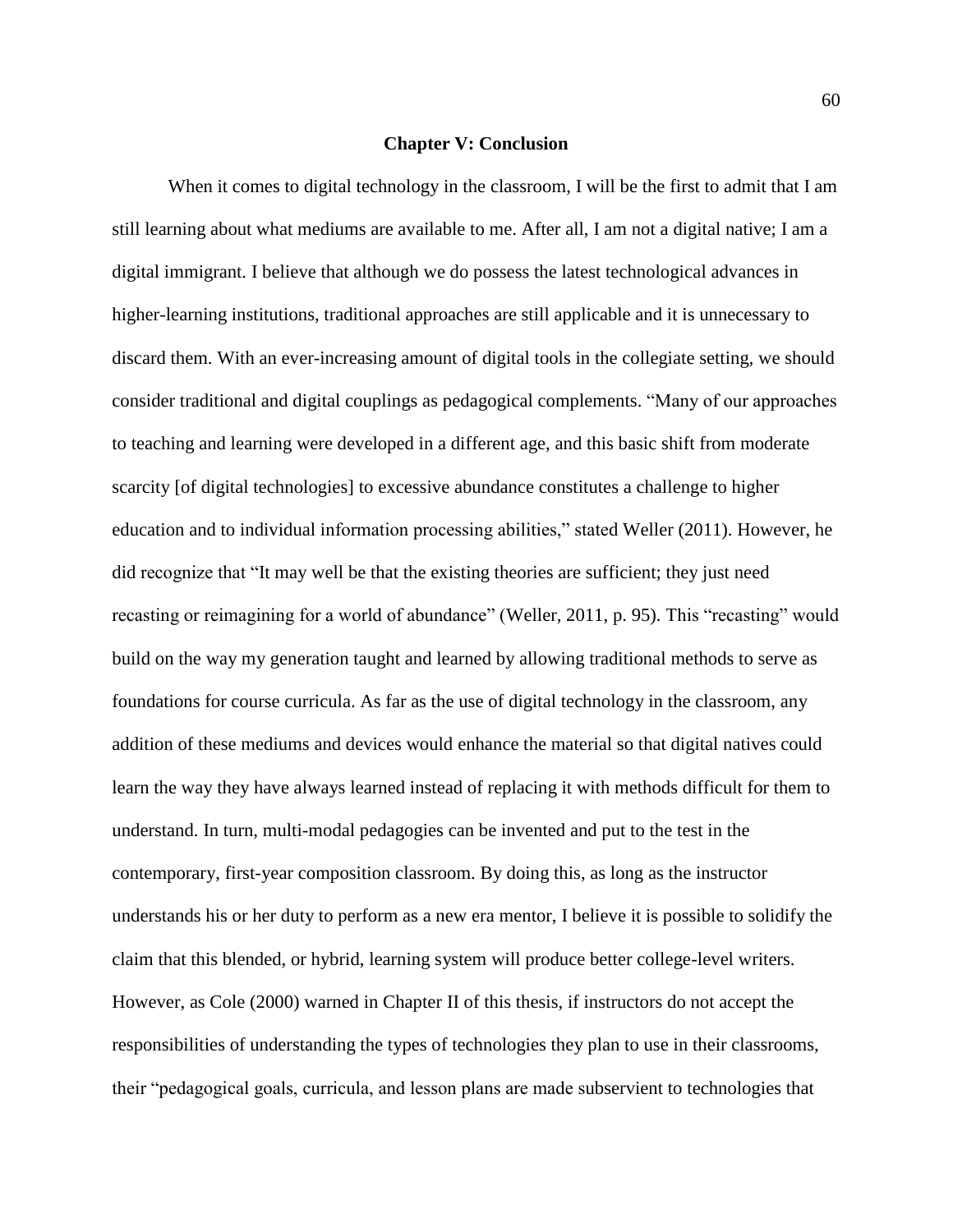were adopted to implement educational goals" (p. 49). To understand digital natives and the tools that help them learn is to become a digital immigrant.

There will always be those who feel that digital technology has become a burden to the American educational system. As a matter of fact, there have always been critics of any form of educational reform dating back to ancient Greece and Aristotle. The main issue today is that this technology costs a significant amount of money; funds that some feel could be allocated to more traditional teaching mediums. Yet, this is unrealistic as the global population continues to rise at a high rate and competition has grown dramatically in kind. Holding on to what once was is not feasible, economically or pedagogically. Weller (2011) exclaimed:

Higher education is facing challenges beyond technological ones as funding models and the role of education in society comes under scrutiny. Technology should not be seen as a panacea for all of these issues, but also we should not romanticize some scholarly Camelot of yesteryear either. (p. 183)

Advancement in contemporary society must be met with advancement in educational goals, whether they are institutional, instructional, or individual. It is common knowledge that other countries are excelling in academics and America is beginning to lag behind. This is true of the sciences, engineering, and mathematics, but what about the humanities, especially English? We cannot afford to lose ourselves in order to live the American Dream. Our potential thrives on acquisition of skills and overcoming barriers of unoriginality, but we negate that potential if we do not allow for innovative change by integrating the latest technologies into our course curricula. Digital technology should be considered a staple in the education of college students, and if composition classes are preordained to remain in traditional roles, young writers will fail to communicate effectively and present their ideas. Being able to write and read well is the basis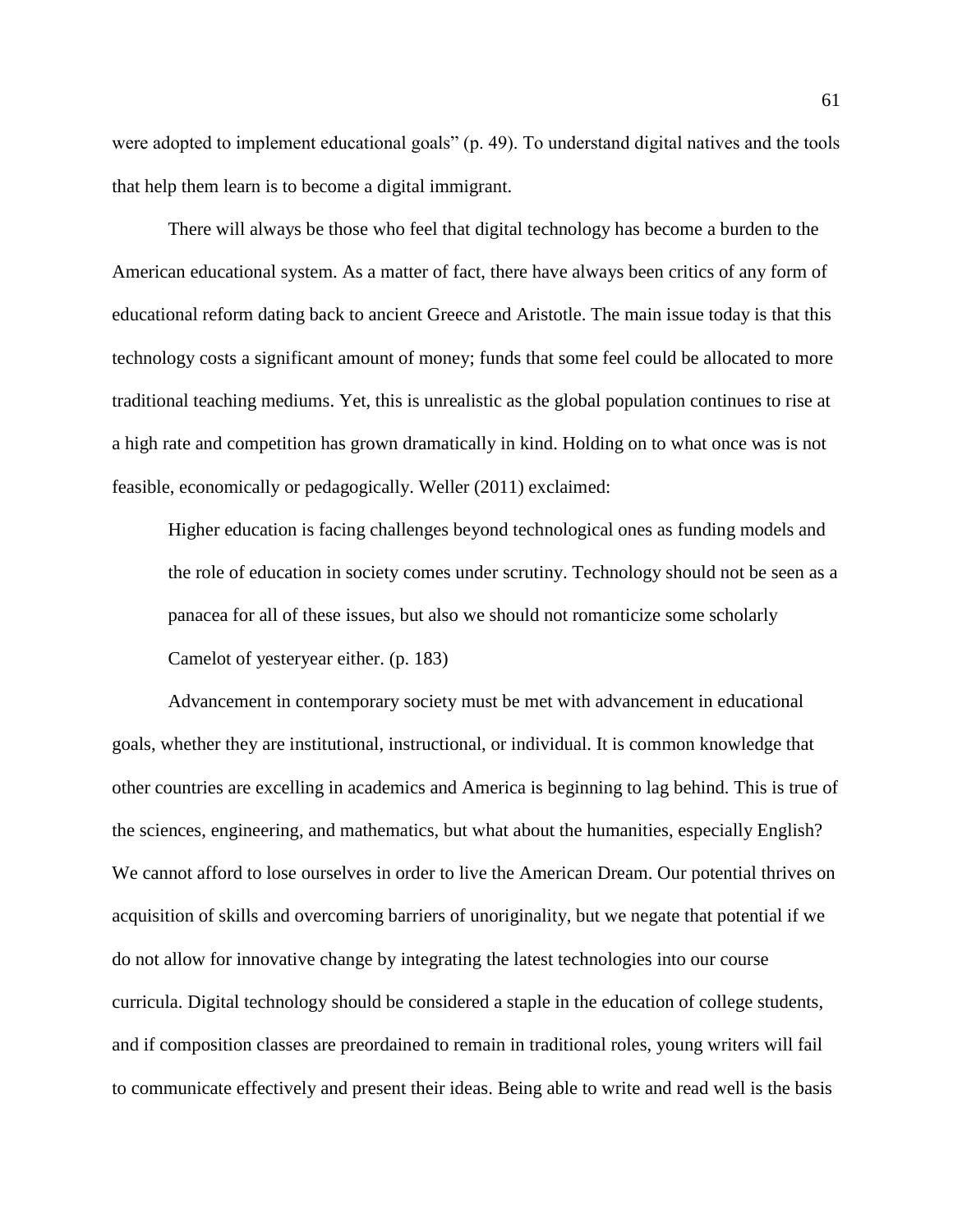of critical thought, thus enhancing students' abilities to display their knowledge. Composition and rhetorical theory must be taught in a way that induces college graduates to excel within society, and the use of modern technologies during the writing process is the key. Weller (2011) found that:

The reason educational technology seems more prevalent, and indeed urgent, now is that we live in an age when the quantity of tools that can be put to a pedagogic use is at an unprecedented level and the rate of release of these is increasing. (p. 28)

In essence, the importance of writing cannot be taken for granted at such a pivotal era as now. We have the tools, and we should use those tools to create better writers. In my own classroom, my use of digital technologies has enhanced my students' abilities to learn and become better college-level writers. Many of my fellow instructors have done the same. Consequently, regardless of a college student's major, they will be able to act on the opportunities put in front of them because they were taught how to think critically in a digital environment, and they can convey their thoughts and ideas in a manner crucial to their marketability. Therefore, as educators, we will have fulfilled our obligations set forth by the respective institutions and prepared the next generation to meet societal expectations.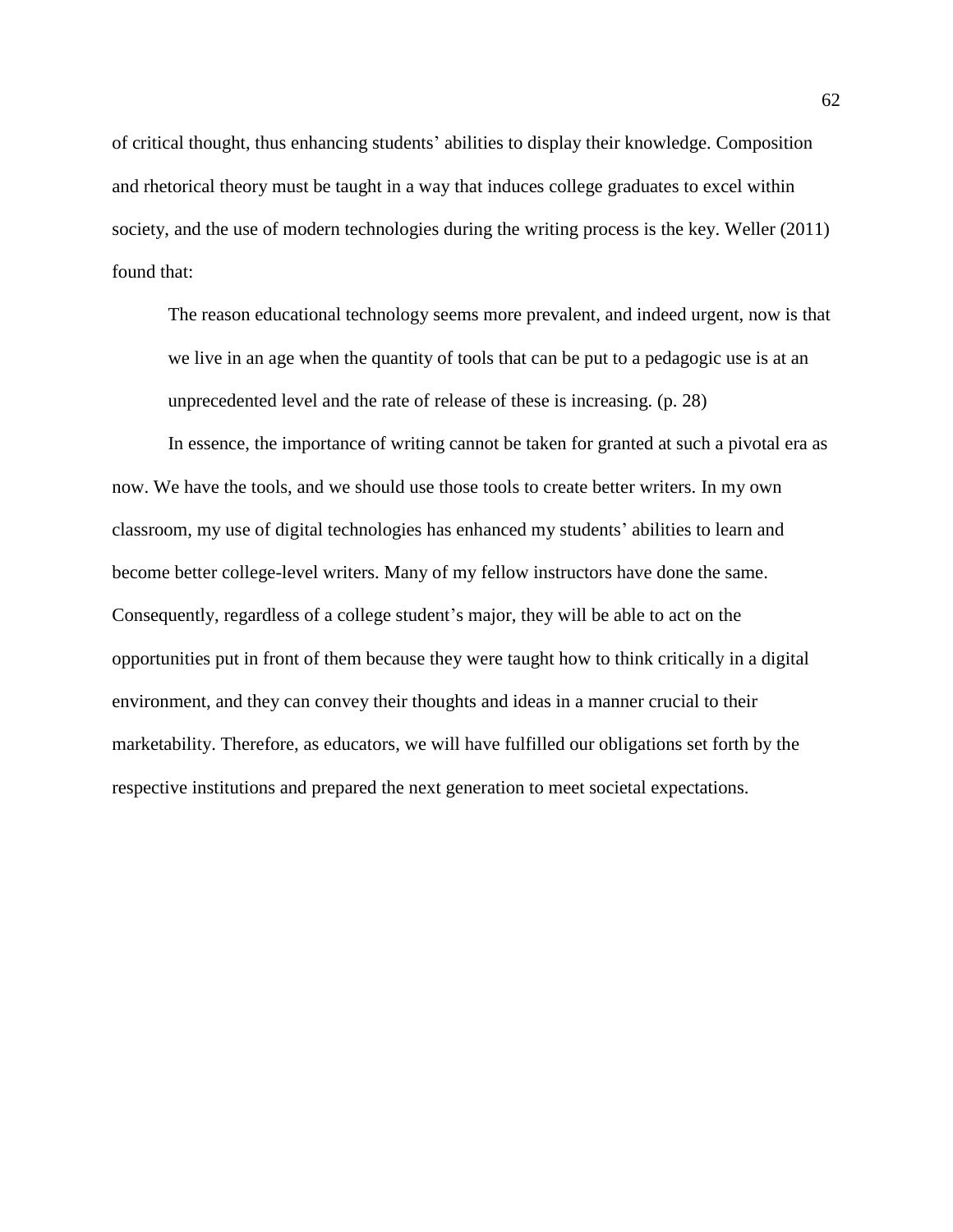#### **References**

- *Answer This*. Dir. Christopher Farah. Perf. Christopher Gorham, Arielle Kebbel. Anna Wenger & Christopher Farah, 2011. Blu-Ray.
- Banathy, B. H., & Jenlink, P. M. (2005). *Dialogue as a means of collective communication*. New York: Kluwer Academic/Plenum Publishers.
- Bawarshi, A. S. (2003). *Genre and the invention of the writer: Reconsidering the place of invention in composition*. Logan, UT: Utah State University Press.
- Bullen, M., & Janes, D. P. (2007). *Making the transition to e-learning: Strategies and issues*. Hershey, PA: Information Science Pub.
- Clark, I. L., & Bamberg, B. (2003). *Concepts in composition: Theory and practice in the teaching of writing*. Mahwah, NJ: Lawrence Erlbaum Associates.
- Coates, H. (2006). *Student engagement in campus-based and online education: University connections*. London: Routledge.
- Cole, R. A. (2000). *Issues in web-based pedagogy: A critical primer*. Westport, CT: Greenwood Press.
- Davidson, C. N., & Goldberg, D. (2010). *The future of thinking: Learning institutions in a digital age*. Cambridge, MA: MIT Press.
- DeLuca, G. (2002). *Dialogue on writing: Rethinking ESL, basic writing, and first-year composition*. Mahwah, NJ: Lawrence Erlbaum Associates.
- Feldman, R. S. (2005). *Improving the first year of college: Research and practice*. Mahwah, NJ: Lawrence Erlbaum Associates.
- Gardner, H., & Davis, K. (2013). *The app generation: How today's youth navigate identity, intimacy, and imagination in a digital world*. New Haven, CT: Yale University Press.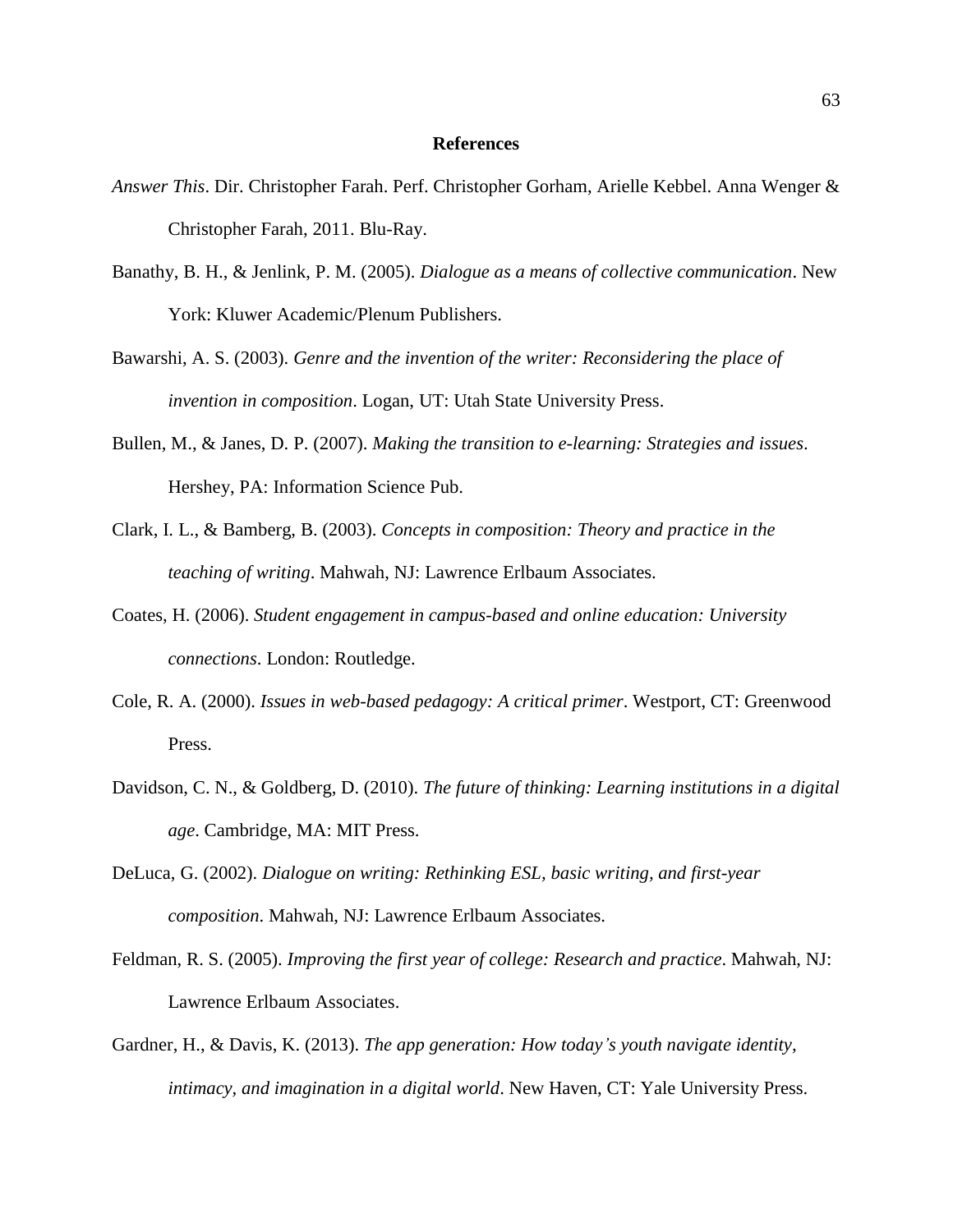Halavais, A. (2009). *Search engine society*. Cambridge, MA: Polity.

- Helmers, M. H. (2003). *Intertexts: Reading pedagogy in college writing classrooms*. Mahwah, NJ: Lawrence Erlbaum Associates.
- Inman, J. A. (2004). *Computers and writing: The cyborg era*. Mahwah, NJ: Lawrence Erlbaum Associates.
- Inman, J. A., Reed, C., & Sands, P. (2004). *Electronic collaboration in the humanities: Issues and options*. Mahwah, NJ: L. Erlbaum Associates.
- Levine, A., & Dean, D. R. (2012). *Generation on a tightrope: A portrait of today's college student*. San Francisco, CA: Jossey-Bass.
- Moss, B. J., Nicolas, M., & Highberg, N. (2004). *Writing groups inside and outside the classroom*. Mahwah, NJ: Lawrence Erlbaum Associates.
- *Penn & Teller: Bullshit!*. Dir. Star Price. Perf. Penn & Teller. Showtime Entertainment, 2006. Documentary.
- Penrod, D. (2005). *Composition in convergence: The impact of new media on writing assessment*. Mahwah, NJ: L. Erlbaum.
- *Restore America Now*. Dir. Doug Wead. Perf. Ron Paul. Ron Paul for President, 2012. Commercial.
- *School Ties*. Dir. Robert Mandel. Perf. Brendan Fraser, Matt Damon. Paramount Pictures, 1992. Blu-Ray.
- Selfe, C. L., Hawisher, G. E., & National Council of Teachers of English. (1999). *Passions, pedagogies, and 21st century technologies*. Urbana, IL: National Council of Teachers of English.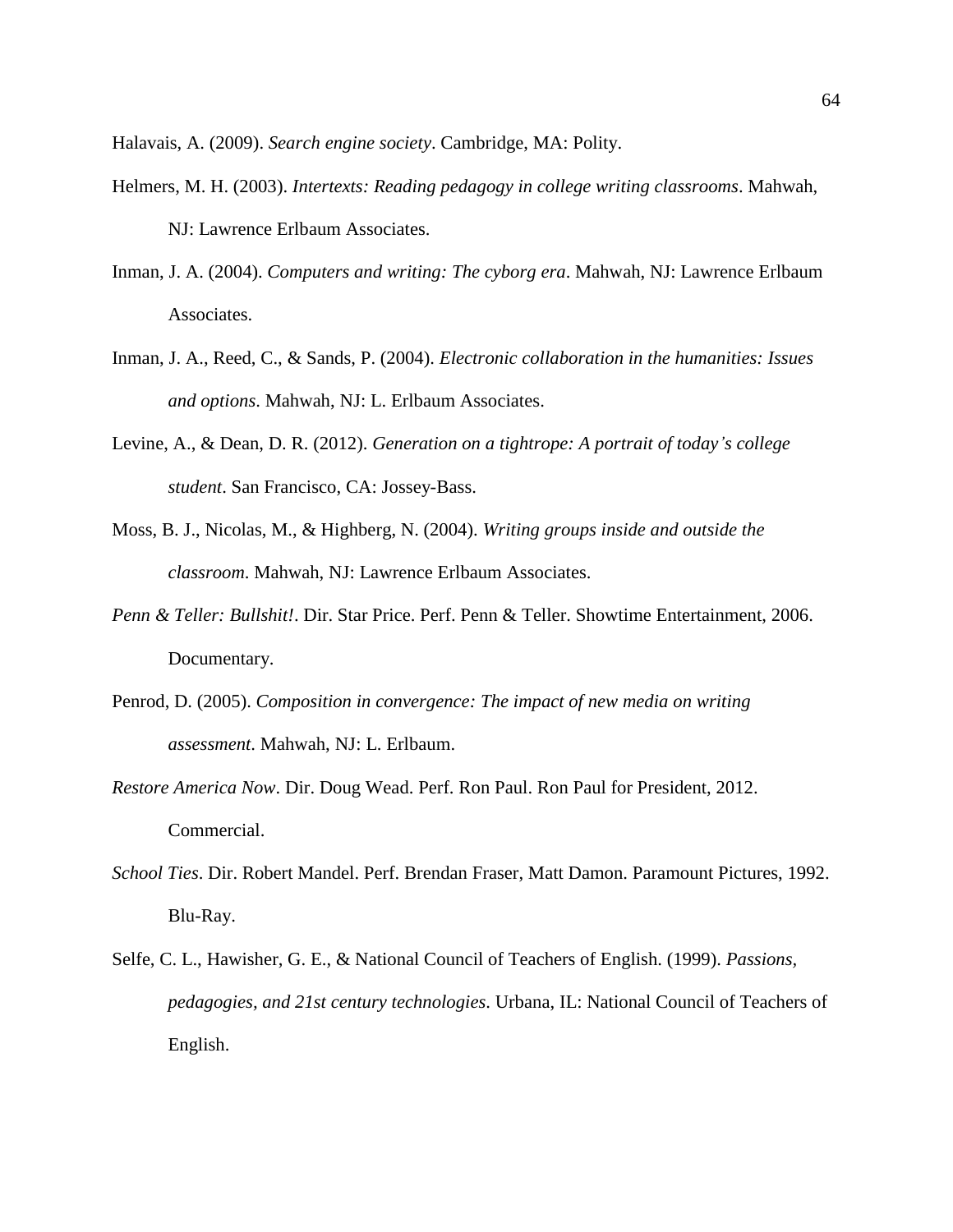- *Teens React*. Dir. Fine Brothers. Perf. Teens. Fine Brothers Entertainment, 2010. YouTube Series.
- *The 5th Quarter*. Dir. Rick Bieber. Perf. Aidan Quinn, Andie MacDowell. Twentieth Century Fox Home Entertainment, 2011. Blu-Ray.
- *The College Conspiracy*. Dir. Adam Marcus. Perf. Val Kilmer, Gary Cole, Jennifer Esposito. National Inflation Association, 2008. Documentary.
- Thorne, K. (2003). *Blended learning: How to integrate online and traditional learning*. Philadelphia, PA: Kogan Page.
- Warnick, B. (2002). *Critical literacy in a digital era: Technology, rhetoric, and the public interest*. Mahwah, NJ: Lawrence Erlbaum Associates.
- Weller, M. (2011). *The digital scholar: How technology is transforming scholarly practice*. London: Bloomsbury Academic.
- Wiberg, M. (2005). *The interaction society: Practice, theories, and supportive technologies*. Hershey, PA: Information Science Pub.
- *With Honors*. Dir. Alek Keshishian. Perf. Joe Pesci, Brendan Fraser. Warner Bros., 1994. Blu-Ray.
- Wood, A. F., & Smith, M. J. (2005). *Online communication: Linking technology, identity, and culture*. Mahwah, NJ: Lawrence Erlbaum Associates.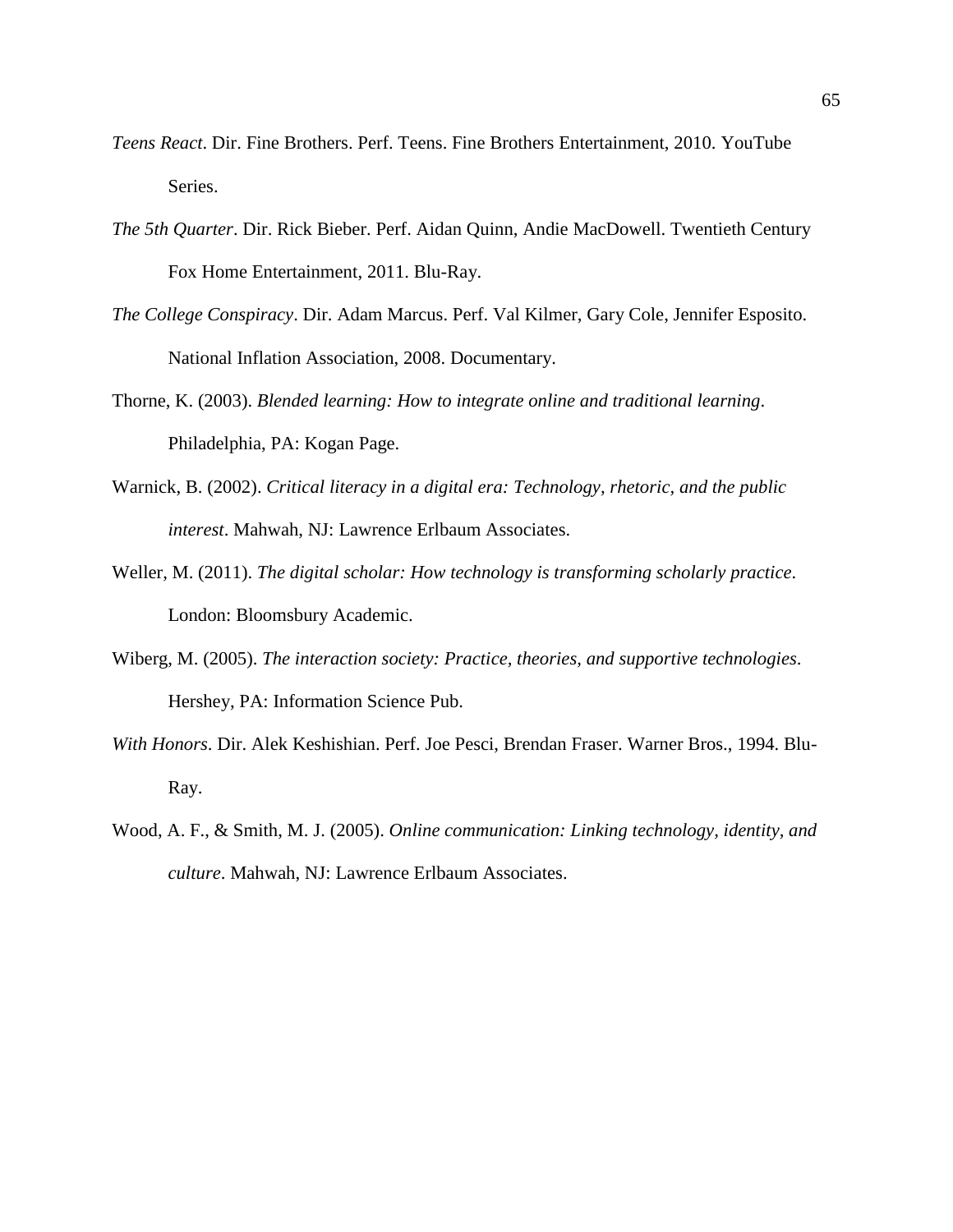# **Appendix A: End-of-the-Semester Student Survey Comments**

# *Fall Semester, 2013*

# *What activities did you find most valuable in this course? Why?*

"Peer reviews helped a lot and so did the mandatory visits to the Write Place to help revise our papers."

"I found the peer reviews very helpful. Besides my own eyes on a paper I can get a second opinion on what should be done differently."

"Peer review days because we were able to get feedback from several different people to help improve our writing."

"I thought that having us write down ten things that we all thought was interesting or would like to know more about in the beginning of the semester was a great idea. Because of that I found it easier to find topics that I want to write about."

"The movies the instructor showed with the following discussion helped with bringing out thoughts and expanding our writing. It gives the outcome needed without being boring or uninteresting."

"The activities that I thought were the most valuable were the peer reviews, the movie and video discussions, debates, and going to the write place two times before each paper."

"I found the movie days quite useful, to help me understand how one has to critically think about what they are actually writing down. They were also great movies that I have often told others to watch and have rewatched outside of class!"

"Group work; easier to talk with each other and get more ideas down."

"Being in a group. It made things easier to do."

"Working in the group; it allowed us to think together and feed off each other's ideas."

### *Please add any other comments regarding this course/instructor.*

"He is a really cool teacher and the course taught me great life lessons instead of little useless facts like I was expecting."

"Very knowledgeable. If I could I would take every English class with him mainly because he knows what he is talking about and made me open my mind up and helped me critical think."

"Corey Fitzgerald was a great intro English teacher. He graded fairly and gave a decent amount of chances to improve your grade or writing. I would recommend him to anyone."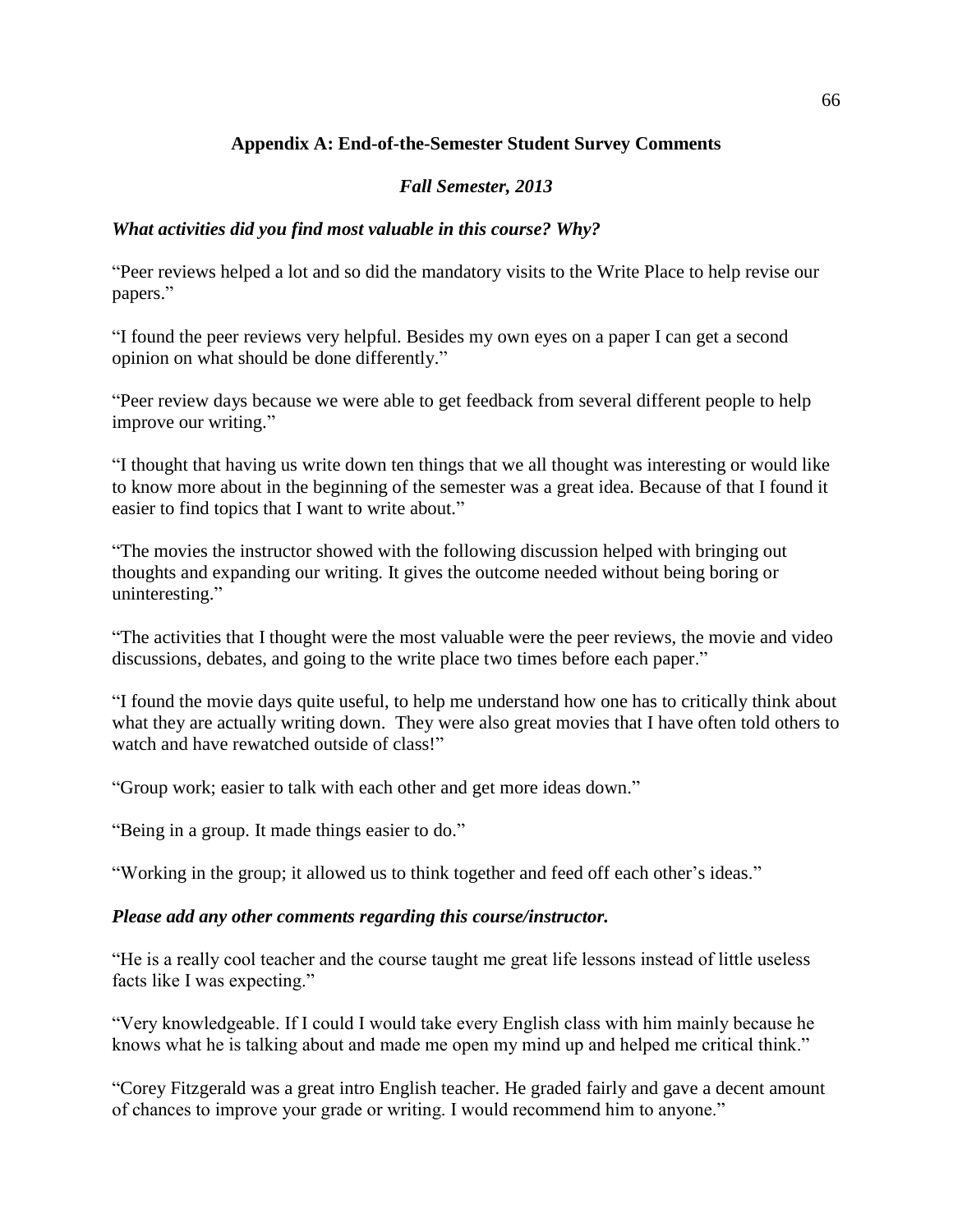"Overall, this course was better than I had expected. I thought that all we were going to do was write all day every day. But this was not the case in this class. My instructor made the class fun and enjoyable while teaching us communication skills, critical thinking skills, and writing skills. At the beginning of this course my writing was okay. It was not bad but it was not great. At the end, and looking back, I can see how my skills as a writer has improved substantially."

"Great instructor, very informative, and will always have your attention. Never dreaded going to class; was always exciting to see what he would have planned for the day as well as it was a very gripping and accepting environment which was very different from the other classes this semester that I have had."

"Corey was a great instructor. He was willing to work with students and kept the class interesting."

# *Spring Semester, 2014*

### *What activities did you find most valuable in this course? Why?*

"I feel that all of the writing assignments were the most valuable to my learning experience. They gave me the tools I need to become a better writer."

"The most valuable activity in this course for me was the peer reviews before the final submissions. It helped me improve me paper through the comments other classmates made on it. It was helpful."

"Going to the Write Place. I think that it made me start my papers earlier and therefore I did a lot better in this course."

"Honestly I felt like the peer reviews were the most valuable activities. It allowed me to see the different techniques that other people use which made me think about which strategies were the most effective. Also, when I saw flaws in other people's papers and corrected them I was able to look at my paper more objectively and fix the same errors in my paper too. I've never done something like the peer reviews in another class, but I honestly wish that I had. They really helped."

"Writing papers was very valuable for me because this is my first semester in college and I was very afraid of writing college papers because I had issues with writing in high school, so I had no confidence in my writing. Despite this, the writing in English 191 was not about the smaller things like grammar or punctuation, it was about the content, it was about what the individual student had to say about the specific topic they choose for the specific paper that was assigned. Now, I feel more confident in my writing and this has not only made my semester much easier but also the years to come."

"Peer review. It allows me to start my work earlier without procrastinating my work and also allows me to have opinions from others about my work before submitting my final work."